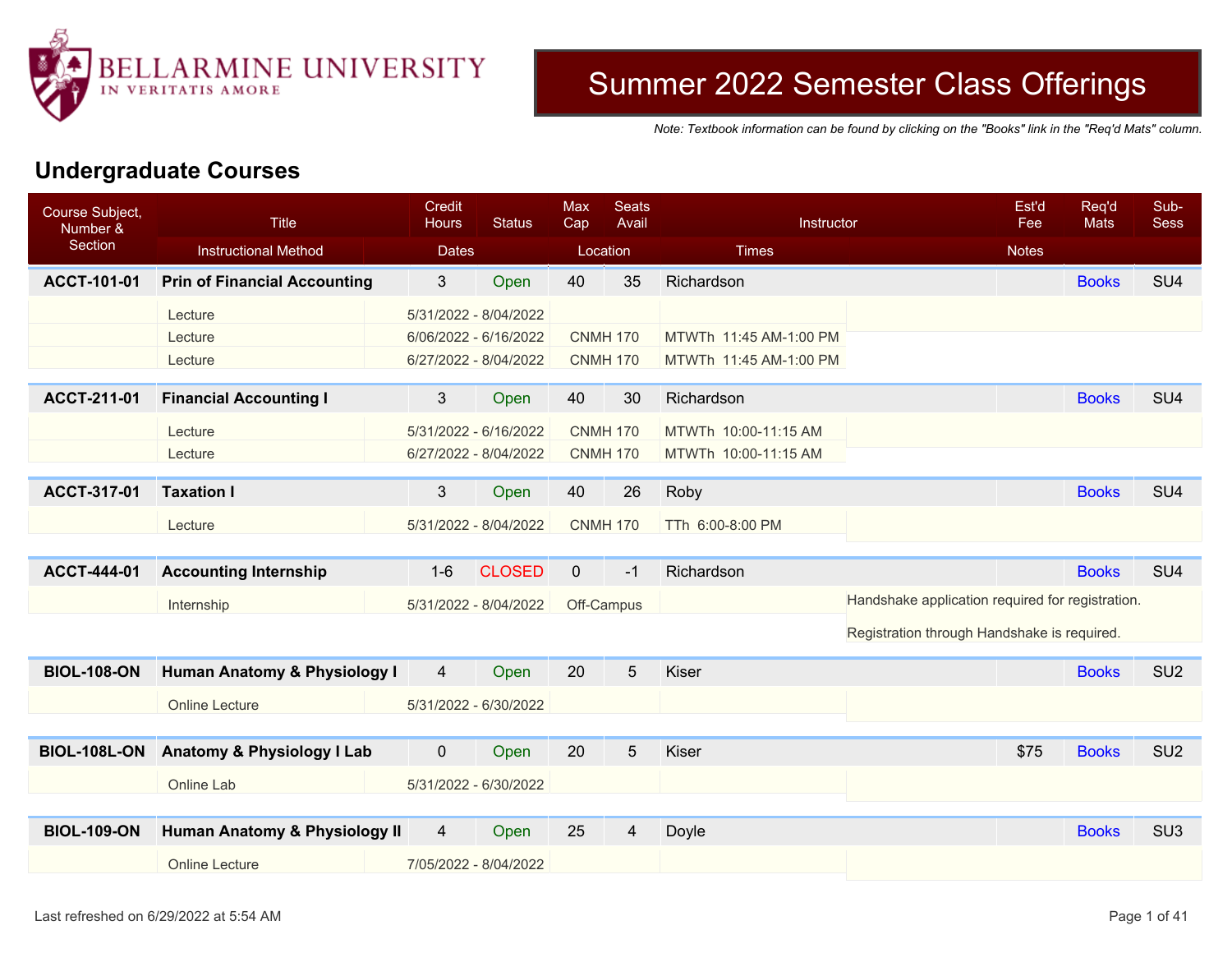| Course Subject,<br>Number & | <b>Title</b>                     | Credit<br><b>Hours</b> | <b>Status</b>         | <b>Max</b><br>Cap | <b>Seats</b><br>Avail   | Instructor          |                                                                                                                                                                               | Est'd<br>Fee | Req'd<br>Mats | Sub-<br><b>Sess</b> |
|-----------------------------|----------------------------------|------------------------|-----------------------|-------------------|-------------------------|---------------------|-------------------------------------------------------------------------------------------------------------------------------------------------------------------------------|--------------|---------------|---------------------|
| Section                     | <b>Instructional Method</b>      | <b>Dates</b>           |                       | Location          |                         | <b>Times</b>        |                                                                                                                                                                               | <b>Notes</b> |               |                     |
| <b>BIOL-109L-ON</b>         | Anatomy & Physiology II Lab      | $\mathbf 0$            | Open                  | 25                | $\overline{\mathbf{4}}$ | Doyle               |                                                                                                                                                                               | \$75         | <b>Books</b>  | SU <sub>3</sub>     |
|                             | Online Lab                       |                        | 7/05/2022 - 8/04/2022 |                   |                         |                     |                                                                                                                                                                               |              |               |                     |
|                             |                                  |                        |                       |                   |                         |                     |                                                                                                                                                                               |              |               |                     |
| <b>BIOL-114-ON</b>          | Human Biol: Health & Disease     | $\mathfrak{S}$         | Open                  | 25                | 16                      | Kaelin              |                                                                                                                                                                               |              | <b>Books</b>  | SU <sub>4</sub>     |
|                             | <b>Online Lecture</b>            |                        | 5/31/2022 - 8/04/2022 |                   |                         |                     |                                                                                                                                                                               |              |               |                     |
|                             |                                  |                        |                       |                   |                         |                     |                                                                                                                                                                               |              |               |                     |
| <b>BIOL-114L-ON</b>         | Hum Biol: Health & Disease Lab   | $\mathbf 0$            | Open                  | 25                | 16                      | Kaelin              |                                                                                                                                                                               |              | <b>Books</b>  | SU <sub>4</sub>     |
|                             | Online Lab                       |                        | 5/31/2022 - 8/04/2022 |                   |                         |                     |                                                                                                                                                                               |              |               |                     |
|                             |                                  |                        |                       |                   |                         |                     |                                                                                                                                                                               |              |               |                     |
| <b>BIOL-130-01</b>          | <b>Principles of Biology</b>     | 4                      | Open                  | 16                | 12                      | Ramirez-Icaza       |                                                                                                                                                                               |              | <b>Books</b>  | SU <sub>2</sub>     |
|                             | Lecture                          |                        | 5/31/2022 - 6/30/2022 |                   | <b>PAST 207</b>         | MTWTh 9:00-11:00 AM |                                                                                                                                                                               |              |               |                     |
|                             |                                  |                        |                       |                   |                         |                     |                                                                                                                                                                               |              |               |                     |
| <b>BIOL-130L-01</b>         | <b>Principles of Biology Lab</b> | $\mathbf 0$            | Open                  | 16                | 12                      | Ramirez-Icaza       |                                                                                                                                                                               | \$75         | <b>Books</b>  | SU <sub>2</sub>     |
|                             | Lab                              |                        | 5/31/2022 - 6/30/2022 | <b>NHSC 101</b>   |                         | MW 12:00-3:00 PM    |                                                                                                                                                                               |              |               |                     |
|                             |                                  |                        |                       |                   |                         |                     |                                                                                                                                                                               |              |               |                     |
| <b>BIOL-300-A1</b>          | Pathophysiology                  | 3                      | Open                  | 60                | 13                      | Mefford             |                                                                                                                                                                               |              | <b>Books</b>  | SUH <sub>2</sub>    |
|                             | Lecture                          |                        | 7/05/2022 - 8/17/2022 | <b>PAST 207</b>   |                         | WTh 8:00-10:50 AM   | Restricted to Accelerated Nursing students only.                                                                                                                              |              |               |                     |
|                             | Final Exam                       |                        | 8/19/2022             |                   | <b>PAST 207</b>         | F 8:00-11:00 AM     |                                                                                                                                                                               |              |               |                     |
| <b>BIOL-444-S1</b>          | Internship I                     | 3                      | <b>CLOSED</b>         | $\mathbf{0}$      | $-1$                    | Wilt                |                                                                                                                                                                               | \$335        | <b>Books</b>  | SU <sub>4</sub>     |
|                             | Internship                       |                        | 5/31/2022 - 8/04/2022 |                   | Off-Campus              |                     | Handshake application required for registration.                                                                                                                              |              |               |                     |
|                             |                                  |                        |                       |                   |                         |                     | Must have Junior standing or higher. Reserved for<br>Biology Majors Only. Department Chair Permission<br>required to register. Registration through Handshake<br>is required. |              |               |                     |
| <b>BMB-110-ON</b>           | <b>Biochemistry of Cooking</b>   | 3                      | <b>CLOSED</b>         | 20                | $\mathbf 0$             | Krzysiak            |                                                                                                                                                                               |              | <b>Books</b>  | SU <sub>2</sub>     |
|                             | <b>Online Lecture</b>            |                        | 5/31/2022 - 6/30/2022 |                   |                         |                     |                                                                                                                                                                               |              |               |                     |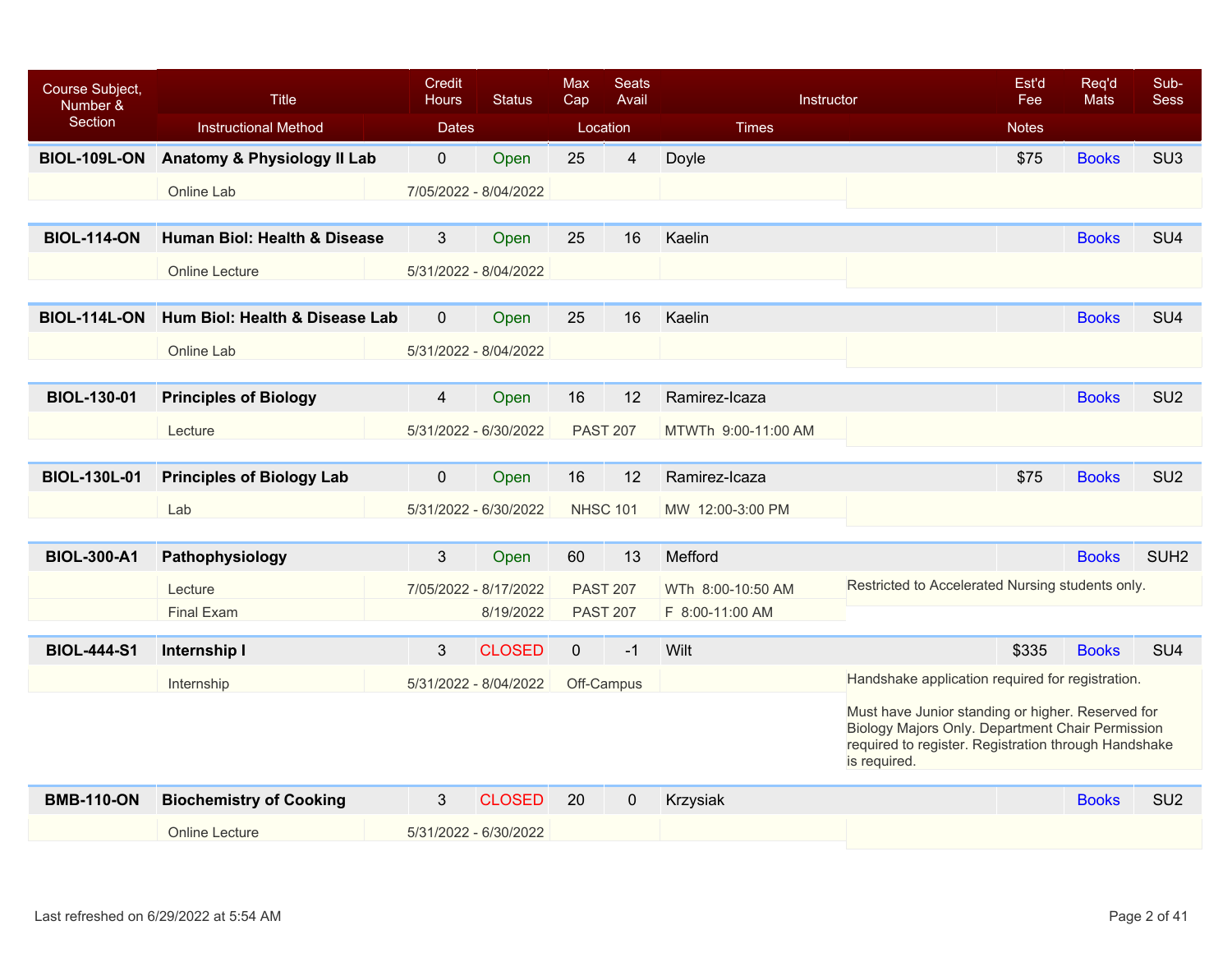| Course Subject,<br>Number &<br>Section | <b>Title</b><br><b>Instructional Method</b> | Credit<br><b>Hours</b><br><b>Dates</b> | <b>Status</b>         | <b>Max</b><br>Cap | <b>Seats</b><br>Avail<br>Location | <b>Times</b>       | Instructor                                                                                                                                                                                                                                                                                                                        | Est'd<br>Fee<br><b>Notes</b> | Req'd<br><b>Mats</b> | Sub-<br><b>Sess</b> |
|----------------------------------------|---------------------------------------------|----------------------------------------|-----------------------|-------------------|-----------------------------------|--------------------|-----------------------------------------------------------------------------------------------------------------------------------------------------------------------------------------------------------------------------------------------------------------------------------------------------------------------------------|------------------------------|----------------------|---------------------|
| <b>BMB-110-ON2</b>                     | <b>Biochemistry of Cooking</b>              | $\mathbf{3}$                           | <b>CLOSED</b>         | 18                | $\mathbf 0$                       | Krzysiak           |                                                                                                                                                                                                                                                                                                                                   |                              | <b>Books</b>         | SU <sub>2</sub>     |
|                                        | Online Lecture                              |                                        | 5/31/2022 - 6/30/2022 |                   |                                   |                    |                                                                                                                                                                                                                                                                                                                                   |                              |                      |                     |
|                                        |                                             |                                        |                       |                   |                                   |                    |                                                                                                                                                                                                                                                                                                                                   |                              |                      |                     |
| BMB-431-01                             | <b>Senior Ind Research Exp</b>              | $\mathbf{1}$                           | <b>CLOSED</b>         | $\mathbf 0$       | $-1$                              | dela Cerna         |                                                                                                                                                                                                                                                                                                                                   |                              | <b>Books</b>         | SU <sub>2</sub>     |
|                                        | <b>Contract Course</b>                      |                                        | 5/31/2022 - 6/30/2022 |                   |                                   |                    | Contract Course Form required to register.                                                                                                                                                                                                                                                                                        |                              |                      |                     |
|                                        |                                             |                                        |                       |                   |                                   |                    |                                                                                                                                                                                                                                                                                                                                   |                              |                      |                     |
| <b>BU-250-01</b>                       | <b>Community-Based Learning Prac</b>        | $\mathbf 1$                            | Open                  | 10 <sup>°</sup>   | 10                                | <b>Byron</b>       |                                                                                                                                                                                                                                                                                                                                   |                              | <b>Books</b>         | <b>SUFT</b>         |
|                                        | Lecture                                     |                                        | 5/09/2022 - 8/20/2022 |                   |                                   |                    | The complimentary course instructor will serve as                                                                                                                                                                                                                                                                                 |                              |                      |                     |
|                                        |                                             |                                        |                       |                   |                                   |                    | the faculty sponsor for this Plus 1 community-based<br>practicum. Seek approval from complimentary<br>course instructor prior to submitting registration in<br>Handshake.<br>Registration through Handshake is required.                                                                                                          |                              |                      |                     |
|                                        |                                             |                                        |                       |                   |                                   |                    |                                                                                                                                                                                                                                                                                                                                   |                              |                      |                     |
| <b>BU-299-ON</b>                       | <b>Internship Prep and Success</b>          | $\mathbf{1}$                           | Open                  | 20                | 12                                | Coffey             |                                                                                                                                                                                                                                                                                                                                   |                              | <b>Books</b>         | SU <sub>1</sub>     |
|                                        | <b>Online Lecture</b>                       |                                        | 5/09/2022 - 5/26/2022 |                   |                                   |                    | BU 299 is for students without a course equivalent in<br>their discipline, including PSYC 299, ENGL 299, and<br>BUSA 444. Students in these majors should enroll in<br>their discipline-specific course.<br>Must have Sophomore standing or higher. BU 299 is<br>for non-PSYC majors. PSYC majors should take<br><b>PSYC-299.</b> |                              |                      |                     |
|                                        |                                             |                                        |                       |                   |                                   |                    |                                                                                                                                                                                                                                                                                                                                   |                              |                      |                     |
| <b>BU-399-ON</b>                       | <b>Returners Student Success</b>            | $\mathbf{1}$                           | Open                  | 10 <sup>°</sup>   | $6\phantom{1}$                    | Lynch              |                                                                                                                                                                                                                                                                                                                                   |                              | <b>Books</b>         | SUH <sub>1</sub>    |
|                                        | <b>Online Lecture</b>                       |                                        | 5/09/2022 - 6/29/2022 |                   |                                   |                    | Reserved for degree completion students.                                                                                                                                                                                                                                                                                          |                              |                      |                     |
|                                        |                                             |                                        |                       |                   |                                   |                    |                                                                                                                                                                                                                                                                                                                                   |                              |                      |                     |
| <b>BUSA-103-01</b>                     | <b>Introduction to Business</b>             | 3                                      | <b>CLOSED</b>         | 25                | $\mathbf 0$                       | Newton             |                                                                                                                                                                                                                                                                                                                                   |                              | <b>Books</b>         | SU <sub>3</sub>     |
|                                        | Lecture                                     |                                        | 7/05/2022 - 8/04/2022 |                   | <b>CNMH 276</b>                   | TWTh 9:00-11:30 AM |                                                                                                                                                                                                                                                                                                                                   |                              |                      |                     |
| <b>BUSA-444-01</b>                     | <b>Business Internship</b>                  | 3                                      | <b>CLOSED</b>         | 28                | $-3$                              | Weingardt          |                                                                                                                                                                                                                                                                                                                                   | \$335                        | <b>Books</b>         | SU <sub>4</sub>     |
|                                        | <b>Online Lecture</b>                       |                                        | 5/31/2022 - 8/04/2022 |                   |                                   |                    | Must have Junior standing or higher.                                                                                                                                                                                                                                                                                              |                              |                      |                     |
|                                        |                                             |                                        |                       |                   |                                   |                    |                                                                                                                                                                                                                                                                                                                                   |                              |                      |                     |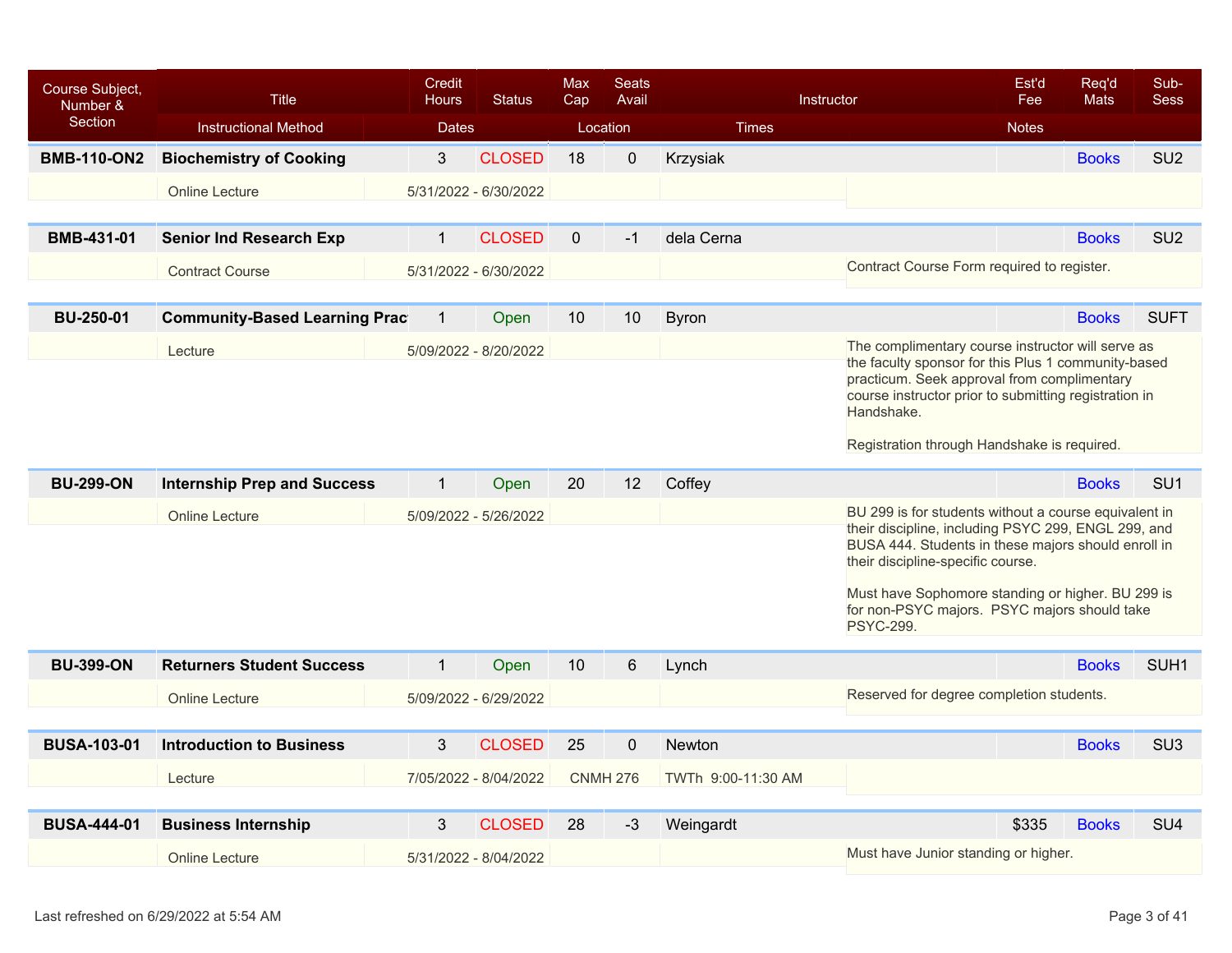| Course Subject,<br>Number & | <b>Title</b>                                   | Credit<br><b>Hours</b> | <b>Status</b>         | Max<br>Cap      | <b>Seats</b><br>Avail | Instructor          | Est'd<br>Fee | Req'd<br><b>Mats</b> | Sub-<br><b>Sess</b> |
|-----------------------------|------------------------------------------------|------------------------|-----------------------|-----------------|-----------------------|---------------------|--------------|----------------------|---------------------|
| Section                     | <b>Instructional Method</b>                    | <b>Dates</b>           |                       |                 | Location              | <b>Times</b>        | <b>Notes</b> |                      |                     |
| CHEM-103-01                 | <b>General College Chemistry I</b>             | $\overline{4}$         | Open                  | 15              | 8                     | Sinski              |              | <b>Books</b>         | SU <sub>2</sub>     |
|                             | Lecture                                        |                        | 5/31/2022 - 6/30/2022 |                 | <b>PAST 180</b>       | TWTh 9:00-11:30 AM  |              |                      |                     |
|                             |                                                |                        |                       |                 |                       |                     |              |                      |                     |
| <b>CHEM-103L-01</b>         | <b>General College Chem I Lab</b>              | $\mathbf{0}$           | Open                  | 15              | 8                     | Hahn, Gladstone     | \$110        | <b>Books</b>         | SU <sub>2</sub>     |
|                             | Lab                                            |                        | 5/31/2022 - 6/30/2022 | <b>NHSC 205</b> |                       | TTh 1:00-5:00 PM    |              |                      |                     |
|                             |                                                |                        |                       |                 |                       |                     |              |                      |                     |
| <b>CHEM-103R-01</b>         | <b>General College Chem I Pre-Lab</b>          | $\mathbf 0$            | Open                  | 15              | 8                     | Hahn, Gladstone     |              | <b>Books</b>         | SU <sub>2</sub>     |
|                             | Lecture                                        |                        | 5/31/2022 - 6/30/2022 |                 | <b>PAST 180</b>       | TTh 12:00-12:55 PM  |              |                      |                     |
|                             |                                                |                        |                       |                 |                       |                     |              |                      |                     |
| <b>CHEM-104-01</b>          | <b>General College Chemistry II</b>            | $\overline{4}$         | Open                  | 30              | 21                    | Sinski              |              | <b>Books</b>         | SU <sub>3</sub>     |
|                             | Lecture                                        |                        | 7/05/2022 - 8/04/2022 |                 | <b>PAST 180</b>       | TWTh 9:00-11:30 AM  |              |                      |                     |
|                             |                                                |                        |                       |                 |                       |                     |              |                      |                     |
|                             | CHEM-104L-02 General College Chem II Lab       | $\mathbf 0$            | Open                  | 15              | $6\phantom{1}$        | Hahn                | \$110        | <b>Books</b>         | SU <sub>3</sub>     |
|                             | Lab                                            |                        | 7/05/2022 - 8/04/2022 |                 | <b>NHSC 205</b>       | TTh 1:00-5:00 PM    |              |                      |                     |
|                             |                                                |                        |                       |                 |                       |                     |              |                      |                     |
|                             | CHEM-104R-01 General College Chem II Prelab    | $\mathbf{0}$           | Open                  | 30              | 21                    | Hahn                |              | <b>Books</b>         | SU <sub>3</sub>     |
|                             | Lecture                                        |                        | 7/05/2022 - 8/04/2022 |                 | <b>PAST 180</b>       | TTh 12:00-12:50 PM  |              |                      |                     |
|                             |                                                |                        |                       |                 |                       |                     |              |                      |                     |
| <b>CHEM-109-ON</b>          | <b>Liberal Arts Chemistry</b>                  | 3                      | Open                  | 15              | 11                    | Holt                |              | <b>Books</b>         | SU <sub>2</sub>     |
|                             | <b>Online Lecture</b>                          |                        | 5/31/2022 - 6/30/2022 |                 |                       |                     |              |                      |                     |
|                             |                                                |                        |                       |                 |                       |                     |              |                      |                     |
|                             | <b>CHEM-109L-ON Liberal Arts Chemistry Lab</b> | $\mathbf 0$            | Open                  | 15              | 11                    | Holt                | \$110        | <b>Books</b>         | SU <sub>2</sub>     |
|                             | Online Lab                                     | 5/31/2022 - 6/30/2022  |                       |                 |                       |                     |              |                      |                     |
|                             |                                                |                        |                       |                 |                       |                     |              |                      |                     |
| <b>CHEM-205-01</b>          | <b>Organic Chemistry I</b>                     | $\overline{4}$         | Open                  | 15              | 11                    | Ellis               |              | <b>Books</b>         | SU <sub>2</sub>     |
|                             | Lecture                                        |                        | 5/31/2022 - 6/30/2022 |                 | <b>PAST 105</b>       | MTWTh 9:00-11:00 AM |              |                      |                     |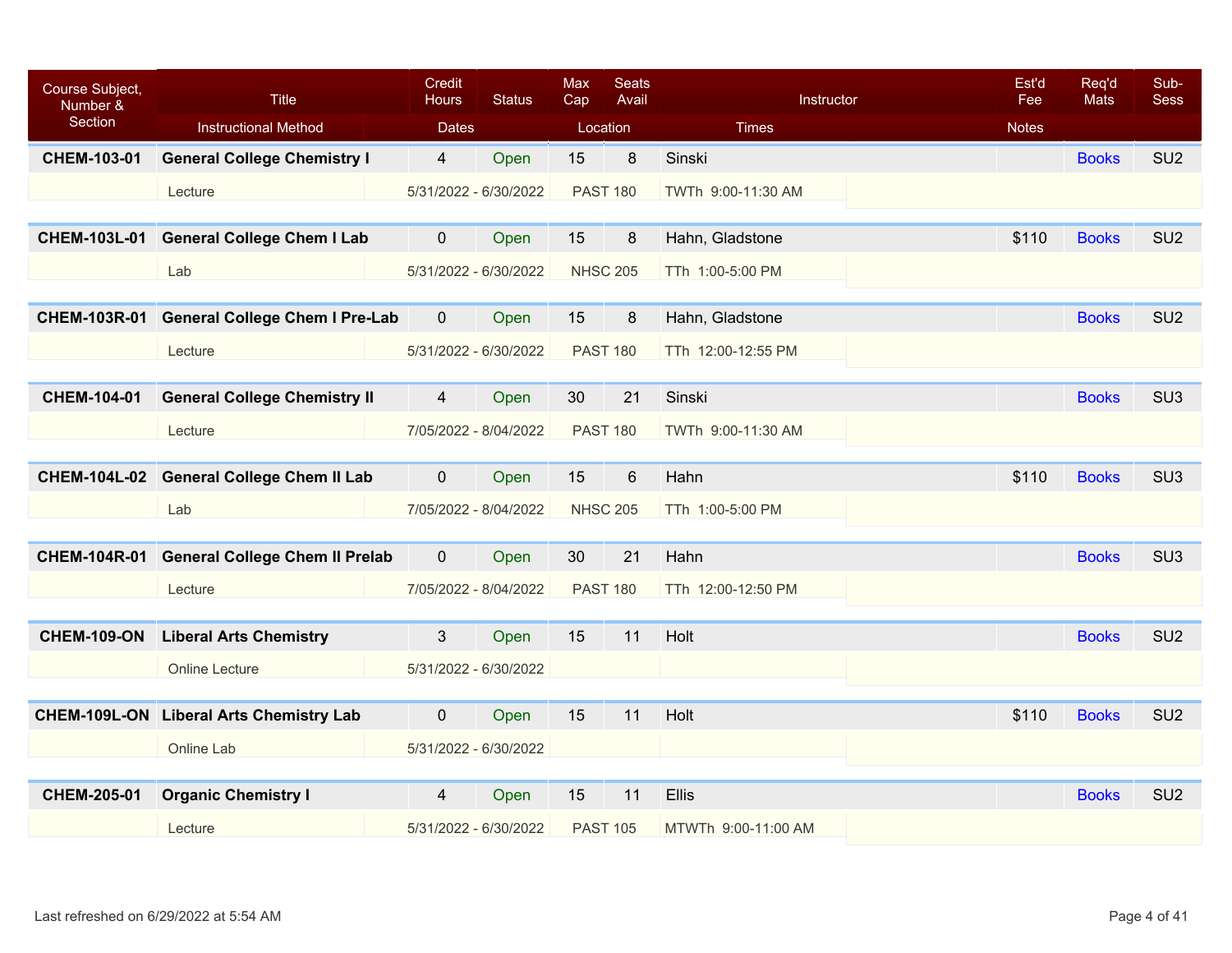| Course Subject,<br>Number & | <b>Title</b>                         | Credit<br>Hours | <b>Status</b>         | <b>Max</b><br>Cap | <b>Seats</b><br>Avail | Instructor          |                                                  | Est'd<br>Fee | Req'd<br>Mats | Sub-<br><b>Sess</b> |
|-----------------------------|--------------------------------------|-----------------|-----------------------|-------------------|-----------------------|---------------------|--------------------------------------------------|--------------|---------------|---------------------|
| Section                     | <b>Instructional Method</b>          | <b>Dates</b>    |                       | Location          |                       | <b>Times</b>        |                                                  | <b>Notes</b> |               |                     |
| <b>CHEM-205L-01</b>         | <b>Organic Chemistry I Lab</b>       | $\mathbf 0$     | Open                  | 15                | 11                    | <b>Ellis</b>        |                                                  | \$110        | <b>Books</b>  | SU <sub>2</sub>     |
|                             | Lab                                  |                 | 5/31/2022 - 6/30/2022 | <b>NHSC 207</b>   |                       | TTh 12:00-4:00 PM   |                                                  |              |               |                     |
| <b>CHEM-205R-01</b>         | <b>Organic Chemistry I Pre-Lab</b>   | $\mathbf 0$     | Open                  | 15                | 11                    | <b>Ellis</b>        |                                                  |              | <b>Books</b>  | SU <sub>2</sub>     |
|                             |                                      |                 |                       |                   |                       |                     |                                                  |              |               |                     |
|                             | Lecture                              |                 | 5/31/2022 - 6/30/2022 | <b>PAST 105</b>   |                       | MW 11:00-11:50 AM   |                                                  |              |               |                     |
| CHEM-206-01                 | <b>Organic Chemistry II</b>          | 4               | Open                  | 15                | 12                    | Ellis               |                                                  |              | <b>Books</b>  | SU <sub>3</sub>     |
|                             | Lecture                              |                 | 7/05/2022 - 8/04/2022 | <b>PAST 105</b>   |                       | MTWTh 9:00-11:00 AM |                                                  |              |               |                     |
|                             |                                      |                 |                       |                   |                       |                     |                                                  |              |               |                     |
| <b>CHEM-206L-01</b>         | <b>Organic Chemistry II Lab</b>      | $\mathbf 0$     | Open                  | 15                | 12                    | Ellis               |                                                  | \$110        | <b>Books</b>  | SU <sub>3</sub>     |
|                             | Lab                                  |                 | 7/05/2022 - 8/04/2022 | <b>NHSC 207</b>   |                       | TTh 12:00-4:00 PM   |                                                  |              |               |                     |
| <b>CHEM-206R-01</b>         | <b>Organic Chemistry II Pre-Lab</b>  | $\mathbf 0$     | Open                  | 15                | 12                    | <b>Ellis</b>        |                                                  |              | <b>Books</b>  | SU <sub>3</sub>     |
|                             |                                      |                 |                       |                   |                       |                     |                                                  |              |               |                     |
|                             | Lecture                              |                 | 7/05/2022 - 8/04/2022 | <b>PAST 105</b>   |                       | MW 11:00-11:50 AM   |                                                  |              |               |                     |
| CJS-444-01                  | <b>Internships in Crim Justice I</b> | 3               | <b>CLOSED</b>         | $\mathbf{0}$      | $-2$                  | Pruss               |                                                  |              | <b>Books</b>  | SU <sub>4</sub>     |
|                             | Internship                           |                 | 5/31/2022 - 8/04/2022 |                   |                       |                     | Handshake application required for registration. |              |               |                     |
|                             |                                      |                 |                       |                   |                       |                     | Registration through Handshake is required.      |              |               |                     |
| <b>CJS-444-S1</b>           | <b>Internships in Crim Justice I</b> | 3               | <b>CLOSED</b>         | $\mathbf 0$       | $-3$                  | Pruss               |                                                  | \$335        | <b>Books</b>  | SU <sub>4</sub>     |
|                             | Internship                           |                 | 5/31/2022 - 8/04/2022 | Off-Campus        |                       |                     | Handshake application required for registration. |              |               |                     |
|                             |                                      |                 |                       |                   |                       |                     | Registration through Handshake is required.      |              |               |                     |
| <b>COMM-205-ON</b>          | <b>Busi and Prof Comm</b>            | 3               | Open                  | 25                | 24                    | Shain               |                                                  |              | <b>Books</b>  | SUH <sub>2</sub>    |
|                             | <b>Online Lecture</b>                |                 | 7/05/2022 - 8/20/2022 |                   |                       |                     | Reserved for degree completion students.         |              |               |                     |
|                             |                                      |                 |                       |                   |                       |                     |                                                  |              |               |                     |
| <b>COMM-302-ON</b>          | <b>Interpersonal Communication</b>   | 3               | Open                  | 20                | 19                    | Coonrod             |                                                  |              | <b>Books</b>  | SUH <sub>1</sub>    |
|                             | <b>Online Lecture</b>                |                 | 5/09/2022 - 6/29/2022 |                   |                       |                     | Reserved for degree completion students.         |              |               |                     |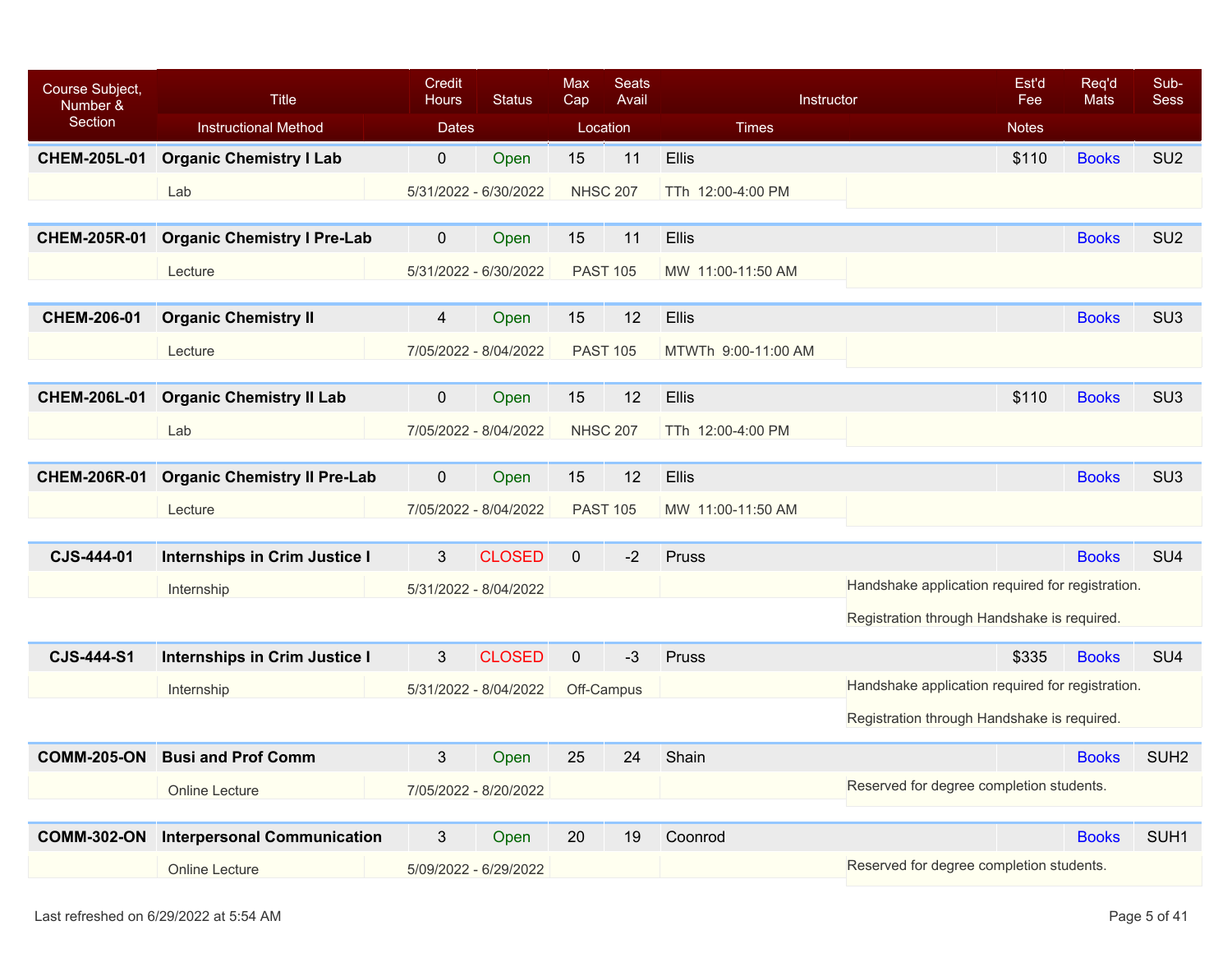| Course Subject,<br>Number & | <b>Title</b>                         | Credit<br><b>Hours</b> | <b>Status</b>         | Max<br>Cap   | <b>Seats</b><br>Avail |              | Instructor                                       | Est'd<br>Fee | Reg'd<br><b>Mats</b> | Sub-<br><b>Sess</b> |
|-----------------------------|--------------------------------------|------------------------|-----------------------|--------------|-----------------------|--------------|--------------------------------------------------|--------------|----------------------|---------------------|
| Section                     | <b>Instructional Method</b>          | <b>Dates</b>           |                       | Location     |                       | <b>Times</b> |                                                  | <b>Notes</b> |                      |                     |
|                             | <b>COMM-309-ON Technical Writing</b> | $3\overline{3}$        | Open                  | 18           | 12                    | S Apostel    |                                                  |              | <b>Books</b>         | SU <sub>2</sub>     |
|                             | <b>Online Lecture</b>                |                        | 5/31/2022 - 6/30/2022 |              |                       |              | This is an advanced writing course.              |              |                      |                     |
|                             |                                      |                        |                       |              |                       |              |                                                  |              |                      |                     |
| <b>COMM-325-ON</b>          | <b>Communication Law</b>             | 3                      | Open                  | 30           | 14                    | Spitza       |                                                  |              | <b>Books</b>         | SU <sub>3</sub>     |
|                             | <b>Online Lecture</b>                |                        | 7/05/2022 - 8/04/2022 |              |                       |              |                                                  |              |                      |                     |
|                             |                                      |                        |                       |              |                       |              |                                                  |              |                      |                     |
| <b>COMM-420-ON</b>          | <b>Digital Portfolio</b>             | 3 <sup>1</sup>         | Open                  | 18           | 13                    | S Apostel    |                                                  |              | <b>Books</b>         | SU <sub>1</sub>     |
|                             | <b>Online Lecture</b>                |                        | 5/09/2022 - 5/26/2022 |              |                       |              |                                                  |              |                      |                     |
| <b>COMM-444-01</b>          | Internship                           | $1 - 3$                | Open                  | 30           | 24                    | Needham      |                                                  |              | <b>Books</b>         | SU <sub>4</sub>     |
|                             |                                      |                        |                       |              |                       |              | Registration through Handshake is required.      |              |                      |                     |
|                             | Internship                           |                        | 5/31/2022 - 8/04/2022 |              |                       |              |                                                  |              |                      |                     |
| <b>COMM-444-S1</b>          | Internship                           | 3                      | <b>CLOSED</b>         | $\mathbf{0}$ | $-8$                  | Needham      |                                                  | \$335        | <b>Books</b>         | SU <sub>4</sub>     |
|                             | Internship                           |                        | 5/31/2022 - 8/04/2022 | Off-Campus   |                       |              | Handshake application required for registration. |              |                      |                     |
|                             |                                      |                        |                       |              |                       |              | Registration through Handshake is required.      |              |                      |                     |
|                             |                                      |                        |                       |              |                       |              |                                                  |              |                      |                     |
| <b>CS-100-ON</b>            | <b>Introduction to Computing</b>     | 3                      | Open                  | 18           | 5                     | Keeling      |                                                  | \$75         | <b>Books</b>         | SUH <sub>1</sub>    |
|                             | <b>Online Lecture</b>                |                        | 5/09/2022 - 6/29/2022 |              |                       |              | Reserved for Software & Data Engineering majors. |              |                      |                     |
| <b>CS-130-ON</b>            | <b>Programming Fundamentals</b>      | $\overline{4}$         | Open                  | 18           | 5                     | Klutka       |                                                  | \$75         | <b>Books</b>         | SUH <sub>1</sub>    |
|                             |                                      |                        |                       |              |                       |              | Reserved for Software & Data Engineering majors. |              |                      |                     |
|                             | <b>Online Lecture</b>                |                        | 5/09/2022 - 6/29/2022 |              |                       |              |                                                  |              |                      |                     |
| CS-131-01                   | The Object-Oriented Paradigm         | 3                      | <b>CLOSED</b>         | $\mathbf 0$  | $-4$                  | Cleary       |                                                  |              | <b>Books</b>         | SU <sub>3</sub>     |
|                             | <b>Online Lecture</b>                |                        | 7/05/2022 - 8/04/2022 |              |                       |              | Contract Course Form required to register.       |              |                      |                     |
|                             |                                      |                        |                       |              |                       |              |                                                  |              |                      |                     |
| <b>CS-131-ON</b>            | The Object-Oriented Paradigm         | 3                      | Open                  | 18           | 5                     | Cleary       |                                                  | \$75         | <b>Books</b>         | SUH <sub>2</sub>    |
|                             | <b>Online Lecture</b>                |                        | 7/05/2022 - 8/20/2022 |              |                       |              | Reserved for Software & Data Engineering majors. |              |                      |                     |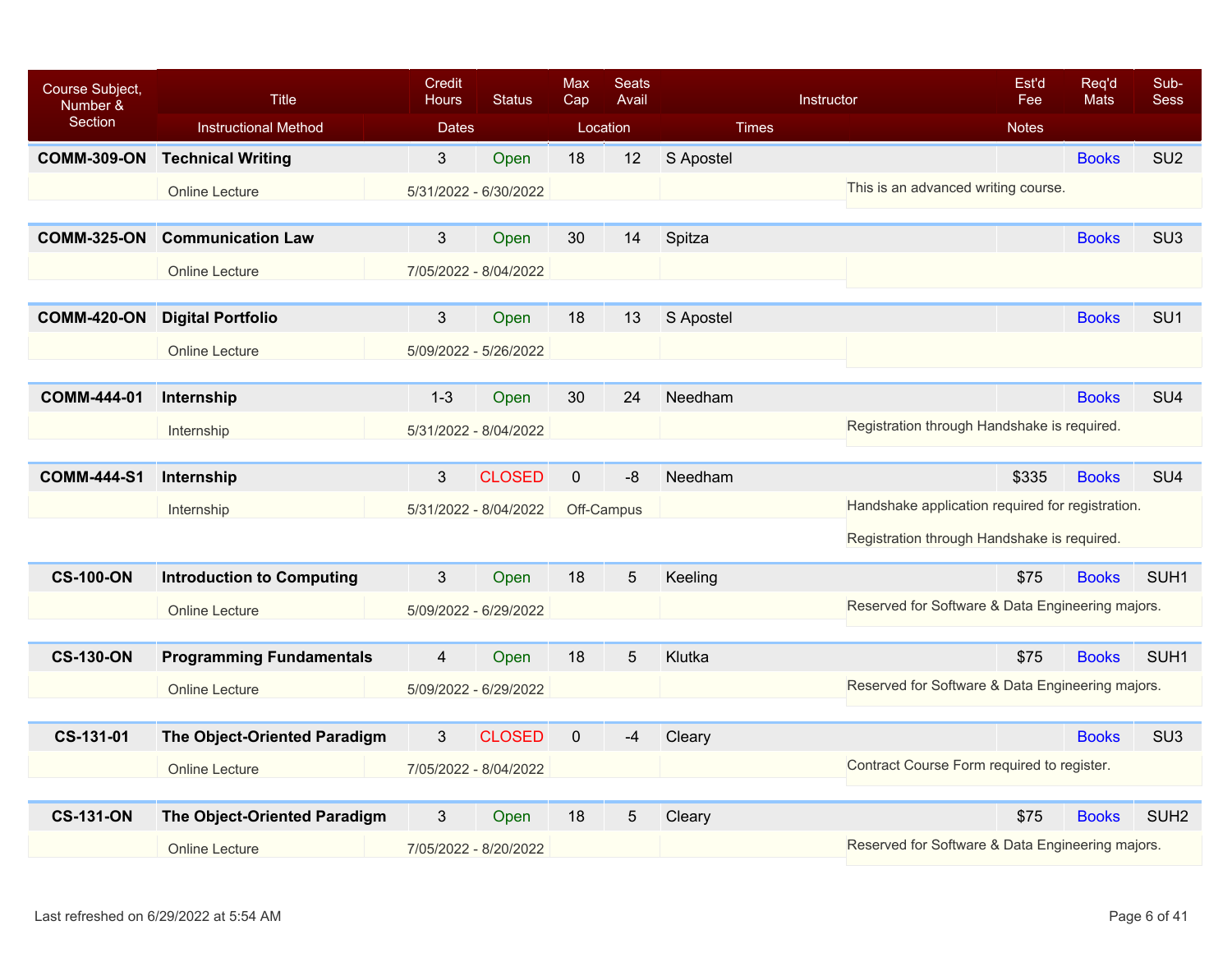| Course Subject,<br>Number & | <b>Title</b>                             | Credit<br><b>Hours</b> | <b>Status</b>         | Max<br>Cap     | <b>Seats</b><br>Avail |               | Instructor                                                                          | Est'd<br>Fee | Req'd<br><b>Mats</b> | Sub-<br><b>Sess</b> |
|-----------------------------|------------------------------------------|------------------------|-----------------------|----------------|-----------------------|---------------|-------------------------------------------------------------------------------------|--------------|----------------------|---------------------|
| Section                     | <b>Instructional Method</b>              | <b>Dates</b>           |                       |                | Location              | <b>Times</b>  |                                                                                     | <b>Notes</b> |                      |                     |
| <b>CS-330-ON</b>            | <b>Algorithms</b>                        | 3                      | Open                  | 18             | 12                    | Johnson       |                                                                                     | \$75         | <b>Books</b>         | SUH <sub>1</sub>    |
|                             | <b>Online Lecture</b>                    |                        | 5/09/2022 - 6/29/2022 |                |                       |               | Reserved for Software & Data Engineering majors.                                    |              |                      |                     |
|                             |                                          |                        |                       |                |                       |               |                                                                                     |              |                      |                     |
| <b>CS-400-ON</b>            | <b>Software Design &amp; Development</b> | 3                      | Open                  | 18             | 13                    | Kelley        |                                                                                     | \$75         | <b>Books</b>         | SUH <sub>1</sub>    |
|                             | <b>Online Lecture</b>                    |                        | 5/09/2022 - 6/29/2022 |                |                       |               | Reserved for Software & Data Engineering majors.                                    |              |                      |                     |
| <b>CS-430-ON</b>            | <b>Machine Learning in the Cloud</b>     | 3                      | Open                  | 18             | 13                    | Kelley        |                                                                                     | \$75         | <b>Books</b>         | SUH <sub>2</sub>    |
|                             | <b>Online Lecture</b>                    |                        | 7/05/2022 - 8/20/2022 |                |                       |               | Reserved for Software & Data Engineering majors.                                    |              |                      |                     |
|                             |                                          |                        |                       |                |                       |               |                                                                                     |              |                      |                     |
| CS-444-01                   | Internship I                             | $0 - 3$                | <b>CLOSED</b>         | $\mathbf 0$    | $-5$                  | Kelley        |                                                                                     |              | <b>Books</b>         | SU <sub>4</sub>     |
|                             | Internship                               |                        | 5/31/2022 - 8/04/2022 |                | Off-Campus            |               | Handshake application required for registration.                                    |              |                      |                     |
|                             |                                          |                        |                       |                |                       |               | Must have Junior standing or higher. Registration<br>through Handshake is required. |              |                      |                     |
| <b>CS-450-ON</b>            | <b>Capstone</b>                          | 3                      | Open                  | 18             | 15                    | Johnson       |                                                                                     | \$75         | <b>Books</b>         | SUH <sub>2</sub>    |
|                             | <b>Online Lecture</b>                    |                        | 7/05/2022 - 8/20/2022 |                |                       |               | Reserved for Software & Data Engineering majors.                                    |              |                      |                     |
|                             |                                          |                        |                       |                |                       |               |                                                                                     |              |                      |                     |
| DAT-444-01                  | Internship                               | 3                      | <b>CLOSED</b>         | $\mathbf 0$    | $-1$                  | S Apostel     |                                                                                     |              | <b>Books</b>         | SU <sub>4</sub>     |
|                             | Internship                               |                        | 5/31/2022 - 8/04/2022 |                | Off-Campus            |               | Handshake application required for registration.                                    |              |                      |                     |
|                             |                                          |                        |                       |                |                       |               | Must have Junior standing or higher. Registration<br>through Handshake is required. |              |                      |                     |
| <b>DS-444-S1</b>            | Internship                               | $\mathfrak{S}$         | <b>CLOSED</b>         | $\overline{0}$ | $-1$                  | Kelley        |                                                                                     | \$335        | <b>Books</b>         | SU <sub>4</sub>     |
|                             | Internship                               |                        | 5/31/2022 - 8/04/2022 |                | Off-Campus            |               | Handshake application required for registration.                                    |              |                      |                     |
|                             |                                          |                        |                       |                |                       |               | Registration through Handshake is required.                                         |              |                      |                     |
| <b>ECON-103-ON</b>          | <b>Introduction to Economics</b>         | 3                      | Open                  | 25             | 20                    | <b>Morris</b> |                                                                                     |              | <b>Books</b>         | SUH <sub>1</sub>    |
|                             | <b>Online Lecture</b>                    |                        | 5/09/2022 - 6/29/2022 |                |                       |               | Reserved for degree completion students.                                            |              |                      |                     |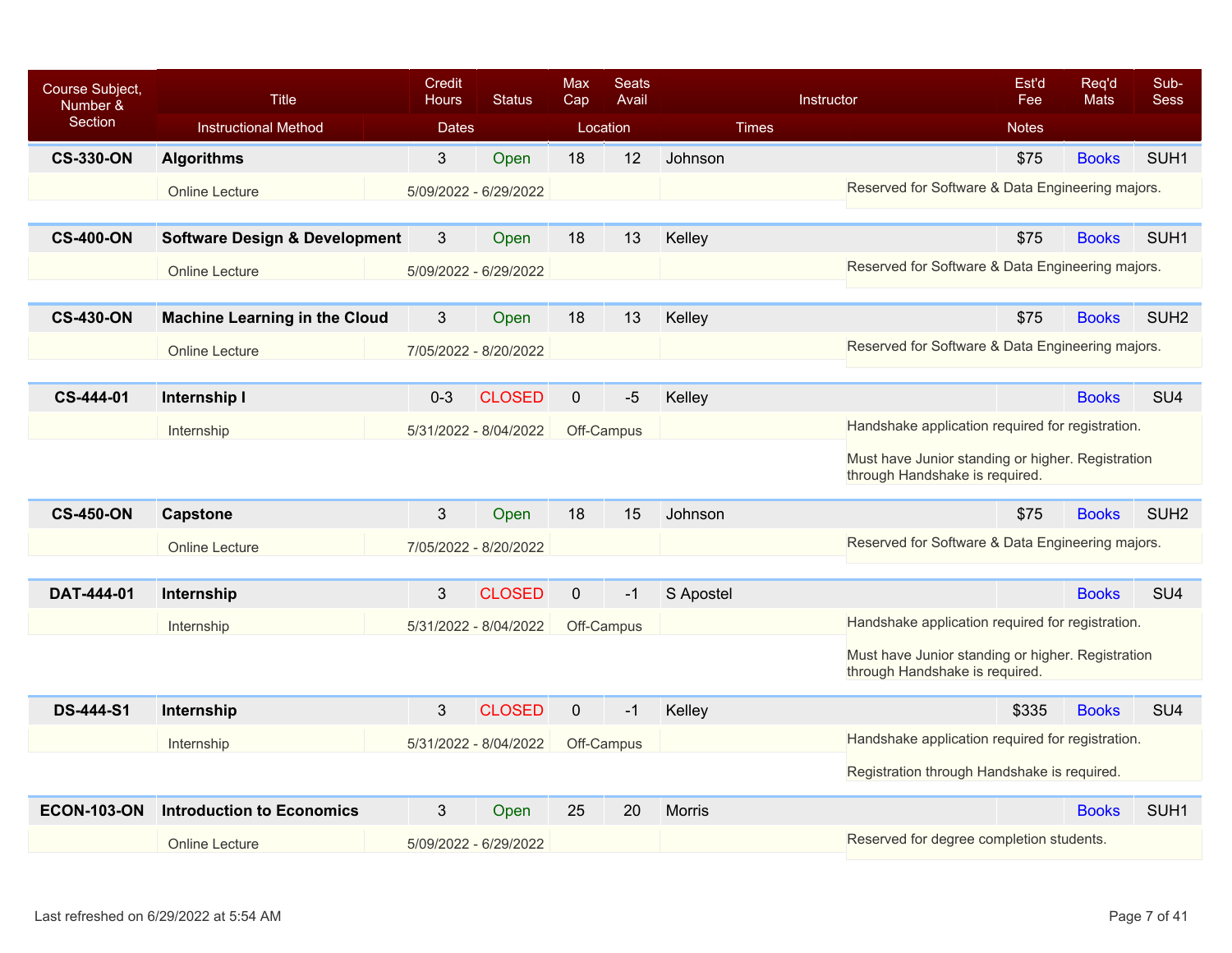| Course Subject,<br>Number & | <b>Title</b>                           | <b>Credit</b><br><b>Hours</b> | <b>Status</b>         | <b>Max</b><br>Cap | <b>Seats</b><br>Avail |              | Instructor                                       | Est'd<br>Fee | Req'd<br><b>Mats</b> | Sub-<br><b>Sess</b> |
|-----------------------------|----------------------------------------|-------------------------------|-----------------------|-------------------|-----------------------|--------------|--------------------------------------------------|--------------|----------------------|---------------------|
| Section                     | <b>Instructional Method</b>            | <b>Dates</b>                  |                       |                   | Location              | <b>Times</b> |                                                  | <b>Notes</b> |                      |                     |
| <b>ECON-231-CC</b>          | <b>Interm Microeconomic Theory</b>     | 3 <sup>1</sup>                | <b>CLOSED</b>         | $\overline{0}$    | $-1$                  |              |                                                  |              | <b>Books</b>         |                     |
|                             |                                        |                               |                       |                   |                       |              |                                                  |              |                      |                     |
|                             |                                        |                               |                       |                   |                       |              |                                                  |              |                      |                     |
| <b>EDUC-208-ON</b>          | <b>Schl Health, Nutrition &amp; PE</b> | 3                             | Open                  | 25                | 15                    | Cook         |                                                  |              | <b>Books</b>         | SU <sub>1</sub>     |
|                             | <b>Online Lecture</b>                  |                               | 5/09/2022 - 5/26/2022 |                   |                       |              |                                                  |              |                      |                     |
|                             |                                        |                               |                       |                   |                       |              |                                                  |              |                      |                     |
| <b>EDUC-316-01</b>          | <b>Computer Applications in Edu</b>    | 3                             | <b>CLOSED</b>         | $\mathbf{0}$      | $-1$                  | Thomas       |                                                  |              | <b>Books</b>         | SUH <sub>2</sub>    |
|                             | <b>Contract Course</b>                 |                               | 7/05/2022 - 8/20/2022 |                   |                       |              | Contract Course Form required to register.       |              |                      |                     |
| <b>EDUC-382-ON</b>          |                                        | $3\overline{3}$               | <b>CLOSED</b>         | $\mathbf 0$       | $-1$                  |              |                                                  |              | <b>Books</b>         | SU <sub>2</sub>     |
|                             | <b>Special Education Transition</b>    |                               |                       |                   |                       | Taylor       |                                                  |              |                      |                     |
|                             | <b>Contract Course</b>                 |                               | 5/31/2022 - 6/30/2022 |                   |                       |              | Contract Course Form required to register.       |              |                      |                     |
| <b>ENGL-101-ON</b>          | <b>Intro to Academic Writing</b>       | 3 <sup>2</sup>                | Open                  | 16                | 6                     | Powell       |                                                  |              | <b>Books</b>         | SU <sub>2</sub>     |
|                             | <b>Online Lecture</b>                  |                               | 5/31/2022 - 6/30/2022 |                   |                       |              | For incoming Accounting students, but open to    |              |                      |                     |
|                             |                                        |                               |                       |                   |                       |              | everyone.                                        |              |                      |                     |
| <b>ENGL-200-ON</b>          | <b>Introduction to Literature</b>      | $3\overline{3}$               | Open                  | 18                | 8                     | Picken       |                                                  |              | <b>Books</b>         | SU <sub>1</sub>     |
|                             | <b>Online Lecture</b>                  |                               | 5/09/2022 - 5/31/2022 |                   |                       |              |                                                  |              |                      |                     |
|                             |                                        |                               |                       |                   |                       |              |                                                  |              |                      |                     |
| <b>ENGL-200-ON2</b>         | <b>Introduction to Literature</b>      | $3\overline{3}$               | Open                  | 18                | 12                    | Blandford    |                                                  |              | <b>Books</b>         | SU <sub>2</sub>     |
|                             | <b>Online Lecture</b>                  |                               | 5/31/2022 - 6/30/2022 |                   |                       |              |                                                  |              |                      |                     |
|                             |                                        |                               |                       |                   |                       |              |                                                  |              |                      |                     |
| <b>ENGL-444-S1</b>          | Internship I                           | $3\overline{3}$               | <b>CLOSED</b>         | $\mathbf 0$       | $-2$                  | Picken       |                                                  | \$335        | <b>Books</b>         | SU <sub>4</sub>     |
|                             | Internship                             |                               | 5/31/2022 - 8/04/2022 |                   | Off-Campus            |              | Handshake application required for registration. |              |                      |                     |
|                             |                                        |                               |                       |                   |                       |              | Registration through Handshake is required.      |              |                      |                     |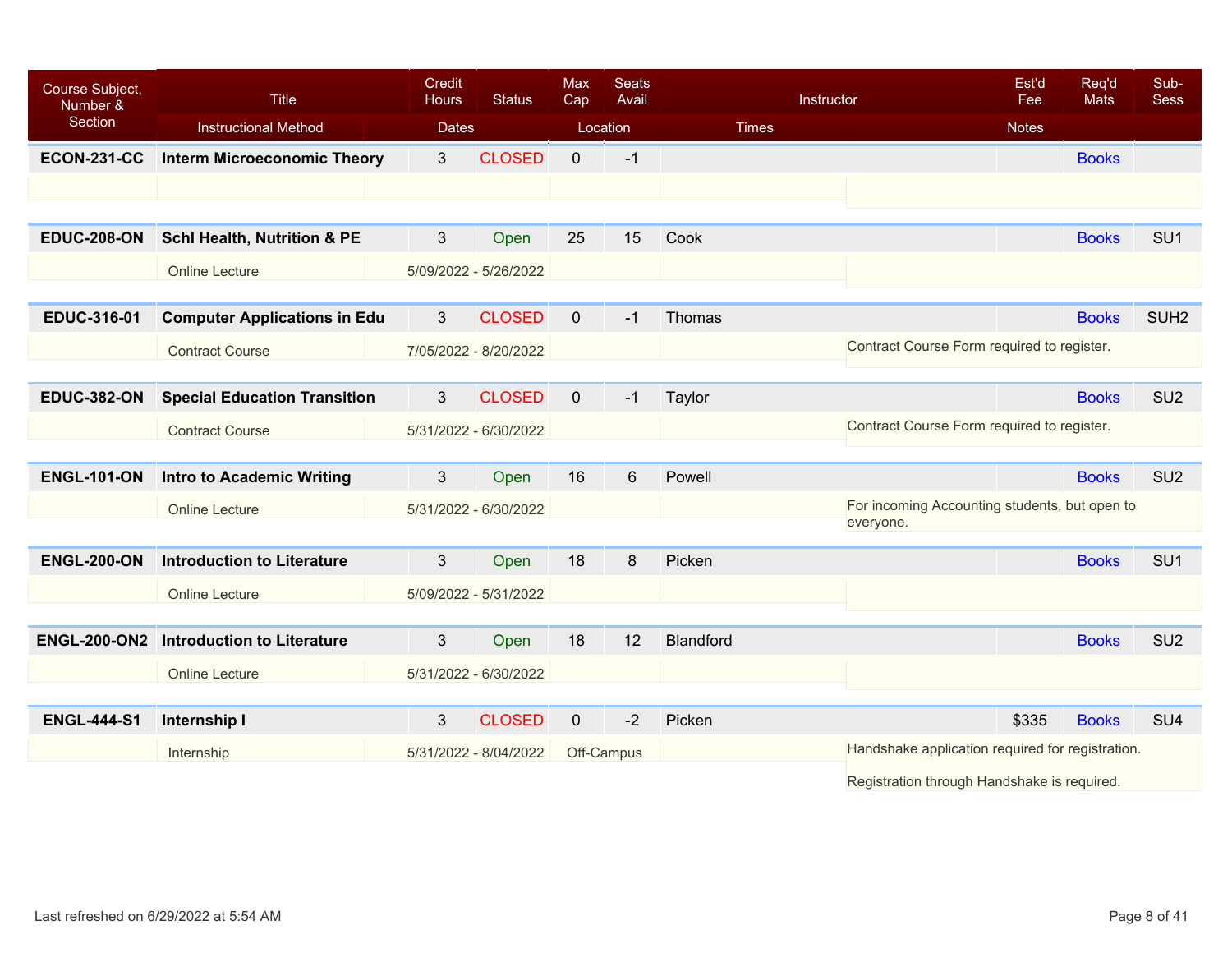| Course Subject,<br>Number & | <b>Title</b>                       | Credit<br><b>Hours</b> | <b>Status</b>         | <b>Max</b><br>Cap | <b>Seats</b><br>Avail | Instructor             |                                                                                                                                                                     | Est'd<br>Fee | Req'd<br><b>Mats</b> | Sub-<br><b>Sess</b> |
|-----------------------------|------------------------------------|------------------------|-----------------------|-------------------|-----------------------|------------------------|---------------------------------------------------------------------------------------------------------------------------------------------------------------------|--------------|----------------------|---------------------|
| Section                     | <b>Instructional Method</b>        | <b>Dates</b>           |                       |                   | Location              | <b>Times</b>           |                                                                                                                                                                     | <b>Notes</b> |                      |                     |
| <b>ENVS-444-01</b>          | Internship                         | $1 - 3$                | <b>CLOSED</b>         | $\mathbf{0}$      | $\mathbf 0$           | Waters                 |                                                                                                                                                                     |              | <b>Books</b>         | <b>SUFT</b>         |
|                             | Internship                         |                        | 5/09/2022 - 8/20/2022 |                   |                       |                        | Restricted to Environmental Science or                                                                                                                              |              |                      |                     |
|                             |                                    |                        |                       |                   |                       |                        | Environmental Studies majors only. Must have<br>Junior standing or higher. Registration through<br>Handshake is required.                                           |              |                      |                     |
| <b>ENVS-444-S1</b>          | Internship                         | $\mathfrak{S}$         | <b>CLOSED</b>         | $\mathbf{0}$      | $-1$                  | Waters                 |                                                                                                                                                                     | \$335        | <b>Books</b>         | SU <sub>4</sub>     |
|                             | Internship                         |                        | 5/31/2022 - 8/04/2022 |                   | Off-Campus            |                        | Handshake application required for registration.                                                                                                                    |              |                      |                     |
|                             |                                    |                        |                       |                   |                       |                        | Restricted to Environmental Science or<br>Environmental Studies majors only. Must have<br>Junior standing or higher. Registration through<br>Handshake is required. |              |                      |                     |
| <b>EXSC-420-01</b>          | <b>Metabolism of Exercise</b>      | 3                      | <b>CLOSED</b>         | $\mathbf 0$       | $-1$                  | Mahoney                |                                                                                                                                                                     |              | <b>Books</b>         | SU <sub>2</sub>     |
|                             | <b>Contract Course</b>             |                        | 5/31/2022 - 6/30/2022 |                   |                       |                        | Contract Course Form required to register.                                                                                                                          |              |                      |                     |
|                             |                                    |                        |                       |                   |                       |                        |                                                                                                                                                                     |              |                      |                     |
| <b>FINA-315-ON</b>          | <b>Business Finance</b>            | 3                      | Open                  | 25                | 10                    | <b>Bauer</b>           |                                                                                                                                                                     |              | <b>Books</b>         | SU <sub>1</sub>     |
|                             | <b>Online Lecture</b>              |                        | 5/09/2022 - 5/26/2022 |                   |                       | MTWTh 11:45 AM-2:45 PM | Must have Junior standing or higher.                                                                                                                                |              |                      |                     |
|                             |                                    |                        |                       |                   |                       |                        |                                                                                                                                                                     |              |                      |                     |
| <b>FLIS-444-01</b>          | Internship                         | $\mathbf{1}$           | <b>CLOSED</b>         | $\overline{0}$    | $-1$                  | <b>Rincon Perez</b>    |                                                                                                                                                                     |              | <b>Books</b>         | SU <sub>4</sub>     |
|                             | Internship                         |                        | 5/31/2022 - 8/04/2022 |                   | Off-Campus            |                        | Handshake application required for registration.                                                                                                                    |              |                      |                     |
|                             |                                    |                        |                       |                   |                       |                        | Registration through Handshake is required.                                                                                                                         |              |                      |                     |
| <b>HIST-117-01</b>          | Western World II 1870 to Pres      | 3                      | Open                  | 25                | 4                     | Clos                   |                                                                                                                                                                     |              | <b>Books</b>         | SU <sub>1</sub>     |
|                             | <b>Online Lecture</b>              |                        | 5/09/2022 - 5/26/2022 |                   |                       |                        |                                                                                                                                                                     |              |                      |                     |
|                             |                                    |                        |                       |                   |                       |                        |                                                                                                                                                                     |              |                      |                     |
| <b>HLTH-444-01</b>          | <b>Internship Health and Aging</b> | 3                      | <b>CLOSED</b>         | $\mathbf 0$       | $-1$                  | Hume                   |                                                                                                                                                                     | \$275        | <b>Books</b>         | SU <sub>4</sub>     |
|                             | Internship                         |                        | 5/31/2022 - 8/04/2022 |                   |                       |                        | Handshake application required for registration.                                                                                                                    |              |                      |                     |
|                             |                                    |                        |                       |                   |                       |                        | Registration through Handshake is required. Must<br>have Junior standing or higher.                                                                                 |              |                      |                     |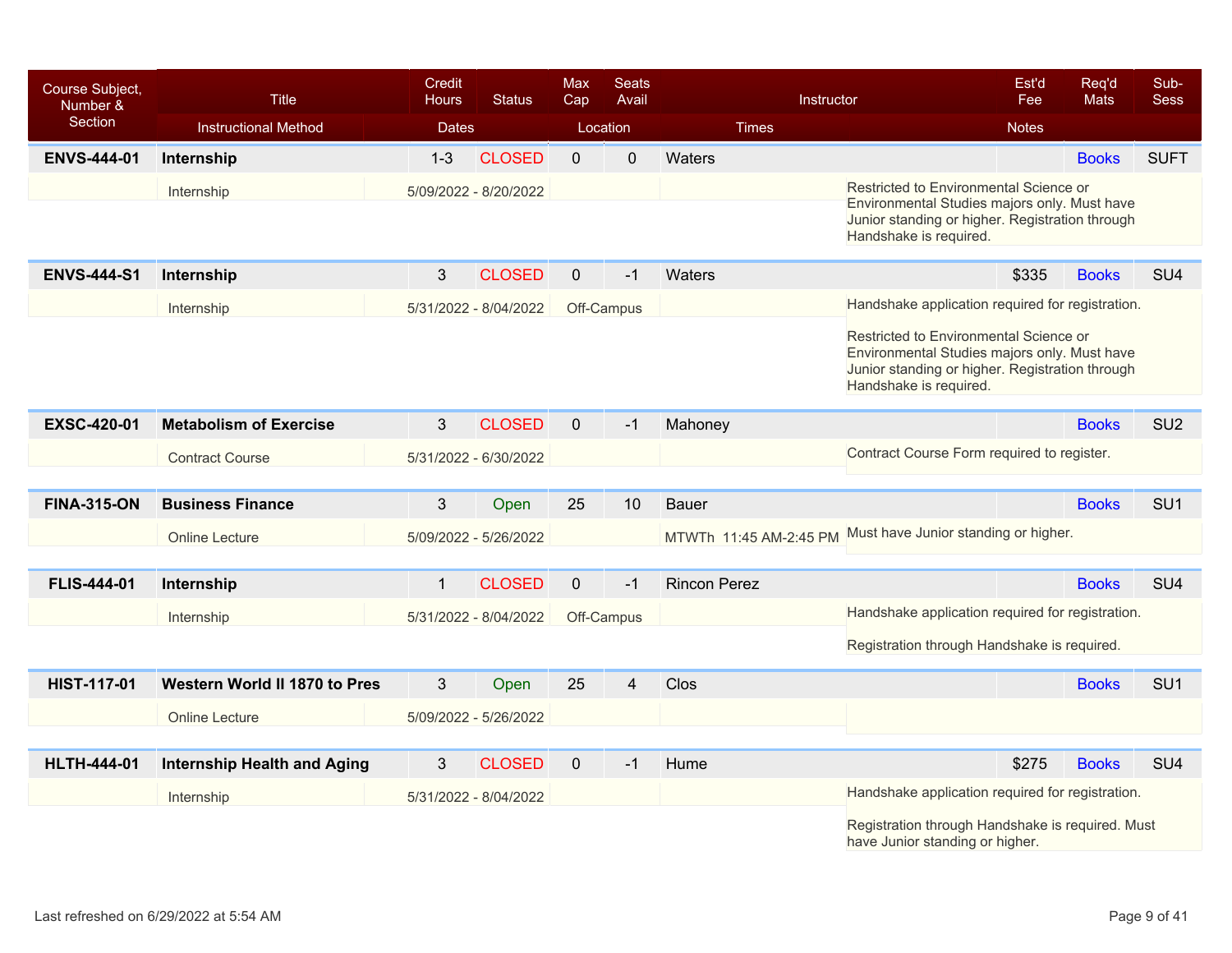| Course Subject,<br>Number & | Title                                      | Credit<br><b>Hours</b> | <b>Status</b>         | Max<br>Cap  | <b>Seats</b><br>Avail |                        | Instructor                                                                                                                                                     | Est'd<br>Fee | Req'd<br><b>Mats</b> | Sub-<br><b>Sess</b> |
|-----------------------------|--------------------------------------------|------------------------|-----------------------|-------------|-----------------------|------------------------|----------------------------------------------------------------------------------------------------------------------------------------------------------------|--------------|----------------------|---------------------|
| <b>Section</b>              | <b>Instructional Method</b>                | <b>Dates</b>           |                       |             | Location              | <b>Times</b>           |                                                                                                                                                                | <b>Notes</b> |                      |                     |
| <b>HLTH-444-S1</b>          | <b>Internship Health and Aging</b>         | 3                      | <b>CLOSED</b>         | $\mathbf 0$ | $-1$                  | Hume                   |                                                                                                                                                                | \$335        | <b>Books</b>         | SU <sub>4</sub>     |
|                             | Internship                                 |                        | 5/31/2022 - 8/04/2022 |             | Off-Campus            |                        | Handshake application required for registration.                                                                                                               |              |                      |                     |
|                             |                                            |                        |                       |             |                       |                        | Registration through Handshake is required. Must<br>have Junior standing or higher.                                                                            |              |                      |                     |
| <b>HLTH-490-01</b>          | <b>Admin in Training Internship 1</b>      | $1 - 6$                | <b>CLOSED</b>         | $\mathbf 0$ | $\mathbf 0$           | Hume                   |                                                                                                                                                                | \$275        | <b>Books</b>         | SU <sub>4</sub>     |
|                             | Internship                                 |                        | 5/31/2022 - 8/04/2022 |             | Off-Campus            |                        | Registration through Handshake is required. Must<br>have Junior standing or higher.                                                                            |              |                      |                     |
| <b>HLTH-490-S1</b>          | <b>Admin in Training Internship 1</b>      | 3                      | <b>CLOSED</b>         | $\mathbf 0$ | $-2$                  | Hume                   |                                                                                                                                                                | \$375        | <b>Books</b>         | SU <sub>4</sub>     |
|                             | Internship                                 |                        | 5/31/2022 - 8/04/2022 |             | Off-Campus            |                        | Handshake application required for registration.                                                                                                               |              |                      |                     |
|                             |                                            |                        |                       |             |                       |                        | Registration through Handshake is required. Must<br>have Junior standing or higher.                                                                            |              |                      |                     |
|                             | HONR-353H-01 Honors Jr Research Mentorship | $\mathbf{1}$           | <b>CLOSED</b>         | $\Omega$    | $-1$                  | Childers               |                                                                                                                                                                |              | <b>Books</b>         | <b>HONR</b>         |
|                             | <b>Contract Course</b>                     |                        | 5/31/2022 - 8/04/2022 |             |                       |                        | Contract Course Form required to register.<br>Restricted to students in the Honors Program.<br>Minimum 3.5 cumulative GPA required.                            |              |                      |                     |
| <b>HONR-450H-01</b>         | <b>Honors Senior Research</b>              | 3                      | <b>CLOSED</b>         | $\mathbf 0$ | $-1$                  | Speliotis              |                                                                                                                                                                |              | <b>Books</b>         | <b>HONR</b>         |
|                             | <b>Contract Course</b>                     |                        | 5/31/2022 - 8/04/2022 |             |                       |                        | Must have Senior standing. Restricted to students in<br>the Honors Program. Minimum 3.5 cumulative GPA<br>required. Contract Course Form required to register. |              |                      |                     |
| <b>IDC-401-01</b>           | <b>The New Good Death</b>                  | 3                      | Open                  | 20          | 13                    | Tudor                  |                                                                                                                                                                |              | <b>Books</b>         | SU <sub>1</sub>     |
|                             | Lecture                                    |                        | 5/09/2022 - 5/26/2022 |             | <b>CNHH 110</b>       | MTWTh 11:45 AM-2:45 PM | Must be within 3 credits of Senior standing.                                                                                                                   |              |                      |                     |
|                             |                                            |                        |                       |             |                       |                        |                                                                                                                                                                |              |                      |                     |
| <b>IDC-401-02</b>           | <b>Quality of Life</b>                     | 3                      | Open                  | 20          | 12                    | Catron                 |                                                                                                                                                                |              | <b>Books</b>         | SU <sub>2</sub>     |
|                             | <b>Online Lecture</b>                      |                        | 5/31/2022 - 6/30/2022 |             |                       | MTWTh 9:00-11:00 AM    | Must be within 3 credits of Senior standing.                                                                                                                   |              |                      |                     |
| <b>IDC-401-ON</b>           | Impossible Will Take a While               | 3                      | <b>CLOSED</b>         | 16          | $\mathbf 0$           | Henson                 |                                                                                                                                                                |              | <b>Books</b>         | SU <sub>3</sub>     |
|                             | <b>Online Lecture</b>                      |                        | 7/05/2022 - 8/04/2022 |             |                       |                        | Must be within 3 credits of Senior standing.                                                                                                                   |              |                      |                     |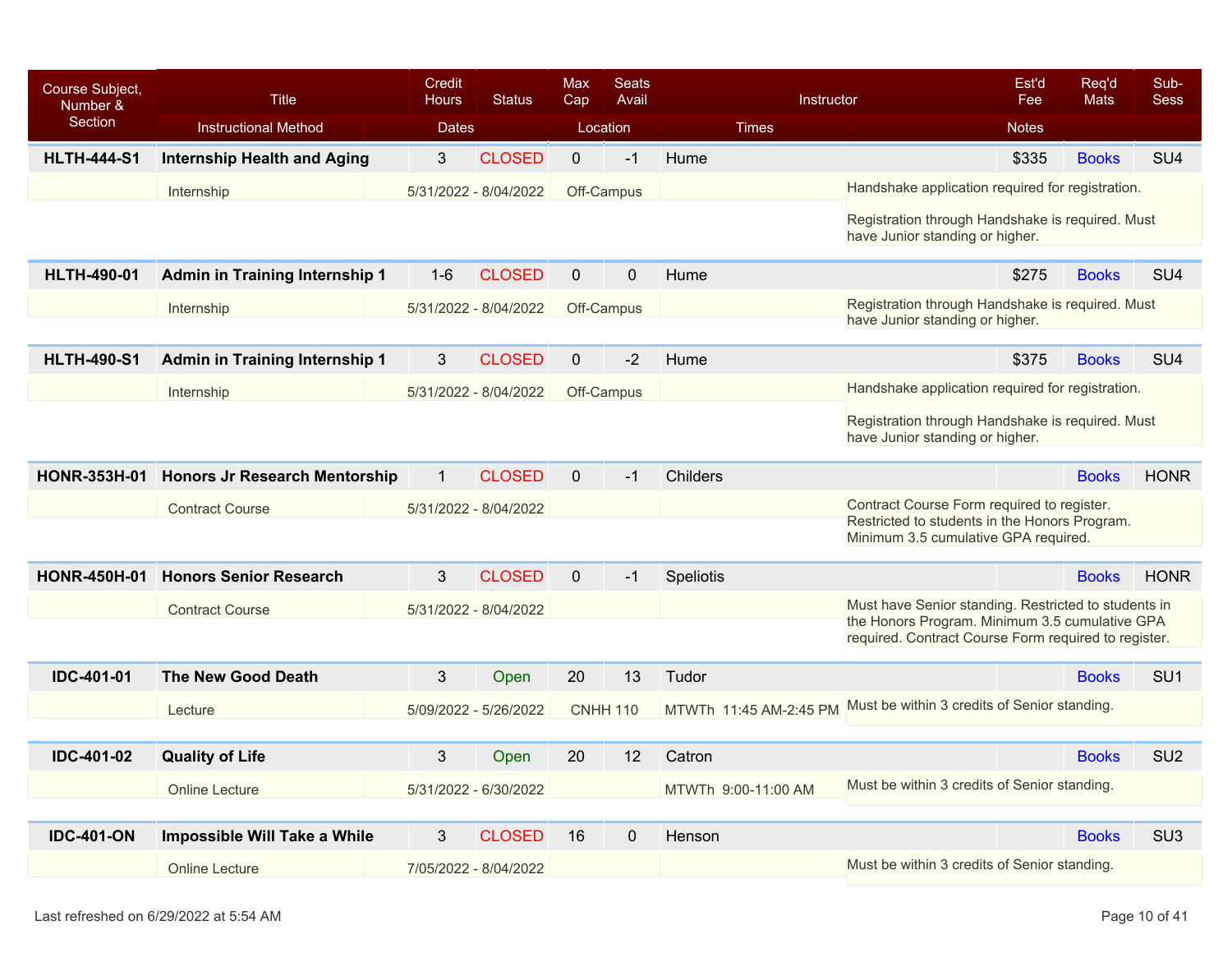| Course Subject,<br>Number &      | <b>Title</b>                              | <b>Credit</b><br><b>Hours</b> | <b>Status</b>         | <b>Max</b><br>Cap | <b>Seats</b><br>Avail | Instructor                                   | Est'd<br>Fee | Req'd<br><b>Mats</b> | Sub-<br><b>Sess</b> |
|----------------------------------|-------------------------------------------|-------------------------------|-----------------------|-------------------|-----------------------|----------------------------------------------|--------------|----------------------|---------------------|
| Section                          | <b>Instructional Method</b>               | <b>Dates</b>                  |                       |                   | Location              | <b>Times</b>                                 | <b>Notes</b> |                      |                     |
| <b>MATH-118-COLL Calculus II</b> |                                           | $\overline{4}$                | <b>CLOSED</b>         | $\mathbf 0$       | $-1$                  |                                              |              | <b>Books</b>         |                     |
|                                  |                                           |                               |                       |                   |                       |                                              |              |                      |                     |
|                                  |                                           |                               |                       |                   |                       |                                              |              |                      |                     |
| <b>MATH-125-CC</b>               | <b>Business Calculus</b>                  | $\mathbf{3}$                  | <b>CLOSED</b>         | $\overline{0}$    | $-1$                  |                                              |              | <b>Books</b>         |                     |
|                                  |                                           |                               |                       |                   |                       |                                              |              |                      |                     |
|                                  |                                           |                               |                       |                   |                       |                                              |              |                      |                     |
| <b>MATH-205-ON1</b>              | <b>Elementary Statistics</b>              | $\overline{4}$                | Open                  | 24                | 9                     | Ward                                         |              | <b>Books</b>         | SU <sub>2</sub>     |
|                                  | <b>Online Lecture</b>                     |                               | 5/31/2022 - 6/30/2022 |                   |                       | TWTh 6:00-9:20 PM                            |              |                      |                     |
|                                  |                                           |                               |                       |                   |                       |                                              |              |                      |                     |
|                                  | <b>MATH-205-ON2 Elementary Statistics</b> | $\overline{4}$                | Open                  | 24                | $6\phantom{1}6$       | Goebel                                       |              | <b>Books</b>         | SU <sub>3</sub>     |
|                                  | <b>Online Lecture</b>                     |                               | 7/05/2022 - 8/04/2022 |                   |                       | MTWTh 12:00-2:30 PM                          |              |                      |                     |
|                                  |                                           |                               |                       |                   |                       |                                              |              |                      |                     |
| <b>MDLS-250-ON</b>               | <b>Cell &amp; Molecular Basis Disease</b> | $\overline{4}$                | Open                  | 15                | 11                    | D Golemboski                                 |              | <b>Books</b>         | SU <sub>4</sub>     |
|                                  | <b>Online Lecture</b>                     |                               | 5/31/2022 - 8/04/2022 |                   |                       | Online lecture and lab days to be announced. |              |                      |                     |
| <b>MDLS-430-01</b>               | <b>Medical Lab Science Sem II</b>         | $\mathbf{1}$                  | Open                  | $6\phantom{a}$    | $\overline{4}$        | K Golemboski                                 | \$100        | <b>Books</b>         | SU <sub>4</sub>     |
|                                  |                                           |                               |                       |                   |                       |                                              |              |                      |                     |
|                                  | Lecture                                   |                               | 5/31/2022 - 8/04/2022 |                   | <b>PAST 214</b>       | T 11:30 AM-1:20 PM                           |              |                      |                     |
| <b>MDLS-435-01</b>               | <b>Laboratory Management</b>              | $\overline{2}$                | Open                  | 6                 | $\overline{4}$        | Biven, Davis                                 |              | <b>Books</b>         | SU <sub>4</sub>     |
|                                  |                                           |                               |                       |                   |                       |                                              |              |                      |                     |
|                                  | Lecture                                   |                               | 5/31/2022 - 8/04/2022 |                   | <b>PAST 214</b>       | TTh 9:00-10:50 AM                            |              |                      |                     |
| <b>MDLS-436-01</b>               | <b>Body Fluids</b>                        | $\mathfrak{S}$                | Open                  | 6                 | $\overline{4}$        | Davis                                        | \$200        | <b>Books</b>         | SU <sub>4</sub>     |
|                                  | Lecture                                   |                               | 5/31/2022 - 8/04/2022 |                   | <b>PAST 252</b>       | MW 9:00-10:50 AM                             |              |                      |                     |
|                                  | Lab                                       |                               | 5/31/2022 - 8/04/2022 |                   | <b>PAST 263</b>       | T 2:00-5:00 PM                               |              |                      |                     |
|                                  |                                           |                               |                       |                   |                       |                                              |              |                      |                     |
| <b>MDLS-437-01</b>               | <b>Clinical Immunology</b>                | 3                             | Open                  | 6                 | $\overline{4}$        | Chatterjee                                   |              | <b>Books</b>         | SU <sub>4</sub>     |
|                                  | Lecture                                   |                               | 5/31/2022 - 8/04/2022 |                   | <b>PAST 252</b>       | MW 12:00-2:50 PM                             |              |                      |                     |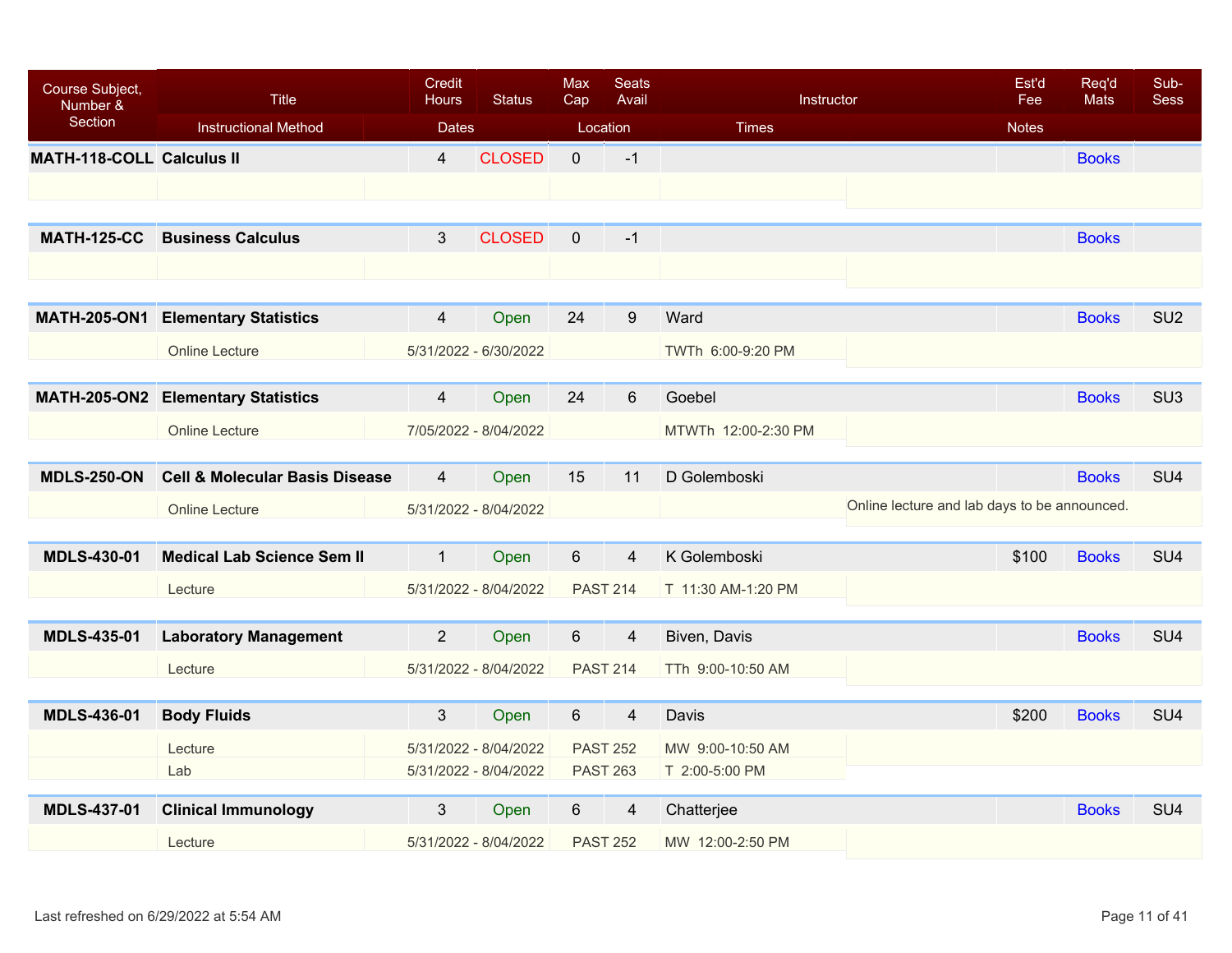| Course Subject,<br>Number & | Title                                | Credit<br><b>Hours</b> | <b>Status</b> | Max<br>Cap      | <b>Seats</b><br>Avail |                    | Instructor                                  | Est'd<br>Fee                       | Req'd<br><b>Mats</b> | Sub-<br><b>Sess</b> |
|-----------------------------|--------------------------------------|------------------------|---------------|-----------------|-----------------------|--------------------|---------------------------------------------|------------------------------------|----------------------|---------------------|
| Section                     | <b>Instructional Method</b>          | <b>Dates</b>           |               | Location        |                       | <b>Times</b>       |                                             | <b>Notes</b>                       |                      |                     |
| <b>MDLS-438-01</b>          | <b>Clinical Immunology Lab</b>       | $\mathbf{1}$           | Open          | 6               | $\overline{4}$        | Chatterjee         |                                             | \$300                              | <b>Books</b>         | SU <sub>4</sub>     |
|                             | Lab                                  | 5/31/2022 - 8/04/2022  |               | <b>PAST 263</b> |                       | Th 1:00-5:00 PM    |                                             |                                    |                      |                     |
|                             |                                      |                        |               |                 |                       |                    |                                             |                                    |                      |                     |
| <b>MDLS-485-01</b>          | <b>Clinical Internship</b>           | $1 - 3$                | Open          | $\overline{2}$  | $\overline{2}$        | Davis              |                                             | \$50                               | <b>Books</b>         | SU <sub>1</sub>     |
|                             | Internship                           | 5/09/2022 - 5/26/2022  |               | Off-Campus      |                       |                    |                                             |                                    |                      |                     |
|                             |                                      |                        |               |                 |                       |                    |                                             |                                    |                      |                     |
| <b>MDLS-485-02</b>          | <b>Clinical Internship</b>           | $1 - 11$               | Open          | $\overline{2}$  | $\mathbf{1}$          | Davis              |                                             | \$50                               | <b>Books</b>         | SU <sub>4</sub>     |
|                             | Internship                           | 5/31/2022 - 8/04/2022  |               | Off-Campus      |                       |                    |                                             |                                    |                      |                     |
|                             |                                      |                        |               |                 |                       |                    |                                             |                                    |                      |                     |
| <b>MUSC-103-ON</b>          | <b>Music in American Pop Culture</b> | $\mathbf{3}$           | Open          | 25              | $\overline{2}$        | <b>Barnsfather</b> |                                             |                                    | <b>Books</b>         | SU <sub>3</sub>     |
|                             | <b>Online Lecture</b>                | 7/05/2022 - 8/04/2022  |               |                 |                       |                    |                                             |                                    |                      |                     |
|                             |                                      |                        |               |                 |                       |                    |                                             |                                    |                      |                     |
| <b>MUSC-200-ON</b>          | <b>Music Literature</b>              | $\mathbf{3}$           | Open          | 25              | 16                    | Barnsfather        |                                             |                                    | <b>Books</b>         | SU <sub>2</sub>     |
|                             | <b>Online Lecture</b>                | 5/31/2022 - 6/30/2022  |               |                 |                       |                    |                                             |                                    |                      |                     |
|                             |                                      |                        |               |                 |                       |                    |                                             |                                    |                      |                     |
| <b>MUSI-111-01</b>          | <b>Applied Piano</b>                 | $1 - 2$                | Open          | 30              | 29                    | George             |                                             | \$250<br>(1 cr)<br>\$400<br>(2 cr) | <b>Books</b>         | <b>SUFT</b>         |
|                             | Lecture                              | 5/09/2022 - 8/20/2022  |               |                 |                       |                    | Contact dgeorge@bellarmine.edu for details. |                                    |                      |                     |
|                             |                                      |                        |               |                 |                       |                    |                                             |                                    |                      |                     |
| <b>MUSI-137-01</b>          | <b>Applied Cello</b>                 | $1 - 2$                | Open          | 15              | 15                    | Olsen              |                                             | \$250<br>(1 cr)<br>\$400<br>(2 cr) | <b>Books</b>         | <b>SUFT</b>         |
|                             | Lecture                              | 5/09/2022 - 8/20/2022  |               |                 |                       |                    | Contact aolsen2@bellarmine.edu for details. |                                    |                      |                     |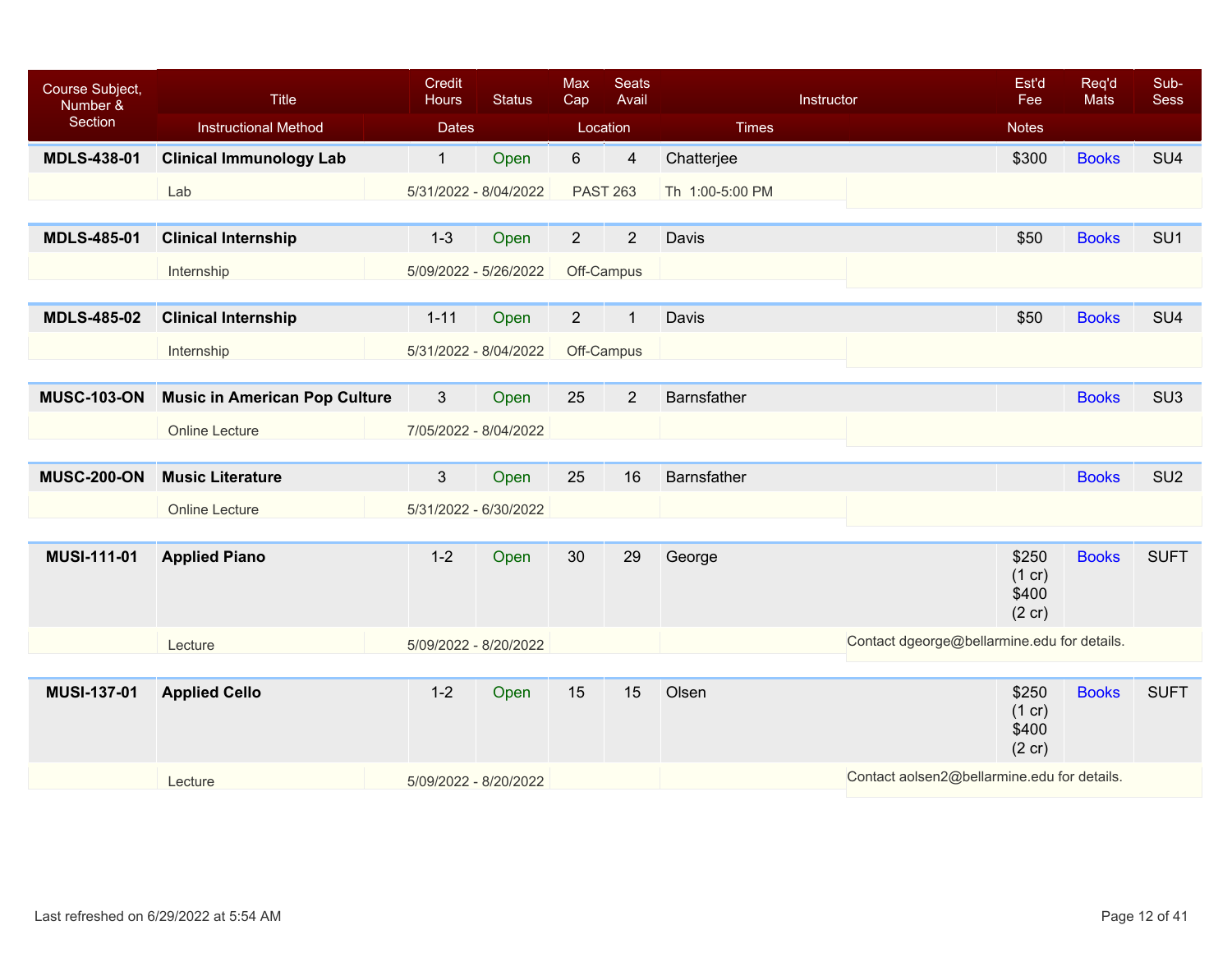| Course Subject,<br>Number & | <b>Title</b>                         | Credit<br><b>Status</b><br><b>Hours</b> |           | <b>Max</b><br>Cap | <b>Seats</b><br>Avail   | Instructor           |                                                  | Est'd<br>Fee | Req'd<br><b>Mats</b> | Sub-<br><b>Sess</b> |
|-----------------------------|--------------------------------------|-----------------------------------------|-----------|-------------------|-------------------------|----------------------|--------------------------------------------------|--------------|----------------------|---------------------|
| Section                     | <b>Instructional Method</b>          | <b>Dates</b>                            |           |                   | Location                | <b>Times</b>         |                                                  | <b>Notes</b> |                      |                     |
| <b>NURA-205-A1</b>          | <b>Foundations of Nursing</b>        | $\overline{4}$                          | Open      | 32                | $6\phantom{1}6$         | Miller               |                                                  | \$817        | <b>Books</b>         | SUH <sub>1</sub>    |
|                             | Lecture                              | 5/09/2022 - 6/27/2022                   |           |                   | <b>MILE 233</b>         | ThF 3:30-5:20 PM     | Restricted to Accelerated Nursing students only. |              |                      |                     |
|                             | Lab                                  | 5/11/2022 - 5/18/2022                   |           |                   | <b>MILE 236</b>         | W 6:30 AM-7:00 PM    |                                                  |              |                      |                     |
|                             | Lab                                  | 5/11/2022 - 5/18/2022                   |           |                   | <b>MILE 315</b>         | W 6:30 AM-7:00 PM    |                                                  |              |                      |                     |
|                             | Clinic                               | 5/25/2022 - 6/22/2022                   |           |                   | Off-Campus              | W 6:30 AM-7:00 PM    |                                                  |              |                      |                     |
|                             | <b>Final Exam</b>                    |                                         | 6/29/2022 |                   | <b>MILE 234</b>         | W 8:00-11:00 AM      |                                                  |              |                      |                     |
| <b>NURA-205-A2</b>          | <b>Foundations of Nursing</b>        | 4                                       | Open      | 32                | 3                       | Miller               |                                                  | \$817        | <b>Books</b>         | SUH <sub>1</sub>    |
|                             | Lecture                              | 5/09/2022 - 6/27/2022                   |           |                   | <b>MILE 233</b>         | ThF 12:00-1:50 PM    | Restricted to Accelerated Nursing students only. |              |                      |                     |
|                             | Lab                                  | 5/11/2022 - 5/18/2022                   |           |                   | <b>MILE 315</b>         | W 6:30 AM-7:00 PM    |                                                  |              |                      |                     |
|                             | Clinic                               | 5/25/2022 - 6/22/2022                   |           |                   | Off-Campus              | W 6:30 AM-7:00 PM    |                                                  |              |                      |                     |
|                             | <b>Final Exam</b>                    |                                         | 6/29/2022 |                   | <b>MILE 300</b>         | W 8:00-11:00 AM      |                                                  |              |                      |                     |
| <b>NURA-206-A1</b>          | <b>Transcult Comm in Healthcare</b>  | 3                                       | Open      | 32                | 6                       | Lindsay              |                                                  | \$65         | <b>Books</b>         | SUH <sub>1</sub>    |
|                             | Lecture                              | 5/09/2022 - 6/27/2022                   |           |                   | <b>MILE 234</b>         | ThF 11:30 AM-2:20 PM | Restricted to Accelerated Nursing students only. |              |                      |                     |
|                             | <b>Final Exam</b>                    |                                         | 6/28/2022 |                   | <b>MILE 300</b>         | T 11:30 AM-2:30 PM   |                                                  |              |                      |                     |
|                             | <b>Transcult Comm in Healthcare</b>  |                                         |           |                   |                         |                      |                                                  | \$65         |                      | SUH <sub>1</sub>    |
| <b>NURA-206-A2</b>          |                                      | 3                                       | Open      | 32                | $\overline{2}$          | Lindsay              |                                                  |              | <b>Books</b>         |                     |
|                             | Lecture                              | 5/09/2022 - 6/27/2022                   |           |                   | <b>MILE 233</b>         | ThF 8:00-10:50 AM    | Restricted to Accelerated Nursing students only. |              |                      |                     |
|                             | <b>Final Exam</b>                    |                                         | 6/28/2022 |                   | <b>PAST 105</b>         | T 11:30 AM-2:30 PM   |                                                  |              |                      |                     |
| <b>NURA-221-A1</b>          | <b>Prin of Drug Classification I</b> | $\overline{2}$                          | Open      | 32                | $6\phantom{1}$          | Taylor               |                                                  | \$15         | <b>Books</b>         | SUH <sub>2</sub>    |
|                             | Lecture                              | 7/05/2022 - 8/17/2022                   |           |                   | <b>PAST 207</b>         | WTh 3:00-4:50 PM     | Restricted to Accelerated Nursing students only. |              |                      |                     |
|                             | <b>Final Exam</b>                    |                                         | 8/19/2022 |                   | <b>MILE 233</b>         | F 11:30 AM-2:30 PM   |                                                  |              |                      |                     |
| <b>NURA-221-A2</b>          | <b>Prin of Drug Classification I</b> | $\overline{2}$                          | Open      | 32                | $\overline{\mathbf{4}}$ | Taylor               |                                                  | \$15         | <b>Books</b>         | SUH <sub>2</sub>    |
|                             | Lecture                              | 7/05/2022 - 8/17/2022                   |           |                   | <b>MILE 234</b>         | WTh 11:30 AM-1:20 PM | Restricted to Accelerated Nursing students only. |              |                      |                     |
|                             | <b>Final Exam</b>                    |                                         | 8/19/2022 |                   | <b>MILE 234</b>         | F 11:30 AM-2:30 PM   |                                                  |              |                      |                     |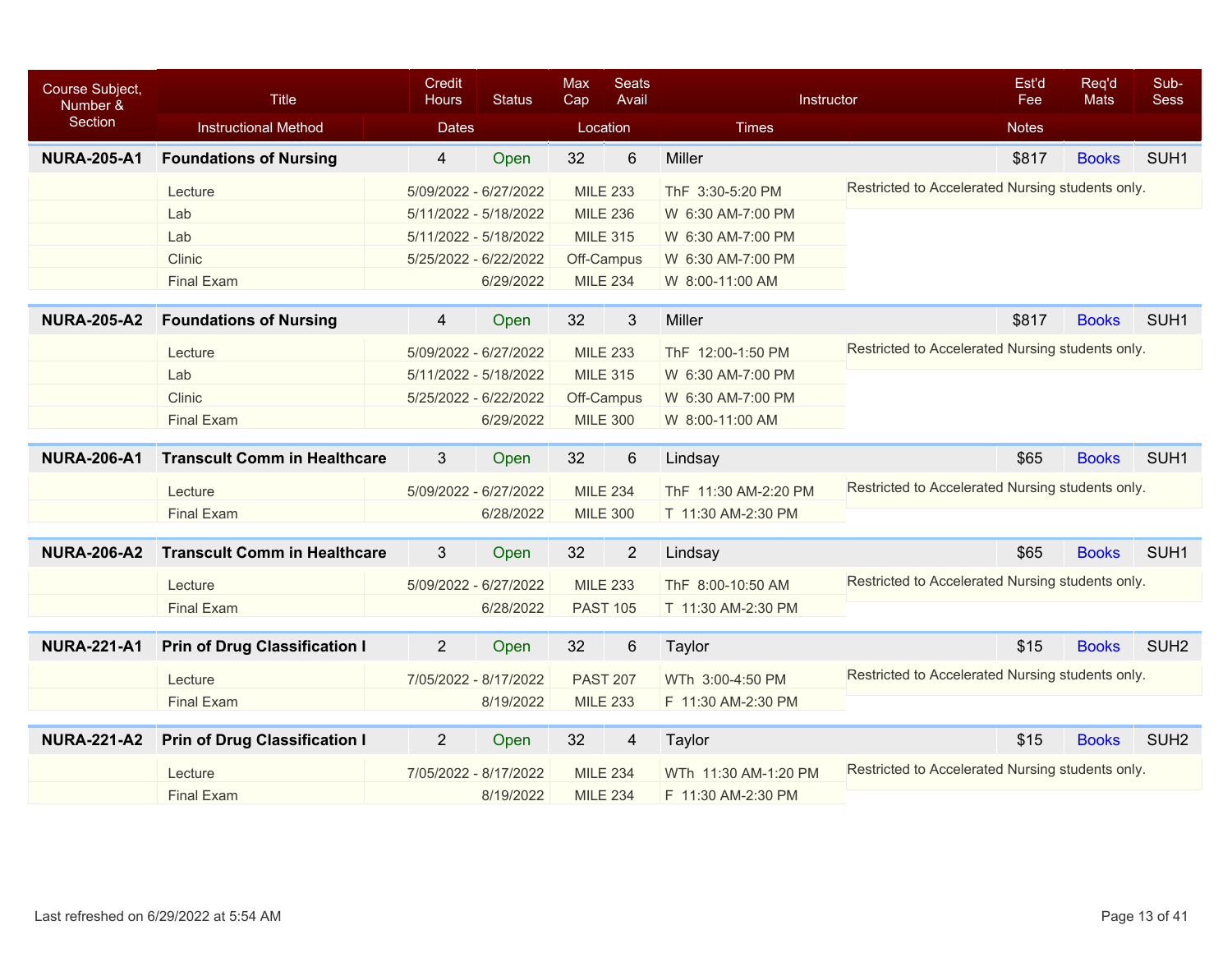| Course Subject,<br>Number & | <b>Title</b>                         | Credit<br><b>Status</b><br><b>Hours</b><br><b>Dates</b> |                       | Max<br>Cap | <b>Seats</b><br>Avail |                    | Instructor                                       | Est'd<br>Fee | Req'd<br>Mats | Sub-<br><b>Sess</b> |
|-----------------------------|--------------------------------------|---------------------------------------------------------|-----------------------|------------|-----------------------|--------------------|--------------------------------------------------|--------------|---------------|---------------------|
| Section                     | <b>Instructional Method</b>          |                                                         |                       |            | Location              | <b>Times</b>       |                                                  | <b>Notes</b> |               |                     |
| <b>NURA-230-A1</b>          | <b>Nursing Process with Adults I</b> | 5                                                       | Open                  | 32         | $\overline{7}$        | Rigsby             |                                                  | \$342        | <b>Books</b>  | SUH <sub>2</sub>    |
|                             | Lecture                              |                                                         | 7/05/2022 - 8/17/2022 |            | <b>PAST 207</b>       | MWTh 12:00-1:50 PM | Restricted to Accelerated Nursing students only. |              |               |                     |
|                             | Clinic                               |                                                         | 7/05/2022 - 8/17/2022 |            |                       | F                  |                                                  |              |               |                     |
|                             | Clinic                               |                                                         | 7/05/2022 - 8/17/2022 |            | Off-Campus            | T 6:30 AM-7:00 PM  |                                                  |              |               |                     |
|                             | <b>Final Exam</b>                    |                                                         | 8/20/2022             |            | <b>MILE 233</b>       | S 8:00-11:00 AM    |                                                  |              |               |                     |
| <b>NURA-230-A2</b>          | <b>Nursing Process with Adults I</b> | $\overline{5}$                                          | Open                  | 32         | 3                     | Minton             |                                                  | \$342        | <b>Books</b>  | SUH <sub>2</sub>    |
|                             | Lecture                              |                                                         | 7/05/2022 - 8/17/2022 |            | <b>MILE 233</b>       | MWTh 2:30-4:20 PM  | Restricted to Accelerated Nursing students only. |              |               |                     |
|                             | Clinic                               |                                                         | 7/05/2022 - 8/17/2022 |            |                       | $\mathsf F$        |                                                  |              |               |                     |
|                             | Clinic                               |                                                         | 7/05/2022 - 8/17/2022 |            | Off-Campus            | T 6:30 AM-7:00 PM  |                                                  |              |               |                     |
|                             | <b>Final Exam</b>                    |                                                         | 8/20/2022             |            | <b>MILE 234</b>       | S 8:00-11:00 AM    |                                                  |              |               |                     |
|                             |                                      |                                                         |                       |            |                       |                    |                                                  |              |               |                     |
| <b>NURA-310-A1</b>          | <b>Nrsg Process with Adults II</b>   | 5                                                       | Open                  | 35         | 3                     | Evers              |                                                  | \$317        | <b>Books</b>  | SUH <sub>1</sub>    |
|                             | Lecture                              |                                                         | 5/09/2022 - 6/27/2022 |            | <b>CNMH 276</b>       | MTTh 8:00-9:50 AM  | Restricted to Accelerated Nursing students only. |              |               |                     |
|                             | Clinic                               |                                                         | 5/09/2022 - 6/27/2022 |            | Off-Campus            | W 6:30 AM-7:00 PM  |                                                  |              |               |                     |
|                             | <b>Final Exam</b>                    |                                                         | 6/29/2022             |            | <b>PAST 214</b>       | W 8:00-11:00 AM    |                                                  |              |               |                     |
| <b>NURA-311-A1</b>          | <b>Health Assessment</b>             | 3                                                       | Open                  | 32         | $\overline{7}$        | Russell            |                                                  | \$167        | <b>Books</b>  | SUH <sub>1</sub>    |
|                             | Lecture                              |                                                         | 5/09/2022 - 6/27/2022 |            | <b>MILE 234</b>       | ThF 8:30-10:20 AM  | Restricted to Accelerated Nursing students only. |              |               |                     |
|                             | Clinic                               |                                                         | 5/09/2022 - 6/27/2022 |            | <b>MILE 236</b>       | T 8:00-11:30 AM    |                                                  |              |               |                     |
|                             | <b>Clinic</b>                        |                                                         | 5/09/2022 - 6/29/2022 |            | <b>MILE 236</b>       | T 1:00-4:30 PM     |                                                  |              |               |                     |
|                             | Clinic                               |                                                         | 5/09/2022 - 6/29/2022 |            | <b>MILE 315</b>       | T 1:00-4:30 PM     |                                                  |              |               |                     |
|                             | Clinic                               |                                                         | 5/09/2022 - 6/29/2022 |            | <b>MILE 315</b>       | T 8:00-11:30 AM    |                                                  |              |               |                     |
|                             | <b>Final Exam</b>                    |                                                         | 6/28/2022             |            | <b>MILE 300</b>       | T 8:00-11:00 AM    |                                                  |              |               |                     |
|                             |                                      |                                                         |                       |            |                       |                    |                                                  |              |               |                     |
| <b>NURA-311-A2</b>          | <b>Health Assessment</b>             | 3                                                       | Open                  | 32         | 3                     | K Hawkins, Leffler |                                                  | \$167        | <b>Books</b>  | SUH <sub>1</sub>    |
|                             | Lecture                              |                                                         | 5/09/2022 - 6/27/2022 |            | <b>CNMH 276</b>       | ThF 3:00-4:50 PM   | Restricted to Accelerated Nursing students only. |              |               |                     |
|                             | Clinic                               |                                                         | 5/09/2022 - 6/27/2022 |            | <b>MILE 236</b>       | T 8:00-11:30 AM    |                                                  |              |               |                     |
|                             | Clinic                               |                                                         | 5/09/2022 - 6/29/2022 |            | <b>MILE 315</b>       | T 1:00-4:30 PM     |                                                  |              |               |                     |
|                             | Clinic                               |                                                         | 5/09/2022 - 6/29/2022 |            | <b>MILE 315</b>       | T 8:00-11:30 AM    |                                                  |              |               |                     |
|                             | <b>Final Exam</b>                    |                                                         | 6/28/2022             |            | <b>MILE 233</b>       | T 8:00-11:00 AM    |                                                  |              |               |                     |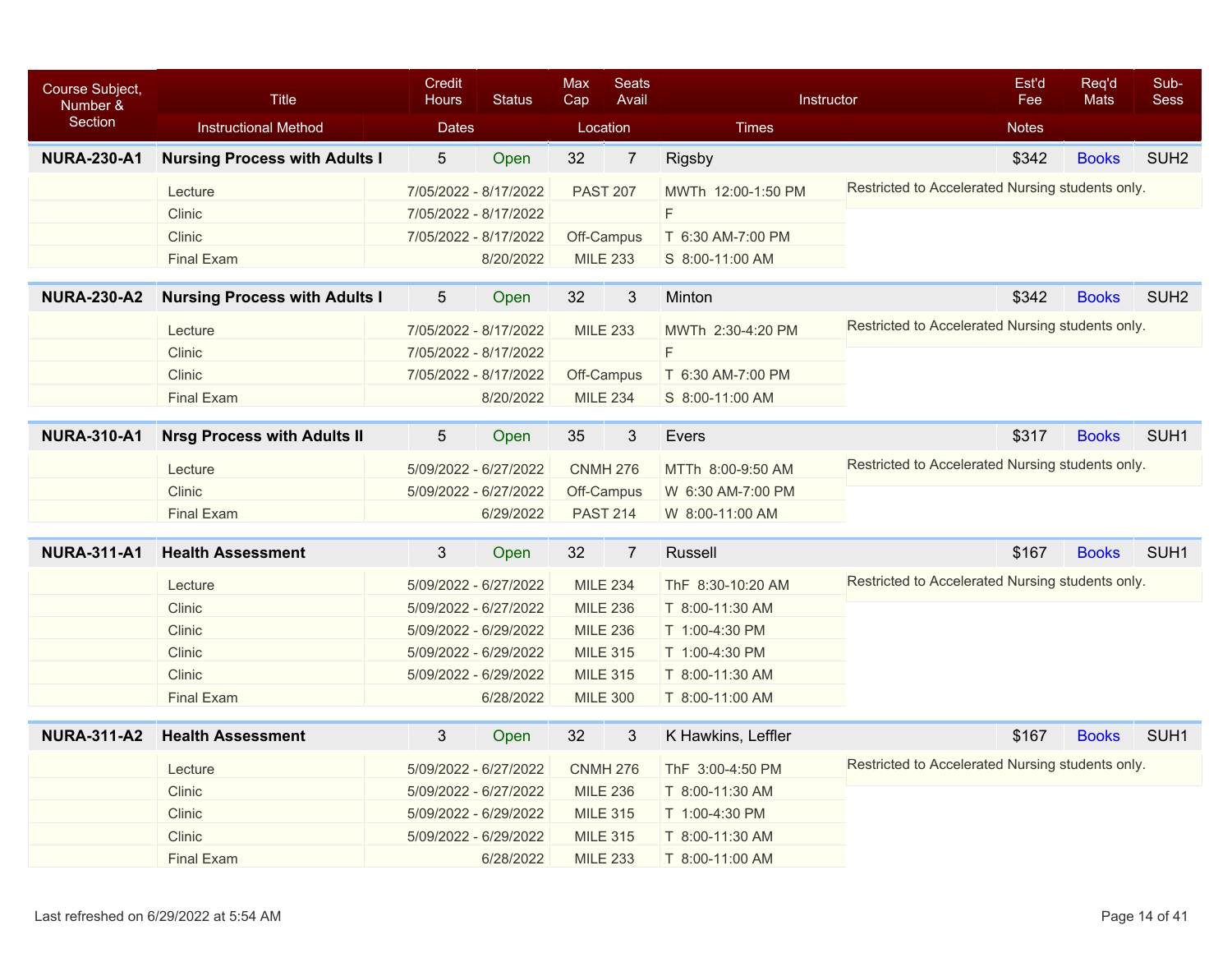| Course Subject,<br>Number & | <b>Title</b>                          | Credit<br><b>Hours</b> | <b>Status</b>         | Max<br>Cap   | <b>Seats</b><br>Avail | Instructor             |                                                  | Est'd<br>Fee | Req'd<br><b>Mats</b> | Sub-<br><b>Sess</b> |
|-----------------------------|---------------------------------------|------------------------|-----------------------|--------------|-----------------------|------------------------|--------------------------------------------------|--------------|----------------------|---------------------|
| Section                     | <b>Instructional Method</b>           |                        | <b>Dates</b>          |              | Location              | <b>Times</b>           |                                                  | <b>Notes</b> |                      |                     |
| <b>NURA-312-A1</b>          | <b>Evidence Based Practice</b>        | 3                      | Open                  | 45           | 13                    | <b>Bone</b>            |                                                  | \$15         | <b>Books</b>         | SUH <sub>1</sub>    |
|                             | Lecture                               |                        | 5/09/2022 - 6/27/2022 |              | <b>CNMH 276</b>       | MTTh 11:00 AM-12:50 PM | Restricted to Accelerated Nursing students only. |              |                      |                     |
|                             | <b>Final Exam</b>                     |                        | 6/28/2022             |              | <b>CNMH 276</b>       | T 8:00-11:00 AM        |                                                  |              |                      |                     |
| <b>NURA-321-A1</b>          | <b>Prin of Drug Classification II</b> | $\overline{2}$         | Open                  | 35           | 3                     | Senn-Reeves            |                                                  | \$15         | <b>Books</b>         | SUH <sub>1</sub>    |
|                             | Lecture                               |                        | 5/09/2022 - 6/27/2022 |              | <b>CNMH 276</b>       | MT 1:30-3:20 PM        | Restricted to Accelerated Nursing students only. |              |                      |                     |
|                             | <b>Final Exam</b>                     |                        | 6/28/2022             |              | <b>CNMH 276</b>       | T 11:30 AM-2:30 PM     |                                                  |              |                      |                     |
|                             |                                       |                        |                       |              |                       |                        |                                                  |              |                      |                     |
| <b>NURA-330-A1</b>          | Nrsg Process with Women & Fam         | 4.5                    | Open                  | 35           | 3                     | Ruppel, Russell        |                                                  | \$192        | <b>Books</b>         | SUH <sub>2</sub>    |
|                             | Lecture                               |                        | 7/05/2022 - 8/17/2022 |              | LIBR B10              | MThF 2:00-3:50 PM      | Restricted to Accelerated Nursing students only. |              |                      |                     |
|                             | Clinic                                |                        | 7/05/2022 - 8/17/2022 |              | Off-Campus            | T 6:30 AM-7:00 PM      |                                                  |              |                      |                     |
|                             | <b>Final Exam</b>                     |                        | 8/19/2022             |              | <b>MILE 233</b>       | F 8:00-11:00 AM        |                                                  |              |                      |                     |
| <b>NURA-401-A1</b>          | <b>Mental Health Nursing</b>          | 4.5                    | Open                  | 35           | 3                     | Ryan                   |                                                  | \$152        | <b>Books</b>         | SUH <sub>2</sub>    |
|                             | Lecture                               |                        | 7/05/2022 - 8/17/2022 |              | LIBR B10              | MThF 11:30 AM-1:00 PM  | Restricted to Accelerated Nursing students only. |              |                      |                     |
|                             | Clinic                                |                        | 7/05/2022 - 8/17/2022 |              | Off-Campus            | W 6:30 AM-7:00 PM      |                                                  |              |                      |                     |
|                             | <b>Final Exam</b>                     |                        | 8/20/2022             |              | LIBR B10              | S 8:00-11:00 AM        |                                                  |              |                      |                     |
| <b>NURS-110-02</b>          | <b>Introduction to Nursing</b>        | 3                      | Open                  | 16           | $\mathbf{1}$          | Psiones                |                                                  | \$140        | <b>Books</b>         | SU <sub>3</sub>     |
|                             | Lecture                               |                        | 7/05/2022 - 8/04/2022 |              | <b>MILE 234</b>       | TThF 3:30-6:20 PM      | <b>Traditional Nursing only</b>                  |              |                      |                     |
|                             | Lab                                   |                        | 7/05/2022 - 8/04/2022 |              | <b>MILE 236</b>       | TThF 12:00-3:00 PM     |                                                  |              |                      |                     |
|                             |                                       |                        |                       |              |                       |                        |                                                  |              |                      |                     |
| <b>NURS-110-03</b>          | <b>Introduction to Nursing</b>        | 3                      | <b>CLOSED</b>         | $\mathbf{0}$ | $-1$                  | Psiones                |                                                  |              | <b>Books</b>         | SU <sub>3</sub>     |
|                             | <b>Contract Course</b>                |                        | 7/05/2022 - 8/04/2022 |              |                       |                        | Contract Course Form required to register.       |              |                      |                     |
|                             |                                       |                        |                       |              |                       |                        |                                                  |              |                      |                     |
| <b>NURS-200-ON</b>          | <b>Nutrition</b>                      | 3                      | Open                  | 25           | 16                    | Wiedmar                |                                                  | \$15         | <b>Books</b>         | SU <sub>3</sub>     |
|                             | <b>Online Lecture</b>                 |                        | 7/05/2022 - 8/04/2022 |              |                       |                        |                                                  |              |                      |                     |
|                             |                                       |                        |                       |              |                       |                        |                                                  |              |                      |                     |
| <b>NURS-312-ON</b>          | <b>Evidence Based Practice</b>        | 3                      | Open                  | 30           | 26                    | Ruppel                 |                                                  | \$15         | <b>Books</b>         | SU <sub>3</sub>     |
|                             | Online Lecture                        |                        | 7/05/2022 - 8/04/2022 |              |                       | TWTh 10:30 AM-1:00 PM  |                                                  |              |                      |                     |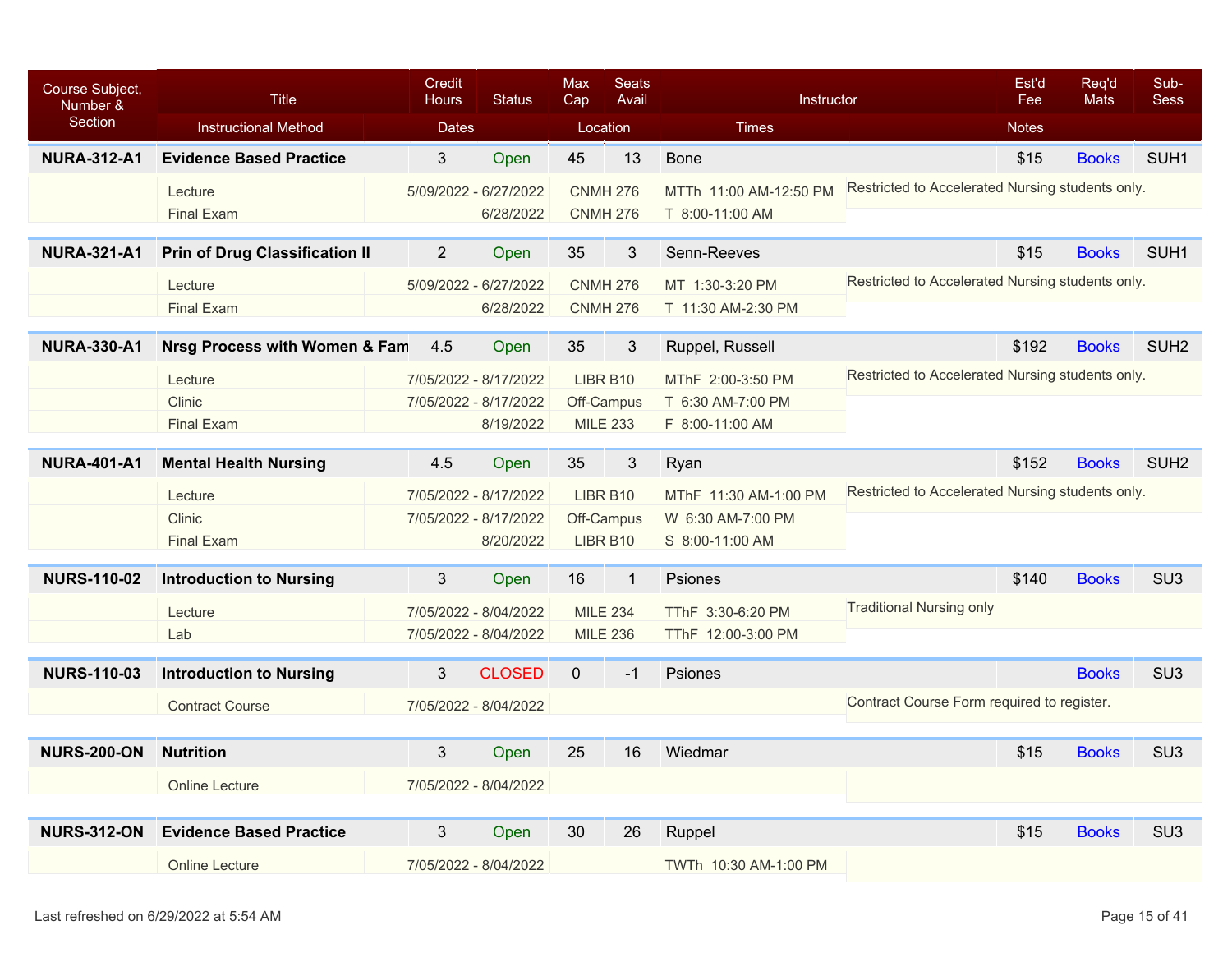| Course Subject,<br>Number & | Title                                    | Credit<br><b>Hours</b> | <b>Status</b> | <b>Max</b><br>Cap | <b>Seats</b><br>Avail | Instructor          |                                                                               | Est'd<br>Fee | Req'd<br><b>Mats</b> | Sub-<br><b>Sess</b> |
|-----------------------------|------------------------------------------|------------------------|---------------|-------------------|-----------------------|---------------------|-------------------------------------------------------------------------------|--------------|----------------------|---------------------|
| Section                     | <b>Instructional Method</b>              | <b>Dates</b>           |               |                   | Location              | <b>Times</b>        |                                                                               | <b>Notes</b> |                      |                     |
| PHIL-101-01                 | <b>Introduction to Philosophy</b>        | $3\overline{3}$        | Open          | 25                | 15                    | Golding             |                                                                               |              | <b>Books</b>         | SU <sub>2</sub>     |
|                             | <b>Online Lecture</b>                    | 5/31/2022 - 6/30/2022  |               |                   |                       | TWTh 12:00-2:30 PM  |                                                                               |              |                      |                     |
|                             |                                          |                        |               |                   |                       |                     |                                                                               |              |                      |                     |
| PHIL-301-01                 | <b>Ethics</b>                            | $\mathbf{3}$           | Open          | 25                | 14                    | Golding             |                                                                               |              | <b>Books</b>         | SU <sub>3</sub>     |
|                             | <b>Online Lecture</b>                    | 7/05/2022 - 8/04/2022  |               |                   |                       | TWTh 12:00-2:30 PM  |                                                                               |              |                      |                     |
|                             |                                          |                        |               |                   |                       |                     |                                                                               |              |                      |                     |
| <b>PHIL-301-ON</b>          | <b>Ethics</b>                            | $3\overline{3}$        | Open          | 25                | 12                    | Golding             |                                                                               |              | <b>Books</b>         | SU <sub>2</sub>     |
|                             | <b>Online Lecture</b>                    | 5/31/2022 - 6/30/2022  |               |                   |                       | TWTh 9:00-11:30 AM  |                                                                               |              |                      |                     |
|                             |                                          |                        |               |                   |                       |                     |                                                                               |              |                      |                     |
| <b>PHIL-434-ON</b>          | <b>Technology, Ethics, &amp; Society</b> | 3                      | Open          | 25                | 9                     | Scott               |                                                                               |              | <b>Books</b>         | SUH <sub>2</sub>    |
|                             | <b>Online Lecture</b>                    | 7/05/2022 - 8/20/2022  |               |                   |                       |                     | Reserved for Software & Data Engnrg majors or<br>Degree Completions students. |              |                      |                     |
|                             |                                          |                        |               |                   |                       |                     |                                                                               |              |                      |                     |
| PHYS-105-01                 | <b>Introduction to Astronomy</b>         | 3                      | Open          | 15                | 13                    | Mahmood             |                                                                               |              | <b>Books</b>         | SU <sub>2</sub>     |
|                             | Lecture                                  | 5/31/2022 - 6/30/2022  |               | <b>PAST 274</b>   |                       | TWTh 3:30-5:00 PM   |                                                                               |              |                      |                     |
|                             |                                          |                        |               |                   |                       |                     |                                                                               |              |                      |                     |
| <b>PHYS-105L-01</b>         | <b>Introduction to Astronomy Lab</b>     | $\mathbf{0}$           | Open          | 15                | 13                    | Mahmood             |                                                                               | \$90         | <b>Books</b>         | SU <sub>2</sub>     |
|                             | Lab                                      | 5/31/2022 - 6/30/2022  |               | <b>PAST 157</b>   |                       | TW 5:10-7:10 PM     |                                                                               |              |                      |                     |
|                             |                                          |                        |               |                   |                       |                     |                                                                               |              |                      |                     |
| PHYS-106-01                 | <b>Exploration of the Universe</b>       | 3                      | Open          | 15                | 13                    | Mahmood             |                                                                               |              | <b>Books</b>         | SU <sub>3</sub>     |
|                             | Lecture                                  | 7/05/2022 - 8/04/2022  |               | <b>PAST 274</b>   |                       | TWTh 3:30-5:00 PM   |                                                                               |              |                      |                     |
|                             |                                          |                        |               |                   |                       |                     |                                                                               |              |                      |                     |
| <b>PHYS-106L-01</b>         | <b>Exploration of Universe Lab</b>       | $\mathbf 0$            | Open          | 15                | 13                    | Mahmood             |                                                                               | \$90         | <b>Books</b>         | SU <sub>3</sub>     |
|                             | Lab                                      | 7/05/2022 - 8/04/2022  |               | <b>PAST 157</b>   |                       | TW 5:10-7:10 PM     |                                                                               |              |                      |                     |
|                             |                                          |                        |               |                   |                       |                     |                                                                               |              |                      |                     |
| PHYS-201-01                 | <b>College Physics I</b>                 | 4                      | Open          | 25                | 10                    | Saleem              |                                                                               |              | <b>Books</b>         | SU <sub>2</sub>     |
|                             | Lecture                                  | 5/31/2022 - 6/30/2022  |               |                   | <b>PAST 274</b>       | MTWTh 9:00-11:00 AM |                                                                               |              |                      |                     |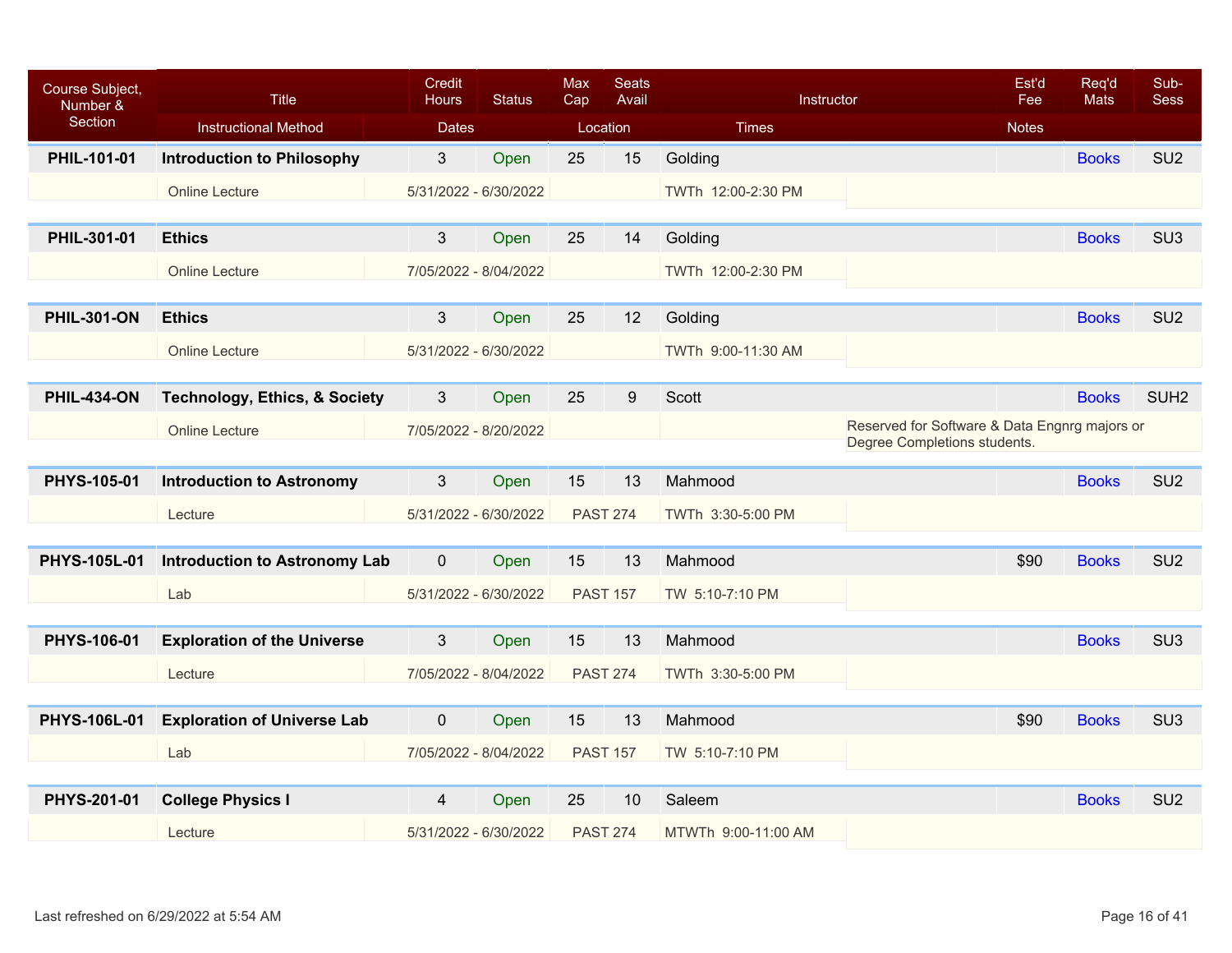| Course Subject,<br>Number & | <b>Title</b>                         | Credit<br><b>Hours</b> | <b>Status</b>         | <b>Max</b><br>Cap | <b>Seats</b><br>Avail | Instructor          | Est'd<br>Fee | Req'd<br>Mats | Sub-<br><b>Sess</b> |
|-----------------------------|--------------------------------------|------------------------|-----------------------|-------------------|-----------------------|---------------------|--------------|---------------|---------------------|
| Section                     | <b>Instructional Method</b>          | <b>Dates</b>           |                       | Location          |                       | <b>Times</b>        | <b>Notes</b> |               |                     |
| <b>PHYS-201L-01</b>         | <b>College Physics I Lab</b>         | $\mathbf{0}$           | <b>CLOSED</b>         | 15                | $\mathbf 0$           | Saleem              | \$90         | <b>Books</b>  | SU <sub>2</sub>     |
|                             | Lab                                  | 5/31/2022 - 6/30/2022  |                       | <b>PAST 157</b>   |                       | M 11:30 AM-1:30 PM  |              |               |                     |
|                             | Lab                                  |                        | 5/31/2022 - 6/30/2022 | <b>PAST 157</b>   |                       | W 12:30-2:30 PM     |              |               |                     |
| <b>PHYS-201R-01</b>         | <b>College Physics I Recitation</b>  | $\mathbf 0$            | Open                  | 25                | 10                    | Saleem              |              | <b>Books</b>  | SU <sub>2</sub>     |
|                             | Lecture                              | 5/31/2022 - 6/30/2022  |                       | <b>PAST 274</b>   |                       | TWTh 11:05-11:55 AM |              |               |                     |
|                             |                                      |                        |                       |                   |                       |                     |              |               |                     |
| PHYS-202-01                 | <b>College Physics II</b>            | $\overline{4}$         | Open                  | 15                | 8                     | <b>Nichols</b>      |              | <b>Books</b>  | SU <sub>3</sub>     |
|                             | Lecture                              |                        | 7/05/2022 - 8/04/2022 | <b>PAST 274</b>   |                       | MTWTh 9:00-11:00 AM |              |               |                     |
|                             |                                      |                        |                       |                   |                       |                     |              |               |                     |
| <b>PHYS-202L-01</b>         | <b>College Physics II Lab</b>        | $\mathbf 0$            | Open                  | 15                | 8                     | <b>Nichols</b>      | \$90         | <b>Books</b>  | SU <sub>3</sub>     |
|                             | Lab                                  | 7/05/2022 - 8/04/2022  |                       | <b>PAST 157</b>   |                       | M 11:30 AM-1:30 PM  |              |               |                     |
|                             | Lab                                  |                        | 7/05/2022 - 8/04/2022 | <b>PAST 157</b>   |                       | W 12:30-2:30 PM     |              |               |                     |
| <b>PHYS-202R-01</b>         | <b>College Physics II Recitation</b> | $\mathbf 0$            | Open                  | 15                | 8                     | Nichols             |              | <b>Books</b>  | SU <sub>3</sub>     |
|                             | Lecture                              |                        | 7/05/2022 - 8/04/2022 | <b>PAST 274</b>   |                       | TWTh 11:05-11:55 AM |              |               |                     |
|                             |                                      |                        |                       |                   |                       |                     |              |               |                     |
| PHYS-205-01                 | <b>University Physics I</b>          | 4                      | Open                  | 15                | 13                    | Mahmood             |              | <b>Books</b>  | SU <sub>2</sub>     |
|                             | Lecture                              | 5/31/2022 - 6/30/2022  |                       | <b>PAST 255</b>   |                       | MTWTh 9:00-11:00 AM |              |               |                     |
|                             |                                      |                        |                       |                   |                       |                     |              |               |                     |
| <b>PHYS-205L-01</b>         | <b>University Physics I Lab</b>      | $\overline{0}$         | Open                  | 15                | 13                    | Mahmood             | \$90         | <b>Books</b>  | SU <sub>2</sub>     |
|                             | Lab                                  | 5/31/2022 - 6/30/2022  |                       | <b>PAST 157</b>   |                       | TTh 12:30-2:30 PM   |              |               |                     |
|                             |                                      |                        |                       |                   |                       |                     |              |               |                     |
| <b>PHYS-205R-01</b>         | <b>Univ Physics I Recitation</b>     | $\mathbf 0$            | Open                  | 15                | 13                    | Mahmood             |              | <b>Books</b>  | SU <sub>2</sub>     |
|                             | Lecture                              |                        | 5/31/2022 - 6/30/2022 | <b>PAST 255</b>   |                       | TWTh 11:05-11:55 AM |              |               |                     |
| PHYS-206-01                 | <b>University Physics II</b>         | 4                      | Open                  | 15                | 9                     | Mahmood             |              | <b>Books</b>  | SU <sub>3</sub>     |
|                             | Lecture                              | 7/05/2022 - 8/04/2022  |                       | <b>PAST 255</b>   |                       | MTWTh 9:00-11:00 AM |              |               |                     |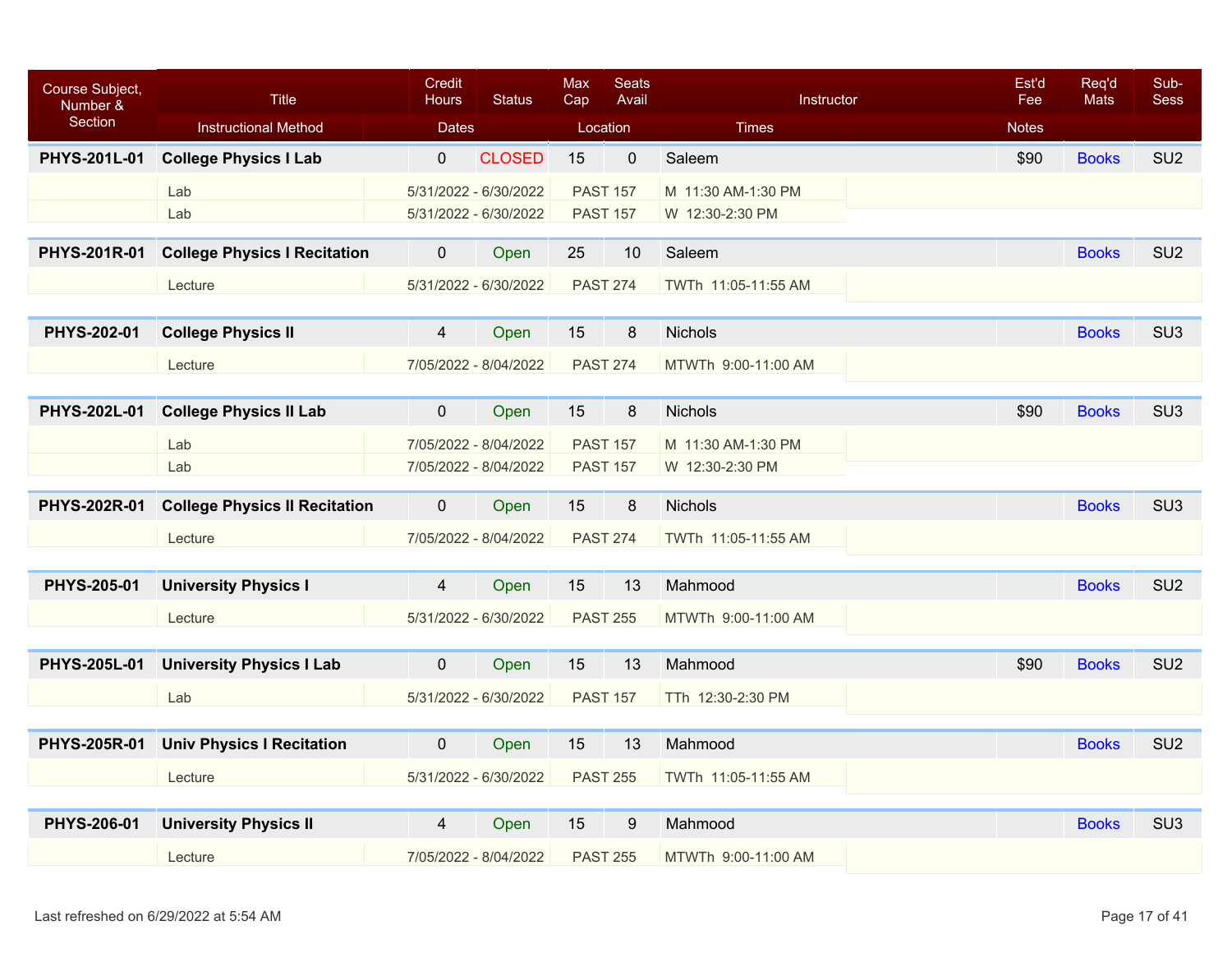| Course Subject,<br>Number &<br>Section | <b>Title</b>                      | Credit<br><b>Hours</b> | <b>Status</b>         | Max<br>Cap      | <b>Seats</b><br>Avail | Instructor          |                                                                                                  | Est'd<br>Fee | Req'd<br><b>Mats</b> | Sub-<br><b>Sess</b> |
|----------------------------------------|-----------------------------------|------------------------|-----------------------|-----------------|-----------------------|---------------------|--------------------------------------------------------------------------------------------------|--------------|----------------------|---------------------|
|                                        | <b>Instructional Method</b>       | <b>Dates</b>           |                       |                 | Location              | <b>Times</b>        |                                                                                                  | <b>Notes</b> |                      |                     |
| PHYS-206L-01                           | <b>University Physics II Lab</b>  | $\mathbf 0$            | Open                  | 15              | $\boldsymbol{9}$      | Mahmood             |                                                                                                  | \$90         | <b>Books</b>         | SU <sub>3</sub>     |
|                                        | Lab                               |                        | 7/05/2022 - 8/04/2022 | <b>PAST 157</b> |                       | TTh 12:30-2:30 PM   |                                                                                                  |              |                      |                     |
|                                        |                                   |                        |                       |                 |                       |                     |                                                                                                  |              |                      |                     |
| <b>PHYS-206R-01</b>                    | <b>Univ Physics II Recitation</b> | $\mathbf 0$            | Open                  | 15              | 9                     | Mahmood             |                                                                                                  |              | <b>Books</b>         | SU <sub>3</sub>     |
|                                        | Lecture                           |                        | 7/05/2022 - 8/04/2022 |                 | <b>PAST 255</b>       | TWTh 11:05-11:55 AM |                                                                                                  |              |                      |                     |
|                                        |                                   |                        |                       |                 |                       |                     |                                                                                                  |              |                      |                     |
| PS-331-01                              | <b>Politics and Film</b>          | 3                      | Open                  | 20              | 11                    | Hoffman             |                                                                                                  |              | <b>Books</b>         | SU <sub>1</sub>     |
|                                        | Lecture                           |                        | 5/09/2022 - 5/26/2022 |                 | <b>CNHH 105</b>       | MTWTh 6:00-9:00 PM  | This course will be delivered in a blended format.                                               |              |                      |                     |
|                                        | <b>Online Lecture</b>             |                        | 5/09/2022 - 5/26/2022 |                 |                       | MTWTh 6:00-9:00 PM  | Students may choose to attend class meetings<br>either on campus or online. All students must be |              |                      |                     |
|                                        |                                   |                        |                       |                 |                       |                     | present, whether in the classroom or virtually, during                                           |              |                      |                     |
|                                        |                                   |                        |                       |                 |                       |                     | the scheduled meeting times.                                                                     |              |                      |                     |
| <b>PSYC-103-CC</b>                     | <b>Introductory Psychology</b>    | 3                      | <b>CLOSED</b>         | $\mathbf{0}$    | $-1$                  |                     |                                                                                                  |              | <b>Books</b>         |                     |
|                                        |                                   |                        |                       |                 |                       |                     |                                                                                                  |              |                      |                     |
|                                        |                                   |                        |                       |                 |                       |                     |                                                                                                  |              |                      |                     |
| <b>PSYC-318-ON2</b>                    | Intro Industri & Orgnzti Psych    | 3                      | Open                  | 20              | 8                     | Keim                |                                                                                                  |              | <b>Books</b>         | SU <sub>2</sub>     |
|                                        | <b>Online Lecture</b>             |                        | 5/31/2022 - 6/30/2022 |                 |                       |                     |                                                                                                  |              |                      |                     |
|                                        |                                   |                        |                       |                 |                       |                     |                                                                                                  |              |                      |                     |
| <b>PSYC-444-01</b>                     | Internship I                      | $1 - 3$                | <b>CLOSED</b>         | $\mathbf{0}$    | $\mathbf 0$           | Cartor              |                                                                                                  |              | <b>Books</b>         | SU <sub>4</sub>     |
|                                        | Internship                        |                        | 5/31/2022 - 8/04/2022 |                 |                       |                     | Permission of Psychology Internship Coordinator                                                  |              |                      |                     |
|                                        |                                   |                        |                       |                 |                       |                     | required. Registration through Handshake is                                                      |              |                      |                     |
|                                        |                                   |                        |                       |                 |                       |                     | required.                                                                                        |              |                      |                     |
| <b>PSYC-444-S1</b>                     | Internship I                      | 3                      | <b>CLOSED</b>         | $\overline{0}$  | $-13$                 | Cartor              |                                                                                                  | \$335        | <b>Books</b>         | SU <sub>4</sub>     |
|                                        | Internship                        |                        | 5/31/2022 - 8/04/2022 |                 | Off-Campus            |                     | Handshake application required for registration.                                                 |              |                      |                     |
|                                        |                                   |                        |                       |                 |                       |                     | Permission of Psychology Internship Coordinator                                                  |              |                      |                     |
|                                        |                                   |                        |                       |                 |                       |                     | required. Registration through Handshake is<br>required.                                         |              |                      |                     |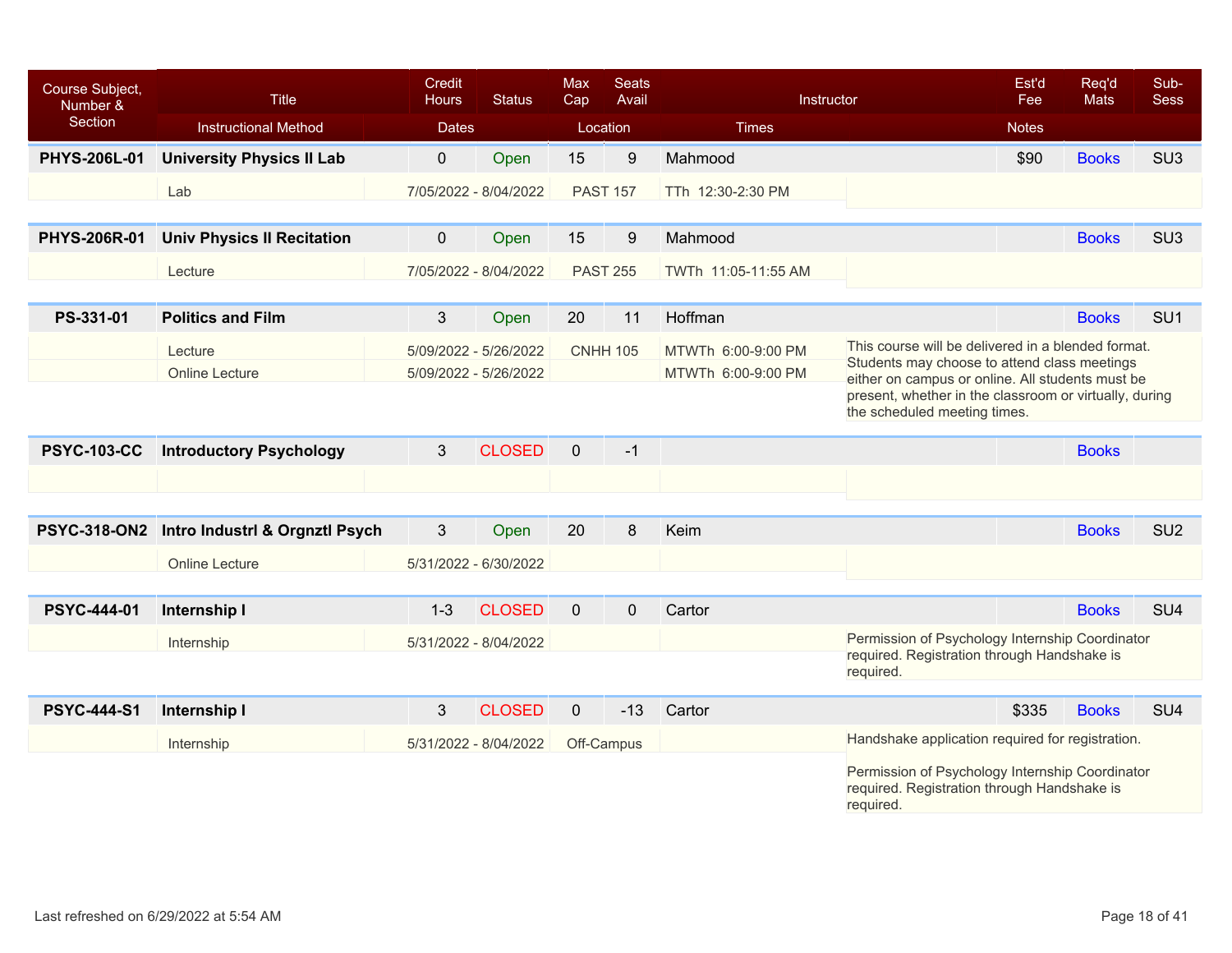| Course Subject,<br>Number & | <b>Title</b>                        | Credit<br><b>Hours</b> | <b>Status</b>         | Max<br>Cap      | <b>Seats</b><br>Avail | Instructor            |                                                              | Est'd<br>Fee | Req'd<br><b>Mats</b> | Sub-<br><b>Sess</b> |
|-----------------------------|-------------------------------------|------------------------|-----------------------|-----------------|-----------------------|-----------------------|--------------------------------------------------------------|--------------|----------------------|---------------------|
| <b>Section</b>              | <b>Instructional Method</b>         | <b>Dates</b>           |                       | Location        |                       | <b>Times</b>          |                                                              | <b>Notes</b> |                      |                     |
| <b>PSYC-445-01</b>          | Internship II                       | 3                      | <b>CLOSED</b>         | $\Omega$        | $\mathbf 0$           | Cartor                |                                                              |              | <b>Books</b>         | SU <sub>4</sub>     |
|                             | Internship                          |                        | 5/31/2022 - 8/04/2022 |                 |                       |                       | Permission of Psychology Internship Coordinator<br>required. |              |                      |                     |
| RTT-331-01                  | <b>Prin and Pract Rad Therapy I</b> | 3                      | Open                  | 8               | $\mathbf{1}$          | Scherbak              |                                                              | \$170        | <b>Books</b>         | SU <sub>4</sub>     |
|                             | Lecture                             |                        | 5/31/2022 - 8/04/2022 | <b>MILE 133</b> |                       | TTh 9:00-11:00 AM     | Reserved for Radiation Therapy Majors Only.                  |              |                      |                     |
|                             |                                     |                        |                       |                 |                       |                       |                                                              |              |                      |                     |
| RTT-392-01                  | <b>Clinical Education II</b>        | 3                      | Open                  | 8               | $\mathbf{1}$          | <b>McFall</b>         |                                                              | \$200        | <b>Books</b>         | SU <sub>4</sub>     |
|                             | Clinic                              |                        | 5/31/2022 - 8/04/2022 | <b>MILE 133</b> |                       | TTh 11:00 AM-12:00 PM | Reserved for Radiation Therapy Majors Only.                  |              |                      |                     |
|                             | Clinic                              |                        | 5/31/2022 - 8/04/2022 |                 | Off-Campus            | MWF 8:00 AM-5:00 PM   |                                                              |              |                      |                     |
| SOC-444-01                  | Internship I                        | 3                      | <b>CLOSED</b>         | $\mathbf{0}$    | $\mathbf 0$           | <b>Hutchins</b>       |                                                              |              | <b>Books</b>         | SU <sub>4</sub>     |
|                             | Internship                          |                        | 5/31/2022 - 8/04/2022 |                 |                       |                       | Registration through Handshake is required. Must             |              |                      |                     |
|                             |                                     |                        |                       |                 |                       |                       | have Junior standing or higher.                              |              |                      |                     |
| <b>SPAN-101-ON</b>          | Intro to Spanish Lan & Cult I       | 3                      | Open                  | 15              | 9                     | <b>Rincon Perez</b>   |                                                              |              | <b>Books</b>         | SU <sub>2</sub>     |
|                             | <b>Online Lecture</b>               |                        | 5/31/2022 - 6/30/2022 |                 |                       | MTWTh 9:00-11:00 AM   |                                                              |              |                      |                     |
|                             |                                     |                        |                       |                 |                       |                       |                                                              |              |                      |                     |
| <b>SPAN-102-ON</b>          | Intro to Spanish Lan & Cult II      | 3                      | Open                  | 15              | $\overline{7}$        | Lopez                 |                                                              |              | <b>Books</b>         | SU <sub>3</sub>     |
|                             | <b>Online Lecture</b>               |                        | 7/05/2022 - 8/04/2022 |                 |                       | MTWTh 9:00-11:00 AM   |                                                              |              |                      |                     |
|                             |                                     |                        |                       |                 |                       |                       |                                                              |              |                      |                     |
| <b>SPAN-444-01</b>          | Internship I                        | $1 - 3$                | <b>CLOSED</b>         | $\mathbf 0$     | $\mathbf{0}$          | <b>Rincon Perez</b>   |                                                              |              | <b>Books</b>         | SU <sub>4</sub>     |
|                             | Internship                          |                        | 5/31/2022 - 8/04/2022 |                 | Off-Campus            |                       | Handshake application required for registration.             |              |                      |                     |
|                             |                                     |                        |                       |                 |                       |                       | Registration through Handshake is required.                  |              |                      |                     |
| <b>SPAN-444-ON</b>          | Internship I                        | 3                      | <b>CLOSED</b>         | $\mathbf{0}$    | $\overline{0}$        | <b>STAFF</b>          |                                                              | \$275        | <b>Books</b>         | SU <sub>4</sub>     |
|                             | Internship                          |                        | 5/31/2022 - 8/04/2022 |                 |                       |                       | Registration through Handshake is required.                  |              |                      |                     |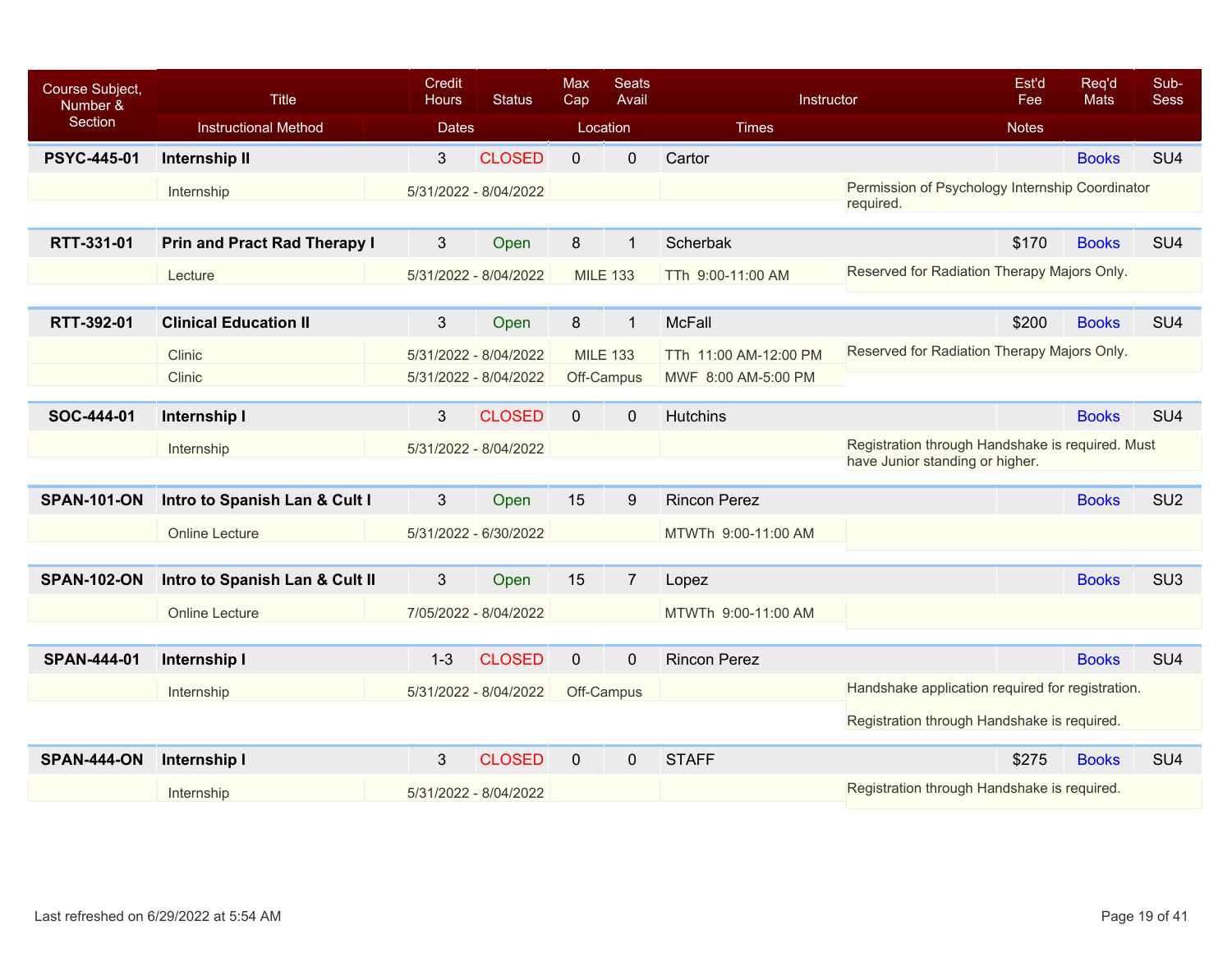| Course Subject,<br>Number & | <b>Title</b>                       | <b>Credit</b><br><b>Hours</b> | <b>Status</b> | <b>Max</b><br>Cap | <b>Seats</b><br>Avail |                     | Instructor                                       | Est'd<br>Fee | Req'd<br><b>Mats</b> | Sub-<br><b>Sess</b> |
|-----------------------------|------------------------------------|-------------------------------|---------------|-------------------|-----------------------|---------------------|--------------------------------------------------|--------------|----------------------|---------------------|
| Section                     | <b>Instructional Method</b>        | <b>Dates</b>                  |               |                   | Location              | <b>Times</b>        |                                                  | <b>Notes</b> |                      |                     |
| <b>SPAN-444-S1</b>          | Internship I                       | 3                             | <b>CLOSED</b> | $\mathbf{0}$      | $-2$                  | <b>Rincon Perez</b> |                                                  | \$335        | <b>Books</b>         | SU <sub>4</sub>     |
|                             | Internship                         | 5/31/2022 - 8/04/2022         |               |                   | Off-Campus            |                     | Handshake application required for registration. |              |                      |                     |
|                             |                                    |                               |               |                   |                       |                     | Registration through Handshake is required.      |              |                      |                     |
| <b>THEO-200-ON</b>          | <b>Ultimate Questions</b>          | 3                             | Open          | 20                | 6                     | <b>Hillis</b>       |                                                  |              | <b>Books</b>         | SU <sub>2</sub>     |
|                             | <b>Online Lecture</b>              | 5/31/2022 - 6/30/2022         |               |                   |                       |                     |                                                  |              |                      |                     |
|                             |                                    |                               |               |                   |                       |                     |                                                  |              |                      |                     |
| <b>THEO-200-ON2</b>         | <b>Ultimate Questions</b>          | 3                             | Open          | 25                | 22                    | Choi                |                                                  |              | <b>Books</b>         | SUH <sub>2</sub>    |
|                             | <b>Online Lecture</b>              | 7/05/2022 - 8/20/2022         |               |                   |                       |                     | Restricted to Degree Completion students.        |              |                      |                     |
|                             |                                    |                               |               |                   |                       |                     | Reserved for degree completion students.         |              |                      |                     |
| <b>THEO-444-S1</b>          | Internship I                       | 3                             | <b>CLOSED</b> | $\overline{0}$    | $-1$                  | Hinson-Hasty        |                                                  | \$335        | <b>Books</b>         | SU <sub>4</sub>     |
|                             | Internship                         | 5/31/2022 - 8/04/2022         |               |                   | Off-Campus            |                     | Handshake application required for registration. |              |                      |                     |
|                             |                                    |                               |               |                   |                       |                     | Registration through Handshake is required.      |              |                      |                     |
| <b>THEO-450-A1</b>          | <b>Moral Issues in Health Care</b> | 3                             | Open          | 30                | $\overline{2}$        | Fuller              |                                                  |              | <b>Books</b>         | SUH <sub>2</sub>    |
|                             | Lecture                            | 7/05/2022 - 8/17/2022         |               |                   | <b>MILE 234</b>       | MTh 8:00-10:30 AM   | Restricted to Accelerated Nursing students only. |              |                      |                     |
|                             | <b>Final Exam</b>                  |                               | 8/20/2022     |                   | <b>MILE 234</b>       | S 11:30 AM-2:30 PM  |                                                  |              |                      |                     |
| <b>THEO-450-ON</b>          | <b>Moral Issues in Health Care</b> | 3                             | Open          | 25                | 4                     | Choi                |                                                  |              | <b>Books</b>         | SU <sub>1</sub>     |
|                             | <b>Online Lecture</b>              | 5/09/2022 - 5/26/2022         |               |                   |                       |                     |                                                  |              |                      |                     |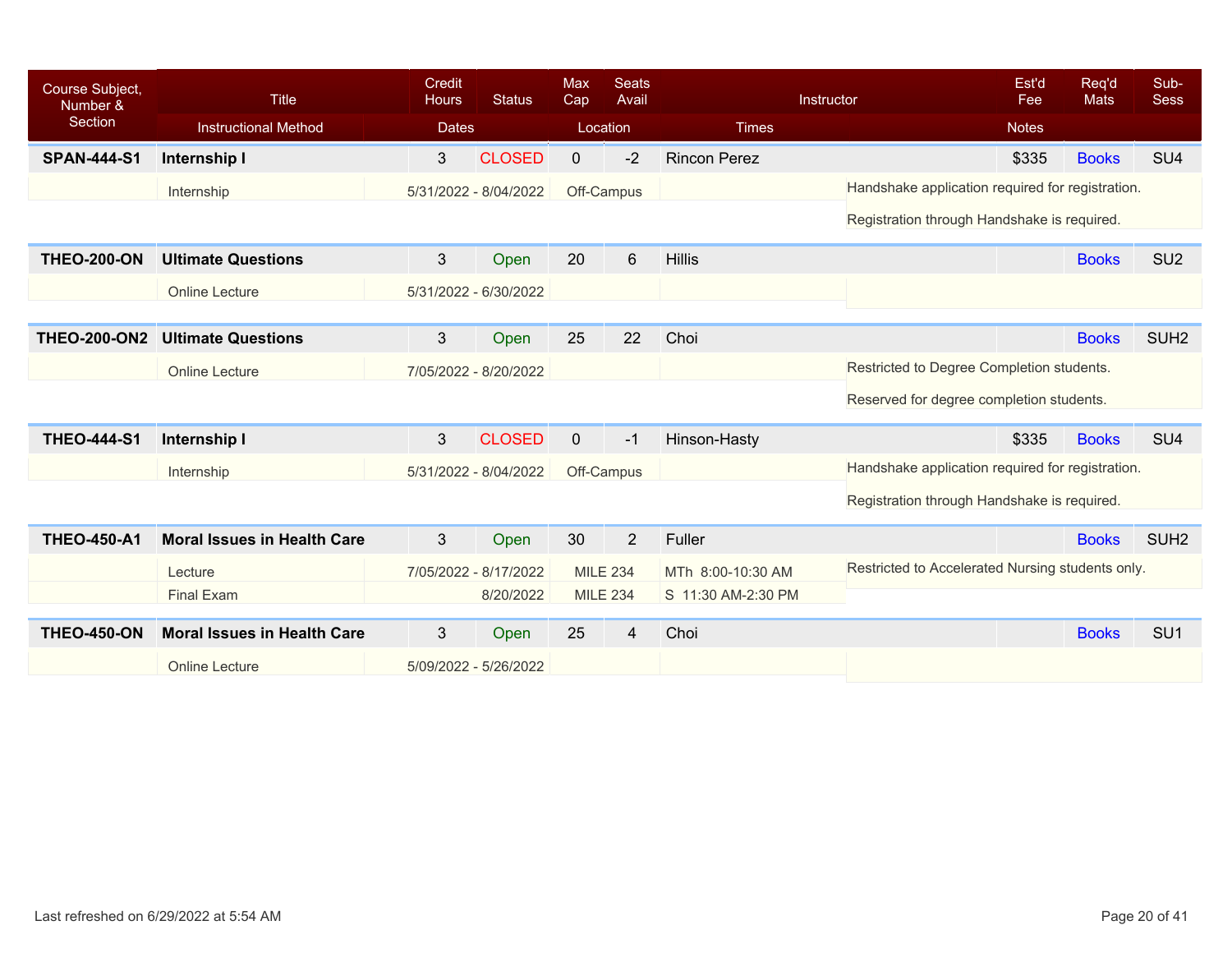## **Graduate Courses**

| Course Subject,<br>Number & | <b>Title</b>                           | Credit<br><b>Hours</b> | <b>Status</b>         | Max<br>Cap | <b>Seats</b><br>Avail |                    | Instructor                                                                                                    | Est'd<br>Fee | Req'd<br><b>Mats</b> | Sub-<br><b>Sess</b> |
|-----------------------------|----------------------------------------|------------------------|-----------------------|------------|-----------------------|--------------------|---------------------------------------------------------------------------------------------------------------|--------------|----------------------|---------------------|
| Section                     | <b>Instructional Method</b>            | <b>Dates</b>           |                       |            | Location              | <b>Times</b>       |                                                                                                               | <b>Notes</b> |                      |                     |
| ATHL-500-01                 | <b>Found of AT: Emergent Care</b>      | 3                      | Open                  | 20         | 12                    | Stockdale          |                                                                                                               | \$200        | <b>Books</b>         | SUH <sub>2</sub>    |
|                             | Lecture                                |                        | 7/05/2022 - 8/20/2022 |            | <b>ALLN 214</b>       | TTh 12:00-3:00 PM  | Reserved for Masters of Science in Athletic Training                                                          |              |                      |                     |
|                             | Lab                                    |                        | 7/05/2022 - 8/20/2022 |            | <b>ALLN 214</b>       | W 8:00 AM-12:00 PM | students only.                                                                                                |              |                      |                     |
| ATHL-511-01                 | Lit and Rsch in Athl Training          | 3                      | Open                  | 20         | 12                    | Franz              |                                                                                                               | \$20         | <b>Books</b>         | SUH <sub>2</sub>    |
|                             | Lecture                                |                        | 7/05/2022 - 8/20/2022 |            | <b>ALLN 214</b>       | MW 1:00-4:00 PM    | Reserved for Masters of Science in Athletic Training                                                          |              |                      |                     |
|                             |                                        |                        |                       |            |                       |                    | students only.                                                                                                |              |                      |                     |
| ATHL-520-01                 | <b>Introduction to Assessment</b>      | $\overline{2}$         | Open                  | 20         | 12                    | Clifton            |                                                                                                               | \$75         | <b>Books</b>         | SUH <sub>2</sub>    |
|                             | Lecture                                |                        | 7/05/2022 - 8/20/2022 |            | <b>ALLN 214</b>       | TTh 9:00-11:00 AM  | Reserved for Masters of Science in Athletic Training                                                          |              |                      |                     |
|                             |                                        |                        |                       |            |                       |                    | students only.                                                                                                |              |                      |                     |
| ATHL-523-01                 | <b>Assessment: Upper Extremity</b>     | 3                      | Open                  | 8          | $\overline{2}$        | Vander Velden      |                                                                                                               | \$75         | <b>Books</b>         | <b>SUFT</b>         |
|                             | Lecture                                |                        | 5/09/2022 - 8/20/2022 |            | <b>ALLN 214</b>       | MW 12:00-2:00 PM   | Reserved for Masters of Science in Athletic Training<br>students only.                                        |              |                      |                     |
|                             |                                        |                        |                       |            |                       |                    |                                                                                                               |              |                      |                     |
| ATHL-555-01                 | <b>Interprofessional Experience</b>    | $\overline{2}$         | Open                  | 8          | $\overline{2}$        | Franz              |                                                                                                               | \$50         | <b>Books</b>         | <b>SUFT</b>         |
|                             | Lecture                                |                        | 5/09/2022 - 8/20/2022 |            |                       | <b>MTWThF</b>      | Students will complete a minimum of 8 hours of<br>community engagement during this course for the             |              |                      |                     |
|                             |                                        |                        |                       |            |                       |                    | mutual benefit of experiential learning and meeting<br>the goals of the faculty-identified community partner. |              |                      |                     |
|                             |                                        |                        |                       |            |                       |                    |                                                                                                               |              |                      |                     |
|                             |                                        |                        |                       |            |                       |                    | Reserved for Masters of Science in Athletic Training<br>students only.                                        |              |                      |                     |
| ATHL-670-01                 | <b>Leadership &amp; Administration</b> | 3                      | Open                  | 8          | $\overline{2}$        | <b>Morales</b>     |                                                                                                               |              | <b>Books</b>         | <b>SUFT</b>         |
|                             | Lecture                                |                        | 5/09/2022 - 8/20/2022 |            | <b>ALLN 214</b>       | MW 9:00-11:30 AM   | Reserved for Masters of Science in Athletic Training                                                          |              |                      |                     |
|                             |                                        |                        |                       |            |                       |                    | students only.                                                                                                |              |                      |                     |
| <b>BU-599-01</b>            | <b>Med &amp; Grad School App Prep</b>  | $\mathbf{1}$           | Open                  | 6          | $\overline{2}$        | Cartor, Huff       |                                                                                                               |              | <b>Books</b>         | SU <sub>4</sub>     |
|                             | Lecture                                |                        | 5/31/2022 - 8/04/2022 |            | <b>MILE 123</b>       | W 1:30-2:30 PM     | Reserved for Master of Health Science in Biomedical<br>Science students only.                                 |              |                      |                     |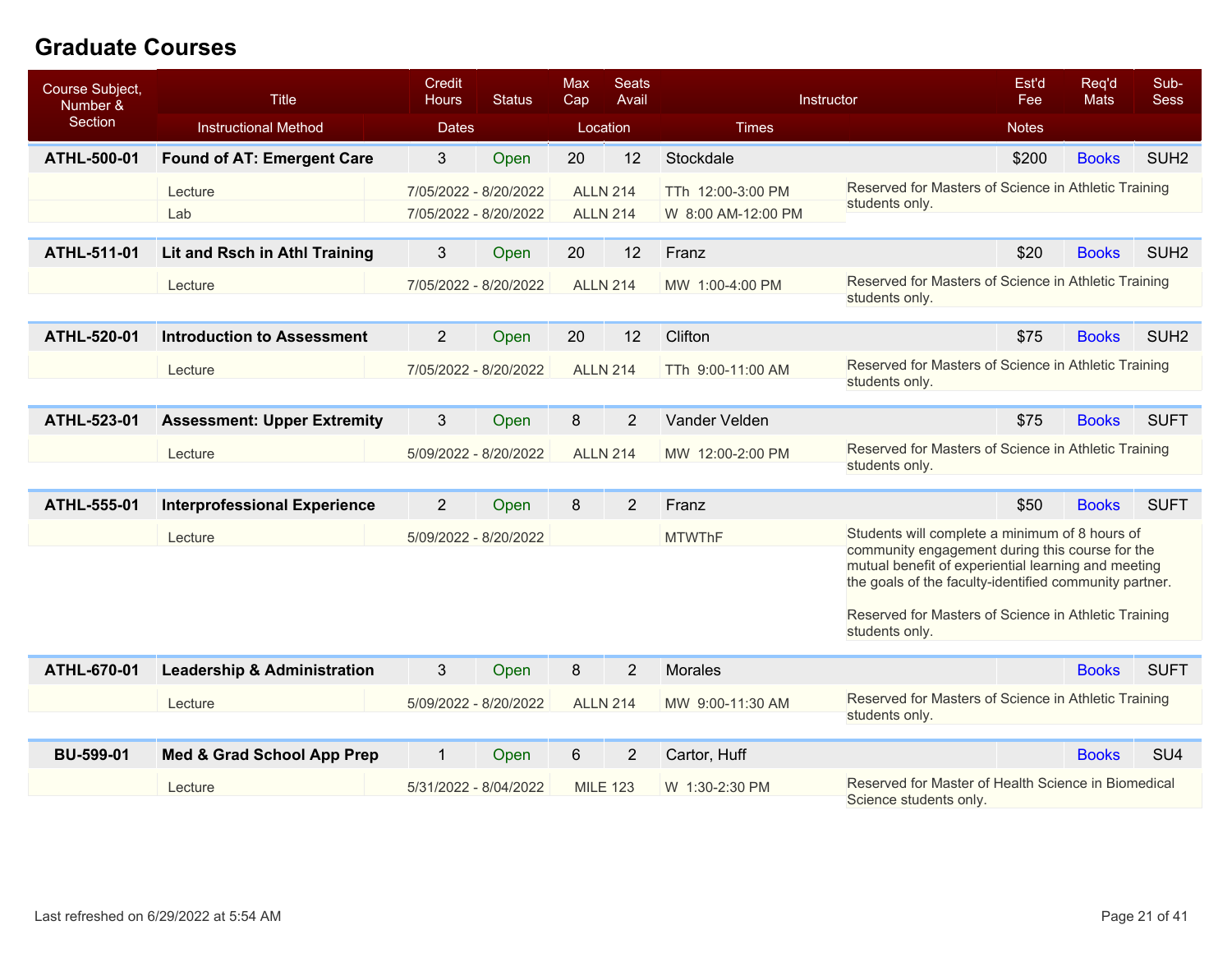| Course Subject,<br>Number & | <b>Title</b>                              | Credit<br><b>Hours</b> | <b>Status</b>         | <b>Max</b><br>Cap | <b>Seats</b><br>Avail |                     | Instructor                                                                                                       | Est'd<br>Fee | Req'd<br><b>Mats</b> | Sub-<br><b>Sess</b> |
|-----------------------------|-------------------------------------------|------------------------|-----------------------|-------------------|-----------------------|---------------------|------------------------------------------------------------------------------------------------------------------|--------------|----------------------|---------------------|
| Section                     | <b>Instructional Method</b>               | <b>Dates</b>           |                       |                   | Location              | <b>Times</b>        |                                                                                                                  | <b>Notes</b> |                      |                     |
| <b>COMM-619-01</b>          | <b>Multimedia Communication</b>           | $3\overline{3}$        | <b>CLOSED</b>         | $\overline{0}$    | $-1$                  | S Apostel           |                                                                                                                  |              | <b>Books</b>         | SU <sub>1</sub>     |
|                             | <b>Contract Course</b>                    |                        | 5/09/2022 - 5/26/2022 |                   |                       |                     | Contract Course Form required to register.                                                                       |              |                      |                     |
|                             |                                           |                        |                       |                   |                       |                     |                                                                                                                  |              |                      |                     |
| <b>COMM-644-01</b>          | Internship                                | $1 - 3$                | Open                  | 10                | $\boldsymbol{9}$      | Needham             |                                                                                                                  |              | <b>Books</b>         | SU <sub>4</sub>     |
|                             | Internship                                |                        | 5/31/2022 - 8/04/2022 |                   |                       |                     | Handshake application required for registration.                                                                 |              |                      |                     |
|                             |                                           |                        |                       |                   |                       |                     | Registration through Handshake is required.<br>Reserved for Graduate Communication or Digital<br>Media students. |              |                      |                     |
| <b>COMM-692-01</b>          | <b>Digital Portfolio</b>                  | 3                      | Open                  | 12                | 8                     | S Apostel           |                                                                                                                  | \$75         | <b>Books</b>         | SU <sub>1</sub>     |
|                             | Lecture                                   |                        | 5/09/2022 - 5/26/2022 |                   | <b>GBCH 204</b>       | MTWTh 6:00-9:00 PM  |                                                                                                                  |              |                      |                     |
|                             | <b>Online Lecture</b>                     |                        | 5/09/2022 - 5/26/2022 |                   |                       |                     |                                                                                                                  |              |                      |                     |
| <b>COMM-692-02</b>          | <b>Media Industries</b>                   | $\mathfrak{S}$         | Open                  | 12                | $\,6$                 | <b>Barnett</b>      |                                                                                                                  |              | <b>Books</b>         | SU <sub>3</sub>     |
|                             |                                           |                        |                       |                   |                       |                     |                                                                                                                  |              |                      |                     |
|                             | Lecture                                   |                        | 7/05/2022 - 8/04/2022 |                   | <b>GBCH 217</b>       | MW 6:00-9:00 PM     |                                                                                                                  |              |                      |                     |
|                             | <b>Online Lecture</b>                     |                        | 7/05/2022 - 8/04/2022 |                   |                       | T 6:00-9:00 PM      |                                                                                                                  |              |                      |                     |
| <b>COMM-694-01</b>          | <b>Social Media</b>                       | 3                      | <b>CLOSED</b>         | $\overline{0}$    | $-1$                  | Rossman             |                                                                                                                  |              | <b>Books</b>         | SU <sub>3</sub>     |
|                             | <b>Independent Study</b>                  |                        | 7/05/2022 - 8/04/2022 |                   |                       |                     | Contract Course Form required to register.                                                                       |              |                      |                     |
|                             |                                           |                        |                       |                   |                       |                     |                                                                                                                  |              |                      |                     |
| <b>COMM-696-01</b>          | <b>Portfolio Option</b>                   | 3                      | <b>CLOSED</b>         | $\mathbf 0$       | $-1$                  | S Apostel           |                                                                                                                  |              | <b>Books</b>         | SU <sub>2</sub>     |
|                             | <b>Contract Course</b>                    |                        | 5/31/2022 - 6/30/2022 |                   |                       |                     | Contract Course Form required to register.                                                                       |              |                      |                     |
|                             |                                           |                        |                       |                   |                       |                     |                                                                                                                  |              |                      |                     |
| EDAD-701-01                 | <b>Ldrshp &amp; Role of Schl Principa</b> | 3                      | Open                  | 20                | 15                    | Young               |                                                                                                                  |              | <b>Books</b>         | SU <sub>2</sub>     |
|                             | Lecture                                   |                        | 5/31/2022             |                   | <b>ALLN 202</b>       | T 8:30-11:30 AM     |                                                                                                                  |              |                      |                     |
|                             | Lecture                                   |                        | 6/07/2022 - 6/09/2022 |                   | <b>ALLN 202</b>       | TTh 8:30 AM-3:30 PM |                                                                                                                  |              |                      |                     |
|                             | Lecture                                   |                        | 6/14/2022 - 6/16/2022 |                   | <b>ALLN 202</b>       | TTh 8:30 AM-3:30 PM |                                                                                                                  |              |                      |                     |
|                             | Lecture                                   |                        | 6/21/2022 - 6/23/2022 |                   | <b>ALLN 202</b>       | TTh 8:30 AM-3:30 PM |                                                                                                                  |              |                      |                     |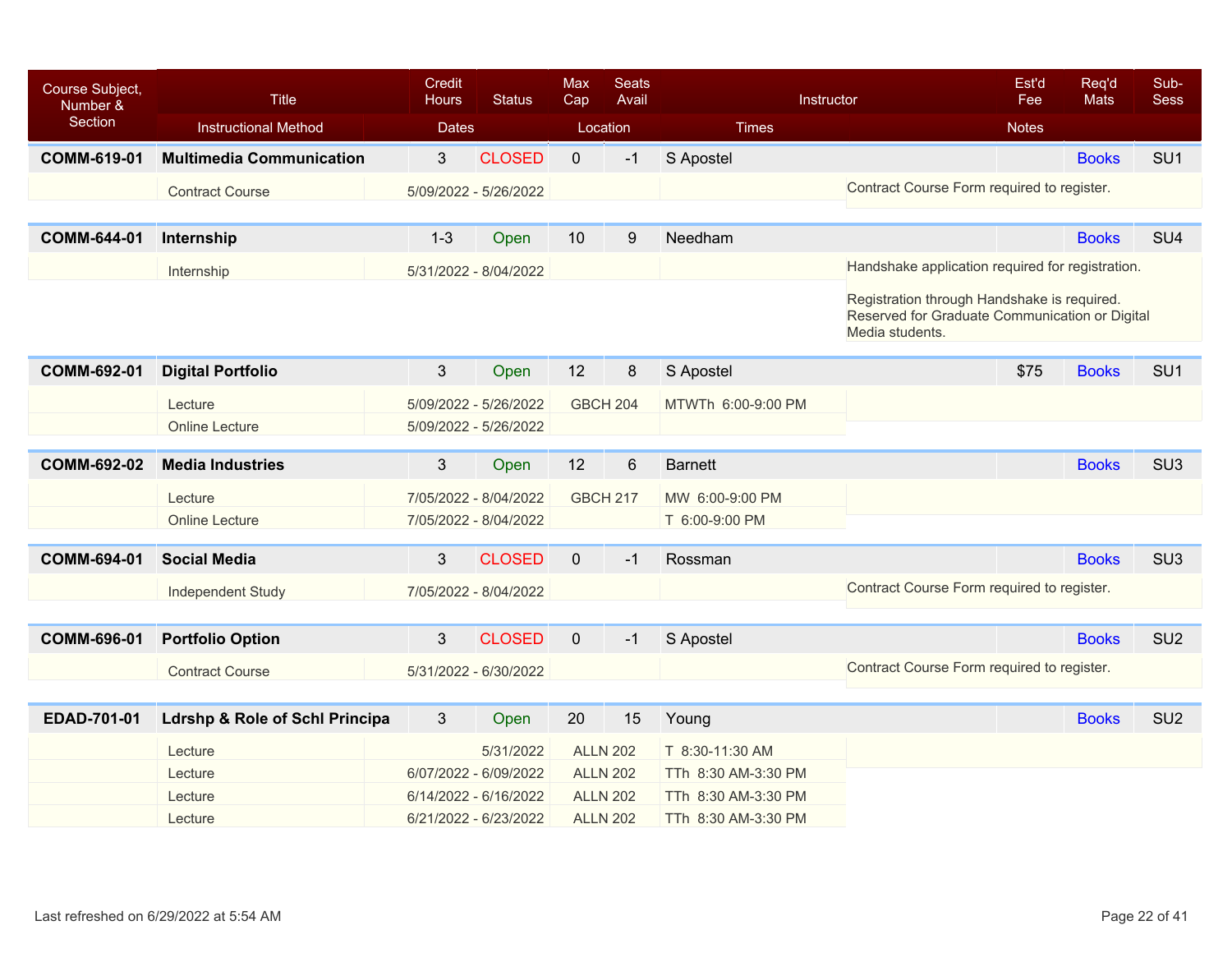| Course Subject,<br>Number & | <b>Title</b>                          | Credit<br><b>Hours</b> | <b>Status</b>         | <b>Max</b><br>Cap | <b>Seats</b><br>Avail | Instructor          | Est'd<br>Fee | Req'd<br><b>Mats</b> | Sub-<br><b>Sess</b> |
|-----------------------------|---------------------------------------|------------------------|-----------------------|-------------------|-----------------------|---------------------|--------------|----------------------|---------------------|
| Section                     | <b>Instructional Method</b>           | <b>Dates</b>           |                       |                   | Location              | <b>Times</b>        | <b>Notes</b> |                      |                     |
| EDAD-702-01                 | Data Mgmt & Schl Leadership           | 3                      | Open                  | 20                | 14                    | Smith               |              | <b>Books</b>         | SU <sub>3</sub>     |
|                             | Lecture                               |                        | 7/05/2022 - 7/07/2022 |                   | <b>ALLN 203</b>       | TTh 8:30 AM-3:30 PM |              |                      |                     |
|                             | Lecture                               | 7/11/2022 - 7/13/2022  |                       |                   | <b>ALLN 203</b>       | MW 8:30 AM-3:30 PM  |              |                      |                     |
|                             | Lecture                               |                        | 7/18/2022 - 7/20/2022 |                   | <b>ALLN 203</b>       | MW 8:30 AM-3:30 PM  |              |                      |                     |
| EDAD-703-01                 | <b>HR Function of Schl Principal</b>  | $\overline{2}$         | Open                  | 20                | 15                    | Wells               |              | <b>Books</b>         | SU <sub>2</sub>     |
|                             | Lecture                               |                        | 6/01/2022 - 6/29/2022 |                   | <b>ALLN 308</b>       | W 4:00-9:15 PM      |              |                      |                     |
|                             |                                       |                        |                       |                   |                       |                     |              |                      |                     |
| EDAD-704-01                 | Fld Exp -Appl of Found Ldrshp         | $\mathbf{1}$           | Open                  | 25                | 19                    | Young               |              | <b>Books</b>         | SU <sub>4</sub>     |
|                             | <b>Field Placement</b>                |                        | 5/31/2022 - 7/29/2022 |                   |                       |                     |              |                      |                     |
|                             |                                       |                        |                       |                   |                       |                     |              |                      |                     |
| EDAD-709-01                 | <b>Admin Iss Special Populations</b>  | 3                      | Open                  | 20                | 13                    | Young               |              | <b>Books</b>         | SU <sub>2</sub>     |
|                             | Lecture                               |                        | 5/31/2022             |                   | <b>ALLN 202</b>       | T 12:30-3:30 PM     |              |                      |                     |
|                             | Lecture                               | 6/06/2022 - 6/08/2022  |                       |                   | <b>ALLN 202</b>       | MW 8:30 AM-3:30 PM  |              |                      |                     |
|                             | Lecture                               |                        | 6/13/2022 - 6/15/2022 |                   | <b>ALLN 202</b>       | MW 8:30 AM-3:30 PM  |              |                      |                     |
|                             | Lecture                               |                        | 6/22/2022             |                   | <b>ALLN 202</b>       | W 8:30 AM-3:30 PM   |              |                      |                     |
|                             | Lecture                               |                        | 6/24/2022             |                   | <b>ALLN 202</b>       | F 8:30 AM-3:30 PM   |              |                      |                     |
| EDAD-710-01                 | <b>Parents, Commty Schl Principal</b> | $\overline{2}$         | Open                  | 20                | 13                    | Young               |              | <b>Books</b>         | SU <sub>1</sub>     |
|                             | Lecture                               |                        | 5/09/2022 - 5/23/2022 |                   | <b>ALLN 202</b>       | MW 4:30-9:00 PM     |              |                      |                     |
|                             |                                       |                        |                       |                   |                       |                     |              |                      |                     |
| EDAD-711-01                 | Financial, Legal, Ethical Resp        | 3                      | Open                  | 20                | 13                    | Young, Sullivan     |              | <b>Books</b>         | SU <sub>3</sub>     |
|                             | Lecture                               |                        | 7/05/2022 - 7/06/2022 |                   | <b>ALLN 308</b>       | TW 8:30 AM-1:00 PM  |              |                      |                     |
|                             | Lecture                               |                        | 7/07/2022             |                   | <b>ALLN 308</b>       | Th 8:30 AM-1:00 PM  |              |                      |                     |
|                             | Lecture                               |                        | 7/11/2022 - 7/20/2022 |                   | <b>ALLN 308</b>       | MTW 8:30 AM-1:00 PM |              |                      |                     |
| EDAD-712-01                 | <b>Fld Exp Applying Leadership</b>    | $\mathbf{1}$           | Open                  | 20                | 13                    | Young               |              | <b>Books</b>         | <b>SUFT</b>         |
|                             | <b>Field Placement</b>                |                        | 5/09/2022 - 7/29/2022 |                   |                       |                     |              |                      |                     |
|                             |                                       |                        |                       |                   |                       |                     |              |                      |                     |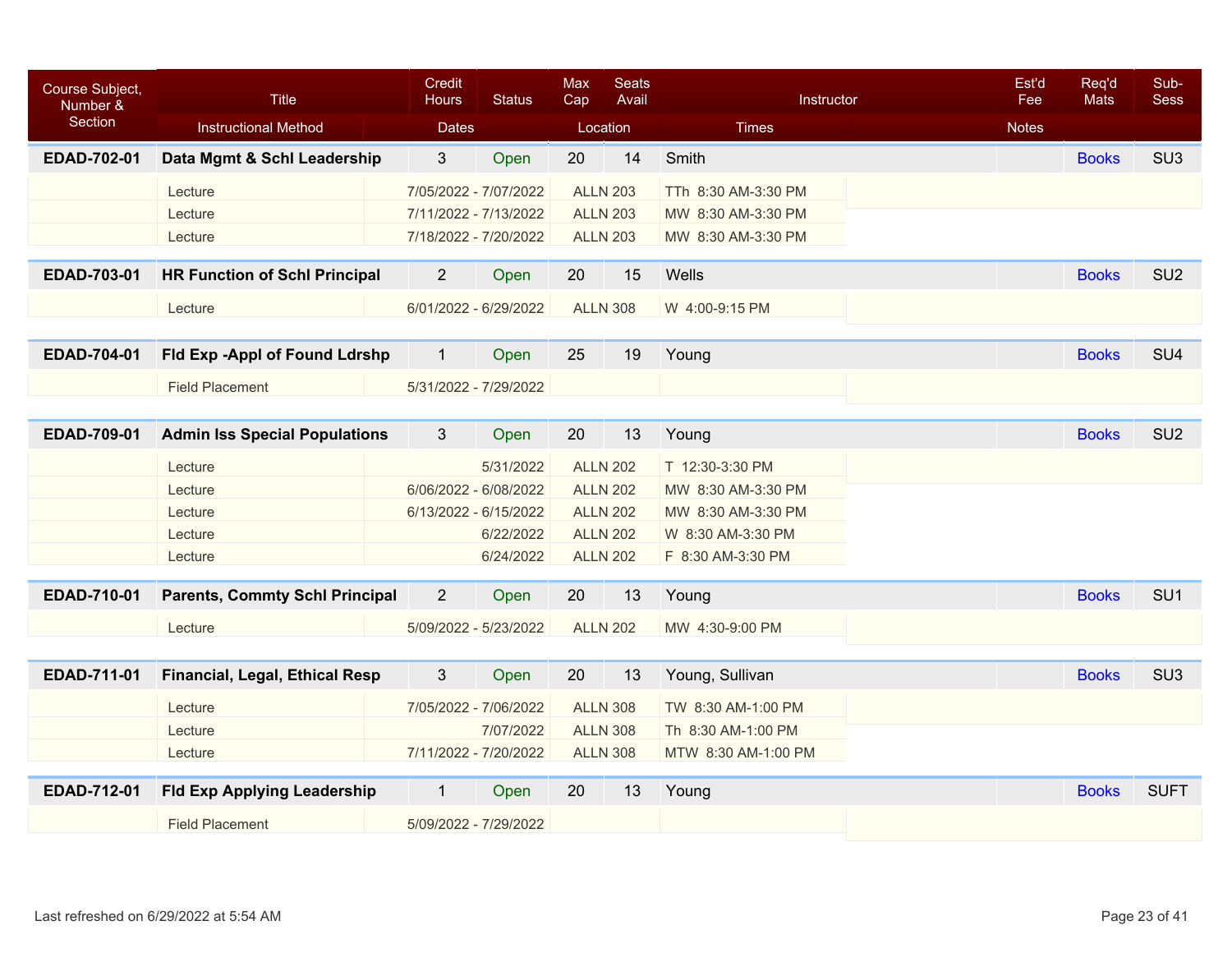| Course Subject,<br>Number & | <b>Title</b>                               | Credit<br><b>Hours</b> | <b>Status</b>         | <b>Max</b><br>Cap | <b>Seats</b><br>Avail | Instructor         | Est'd<br>Fee | Req'd<br><b>Mats</b> | Sub-<br><b>Sess</b> |
|-----------------------------|--------------------------------------------|------------------------|-----------------------|-------------------|-----------------------|--------------------|--------------|----------------------|---------------------|
| Section                     | <b>Instructional Method</b>                | <b>Dates</b>           |                       | Location          |                       | <b>Times</b>       | <b>Notes</b> |                      |                     |
| <b>EDRE-801-01</b>          | <b>Statistics in Educ Research I</b>       | $\mathfrak{S}$         | Open                  | 25                | 13                    | Smith              |              | <b>Books</b>         | <b>SUFT</b>         |
|                             | Online Lecture                             |                        | 5/11/2022             |                   |                       | W 6:00-6:30 PM     |              |                      |                     |
|                             | Lecture                                    |                        | 5/21/2022             | <b>ALLN 203</b>   |                       | S 8:00 AM-12:00 PM |              |                      |                     |
|                             | Lecture                                    |                        | 6/03/2022             |                   | <b>ALLN 203</b>       | F 5:00-9:00 PM     |              |                      |                     |
|                             | Lecture                                    |                        | 6/04/2022             |                   | <b>ALLN 203</b>       | S 1:00-5:00 PM     |              |                      |                     |
|                             | <b>Online Lecture</b>                      |                        | 6/25/2022             |                   |                       | S 8:00 AM-12:00 PM |              |                      |                     |
|                             | <b>Online Lecture</b>                      |                        | 7/08/2022             |                   |                       | F 5:00-9:00 PM     |              |                      |                     |
|                             | <b>Online Lecture</b>                      |                        | 7/09/2022             |                   |                       | S 1:00-5:00 PM     |              |                      |                     |
|                             | Lecture                                    |                        | 7/23/2022             |                   | <b>ALLN 203</b>       | S 8:00 AM-12:00 PM |              |                      |                     |
|                             | <b>Online Lecture</b>                      |                        | 8/05/2022             |                   |                       | F 5:00-9:00 PM     |              |                      |                     |
|                             | <b>Online Lecture</b>                      |                        | 8/06/2022             |                   |                       | S 1:00-5:00 PM     |              |                      |                     |
|                             |                                            |                        |                       |                   |                       |                    |              |                      |                     |
| <b>EDRE-802-01</b>          | <b>Statistics in Ed Research II</b>        | 3                      | Open                  | 25                | 16                    | Smith              |              | <b>Books</b>         | <b>SUFT</b>         |
|                             | Online Lecture                             |                        | 5/11/2022             |                   |                       | W 6:30-7:00 PM     |              |                      |                     |
|                             | Lecture                                    |                        | 5/20/2022             | <b>ALLN 204</b>   |                       | F 5:00-9:00 PM     |              |                      |                     |
|                             | Lecture                                    |                        | 5/21/2022             | <b>ALLN 204</b>   |                       | S 1:00-5:00 PM     |              |                      |                     |
|                             | Lecture                                    |                        | 6/04/2022             | <b>ALLN 204</b>   |                       | S 8:00 AM-12:00 PM |              |                      |                     |
|                             | <b>Online Lecture</b>                      |                        | 6/24/2022             |                   |                       | F 5:00-9:00 PM     |              |                      |                     |
|                             | <b>Online Lecture</b>                      |                        | 6/25/2022             |                   |                       | S 1:00-5:00 PM     |              |                      |                     |
|                             | <b>Online Lecture</b>                      |                        | 7/09/2022             |                   |                       | S 8:00 AM-12:00 PM |              |                      |                     |
|                             | Lecture                                    |                        | 7/22/2022             | <b>ALLN 204</b>   |                       | F 5:00-9:00 PM     |              |                      |                     |
|                             | <b>Online Lecture</b>                      |                        | 7/23/2022             |                   |                       | S 1:00-5:00 PM     |              |                      |                     |
|                             | <b>Online Lecture</b>                      |                        | 8/06/2022             |                   |                       | S 8:00 AM-12:00 PM |              |                      |                     |
| <b>EDUG-601-ON</b>          | <b>Rsch Methodology for Sch Ldrs</b>       | 3                      | Open                  | 25                | 12                    | Wells              |              | <b>Books</b>         | SU <sub>4</sub>     |
|                             |                                            |                        |                       |                   |                       |                    |              |                      |                     |
|                             | <b>Online Lecture</b>                      |                        | 5/31/2022 - 8/04/2022 |                   |                       |                    |              |                      |                     |
|                             | EDUG-601-ON2 Rsch Methodology for Sch Ldrs | 3                      | Open                  | 25                | 12                    | Thomas             |              | <b>Books</b>         | SU <sub>4</sub>     |
|                             | <b>Online Lecture</b>                      |                        | 5/31/2022 - 8/04/2022 |                   |                       |                    |              |                      |                     |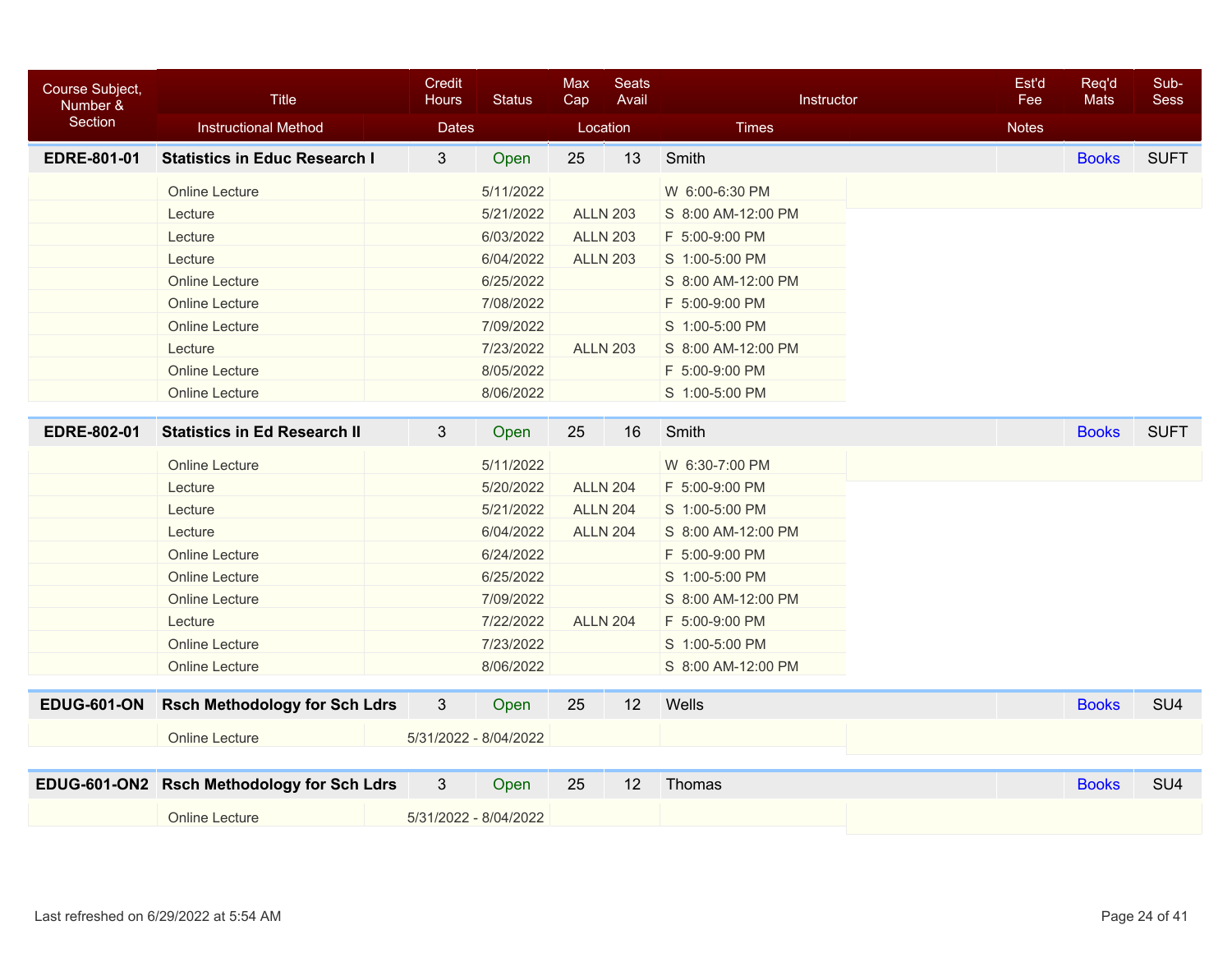| Course Subject,<br>Number & | <b>Title</b>                                | Credit<br><b>Hours</b> | <b>Status</b> | <b>Max</b><br>Cap | <b>Seats</b><br>Avail |              | Instructor | Est'd<br>Fee | Req'd<br><b>Mats</b> | Sub-<br><b>Sess</b> |
|-----------------------------|---------------------------------------------|------------------------|---------------|-------------------|-----------------------|--------------|------------|--------------|----------------------|---------------------|
| Section                     | <b>Instructional Method</b>                 | <b>Dates</b>           |               |                   | Location              | <b>Times</b> |            | <b>Notes</b> |                      |                     |
| <b>EDUG-670-ON</b>          | <b>Imprvmt Thru Assmt, Eval, Data</b>       | 3                      | Open          | 25                | $\mathbf{1}$          | Stenton      |            |              | <b>Books</b>         | SUH <sub>1</sub>    |
|                             | <b>Online Lecture</b>                       | 5/09/2022 - 6/29/2022  |               |                   |                       |              |            |              |                      |                     |
|                             |                                             |                        |               |                   |                       |              |            |              |                      |                     |
|                             | EDUG-670-ON2 Imprvmt Thru Assmt, Eval, Data | 3                      | Open          | 25                | 15                    | Stenton      |            |              | <b>Books</b>         | SUH <sub>1</sub>    |
|                             | <b>Online Lecture</b>                       | 5/09/2022 - 6/29/2022  |               |                   |                       |              |            |              |                      |                     |
|                             |                                             |                        |               |                   |                       |              |            |              |                      |                     |
| <b>EDUG-673-ON</b>          | <b>Tchr Ldr for Communities Pract</b>       | 3                      | Open          | 25                | 3                     | Ivy          |            |              | <b>Books</b>         | SU <sub>2</sub>     |
|                             | <b>Online Lecture</b>                       | 5/31/2022 - 6/30/2022  |               |                   |                       |              |            |              |                      |                     |
|                             |                                             |                        |               |                   |                       |              |            |              |                      |                     |
| <b>EDUG-675-ON</b>          | <b>Fndtions Trauma Informed Pract</b>       | 3                      | Open          | 25                | 3                     | Wells        |            |              | <b>Books</b>         | SU <sub>3</sub>     |
|                             | <b>Online Lecture</b>                       | 7/05/2022 - 8/04/2022  |               |                   |                       |              |            |              |                      |                     |
|                             |                                             |                        |               |                   |                       |              |            |              |                      |                     |
| <b>EDUG-678-ON</b>          | <b>Advcy Well/Trauma Infrmd Care</b>        | 3                      | <b>CLOSED</b> | 25                | $\mathbf{0}$          | Wells        |            |              | <b>Books</b>         | SU <sub>3</sub>     |
|                             | <b>Online Lecture</b>                       | 7/05/2022 - 8/04/2022  |               |                   |                       |              |            |              |                      |                     |
|                             |                                             |                        |               |                   |                       |              |            |              |                      |                     |
|                             | EDUG-678-ON2 Advcy Well/Trauma Infrmd Care  | 3                      | Open          | 25                | 18                    | Wells        |            |              | <b>Books</b>         | SU <sub>3</sub>     |
|                             | <b>Online Lecture</b>                       | 7/05/2022 - 8/04/2022  |               |                   |                       |              |            |              |                      |                     |
|                             |                                             |                        |               |                   |                       |              |            |              |                      |                     |
|                             | EDUG-681-ON STEAM Instr Design Tools        | 3                      | Open          | 25                | 20                    | Cox          |            | \$30         | <b>Books</b>         | SU <sub>3</sub>     |
|                             | <b>Online Lecture</b>                       | 7/05/2022 - 8/04/2022  |               |                   |                       |              |            |              |                      |                     |
|                             |                                             |                        |               |                   |                       |              |            |              |                      |                     |
| <b>EDUG-684-ON</b>          | <b>Professional Ldrship in STEAM</b>        | 3                      | Open          | 25                | 22                    | Lee          |            | \$30         | <b>Books</b>         | SU <sub>3</sub>     |
|                             | <b>Online Lecture</b>                       | 7/05/2022 - 8/04/2022  |               |                   |                       |              |            |              |                      |                     |
|                             |                                             |                        |               |                   |                       |              |            |              |                      |                     |
| <b>EDUG-697-ON</b>          | <b>Applying Research to Practice</b>        | 3                      | <b>CLOSED</b> | 25                | $\mathbf 0$           | Ivy          |            |              | <b>Books</b>         | SU <sub>4</sub>     |
|                             | <b>Online Lecture</b>                       | 5/31/2022 - 8/04/2022  |               |                   |                       |              |            |              |                      |                     |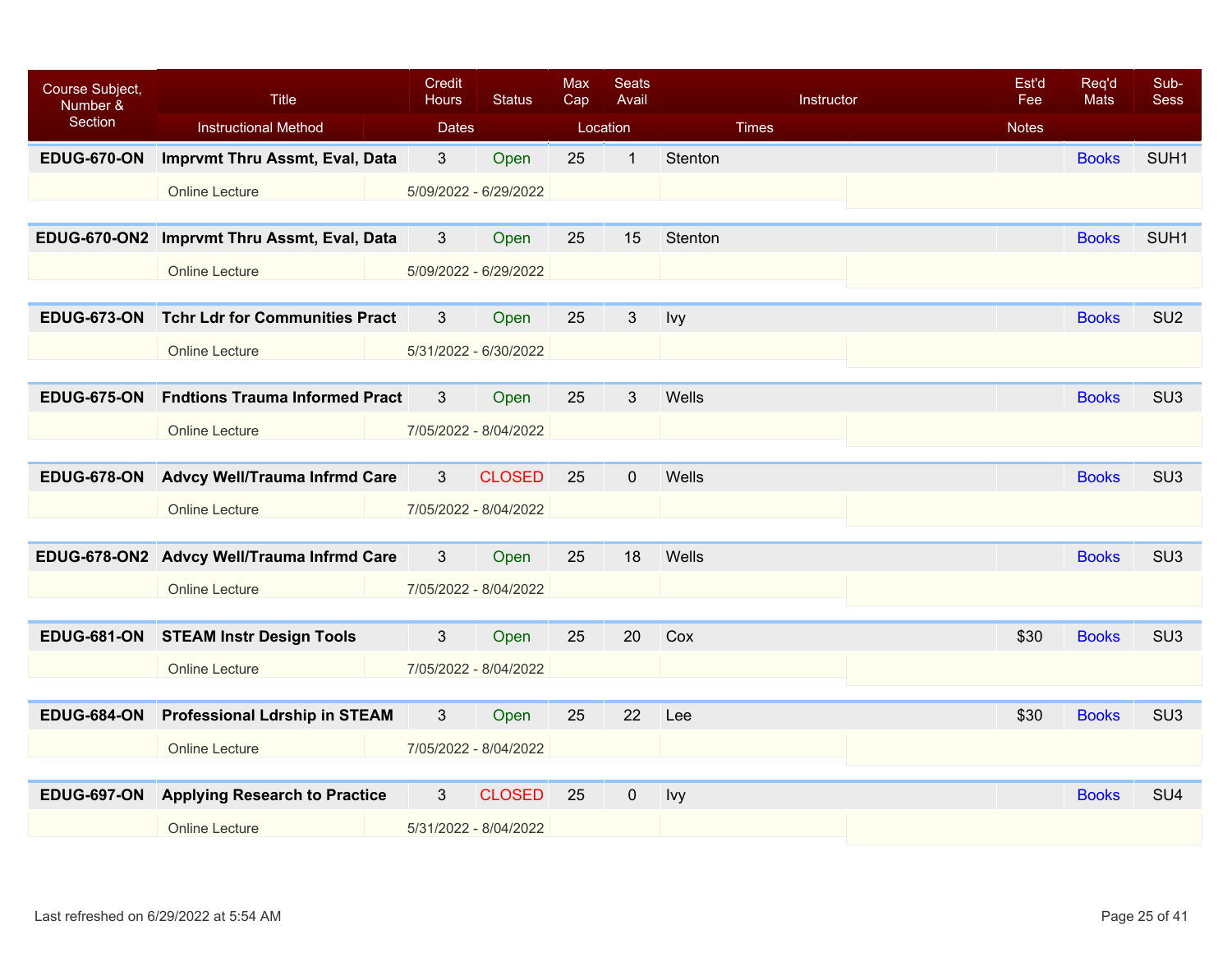| Course Subject,<br>Number & | <b>Title</b>                               | Credit<br><b>Hours</b> | <b>Status</b> | <b>Max</b><br>Cap | <b>Seats</b><br>Avail |                    | Instructor                                          | Est'd<br>Fee | Req'd<br>Mats | Sub-<br><b>Sess</b> |
|-----------------------------|--------------------------------------------|------------------------|---------------|-------------------|-----------------------|--------------------|-----------------------------------------------------|--------------|---------------|---------------------|
| Section                     | <b>Instructional Method</b>                | <b>Dates</b>           |               | Location          |                       | <b>Times</b>       |                                                     | <b>Notes</b> |               |                     |
|                             | EDUG-697-ON2 Applying Research to Practice | $3\phantom{.0}$        | Open          | 25                | 16                    | Ivy                |                                                     |              | <b>Books</b>  | SU <sub>4</sub>     |
|                             | <b>Online Lecture</b>                      | 5/31/2022 - 8/04/2022  |               |                   |                       |                    |                                                     |              |               |                     |
|                             |                                            |                        |               |                   |                       |                    |                                                     |              |               |                     |
| EDUG-801-01                 | <b>Prof Ethics and Social Justice</b>      | 3                      | Open          | 20                | 14                    | Hinson-Hasty       |                                                     |              | <b>Books</b>  | <b>SUFT</b>         |
|                             | Online Lecture                             |                        | 5/11/2022     |                   |                       | W 6:30-7:00 PM     |                                                     |              |               |                     |
|                             | Lecture                                    |                        | 5/20/2022     |                   | <b>ALLN 209</b>       | F 5:00-9:00 PM     |                                                     |              |               |                     |
|                             | Lecture                                    |                        | 5/21/2022     |                   | <b>ALLN 209</b>       | S 1:00-5:00 PM     |                                                     |              |               |                     |
|                             | Lecture                                    |                        | 6/04/2022     |                   | <b>ALLN 209</b>       | S 8:00 AM-12:00 PM |                                                     |              |               |                     |
|                             | <b>Online Lecture</b>                      |                        | 6/24/2022     |                   |                       | F 5:00-9:00 PM     |                                                     |              |               |                     |
|                             | <b>Online Lecture</b>                      |                        | 6/25/2022     |                   |                       | S 1:00-5:00 PM     |                                                     |              |               |                     |
|                             | <b>Online Lecture</b>                      |                        | 7/09/2022     |                   |                       | S 8:00 AM-12:00 PM |                                                     |              |               |                     |
|                             | Lecture                                    |                        | 7/22/2022     |                   | <b>ALLN 209</b>       | F 5:00-9:00 PM     |                                                     |              |               |                     |
|                             | Lecture                                    |                        | 7/23/2022     |                   | <b>ALLN 209</b>       | S 1:00-5:00 PM     |                                                     |              |               |                     |
|                             | <b>Online Lecture</b>                      |                        | 8/06/2022     |                   |                       | S 8:00 AM-12:00 PM |                                                     |              |               |                     |
| EDUG-803-01                 | <b>Communications and Leadership</b>       | 3                      | Open          | 25                | 11                    | Wheeler, Englert   |                                                     |              | <b>Books</b>  | SUH <sub>1</sub>    |
|                             | <b>Online Lecture</b>                      |                        | 5/11/2022     |                   |                       | W 6:00-6:30 PM     | Restricted to School of Education Doctoral students |              |               |                     |
|                             | Lecture                                    |                        | 5/21/2022     |                   | <b>ALLN 209</b>       | S 8:00 AM-12:00 PM | only.                                               |              |               |                     |
|                             | Lecture                                    |                        | 6/03/2022     |                   | <b>ALLN 209</b>       | F 5:00-9:00 PM     |                                                     |              |               |                     |
|                             | Lecture                                    |                        | 6/04/2022     |                   | <b>ALLN 209</b>       | S 1:00-5:00 PM     |                                                     |              |               |                     |
|                             | <b>Online Lecture</b>                      |                        | 6/25/2022     |                   |                       | S 8:00 AM-12:00 PM |                                                     |              |               |                     |
|                             | <b>Online Lecture</b>                      |                        | 7/08/2022     |                   |                       | F 5:00-9:00 PM     |                                                     |              |               |                     |
|                             | <b>Online Lecture</b>                      |                        | 7/09/2022     |                   |                       | S 1:00-5:00 PM     |                                                     |              |               |                     |
|                             | Lecture                                    |                        | 7/23/2022     |                   | <b>ALLN 209</b>       | S 8:00 AM-12:00 PM |                                                     |              |               |                     |
|                             | <b>Online Lecture</b>                      |                        | 8/05/2022     |                   |                       | F 5:00-9:00 PM     |                                                     |              |               |                     |
|                             | <b>Online Lecture</b>                      |                        | 8/06/2022     |                   |                       | S 1:00-5:00 PM     |                                                     |              |               |                     |
| <b>EDUG-823-01</b>          | <b>Literature Review</b>                   | $\mathbf{1}$           | <b>CLOSED</b> | $\mathbf 0$       | $-1$                  | Smith              |                                                     |              | <b>Books</b>  | <b>SUFT</b>         |
|                             | <b>Independent Study</b>                   | 5/09/2022 - 8/20/2022  |               |                   |                       |                    | Independent Study form required to register.        |              |               |                     |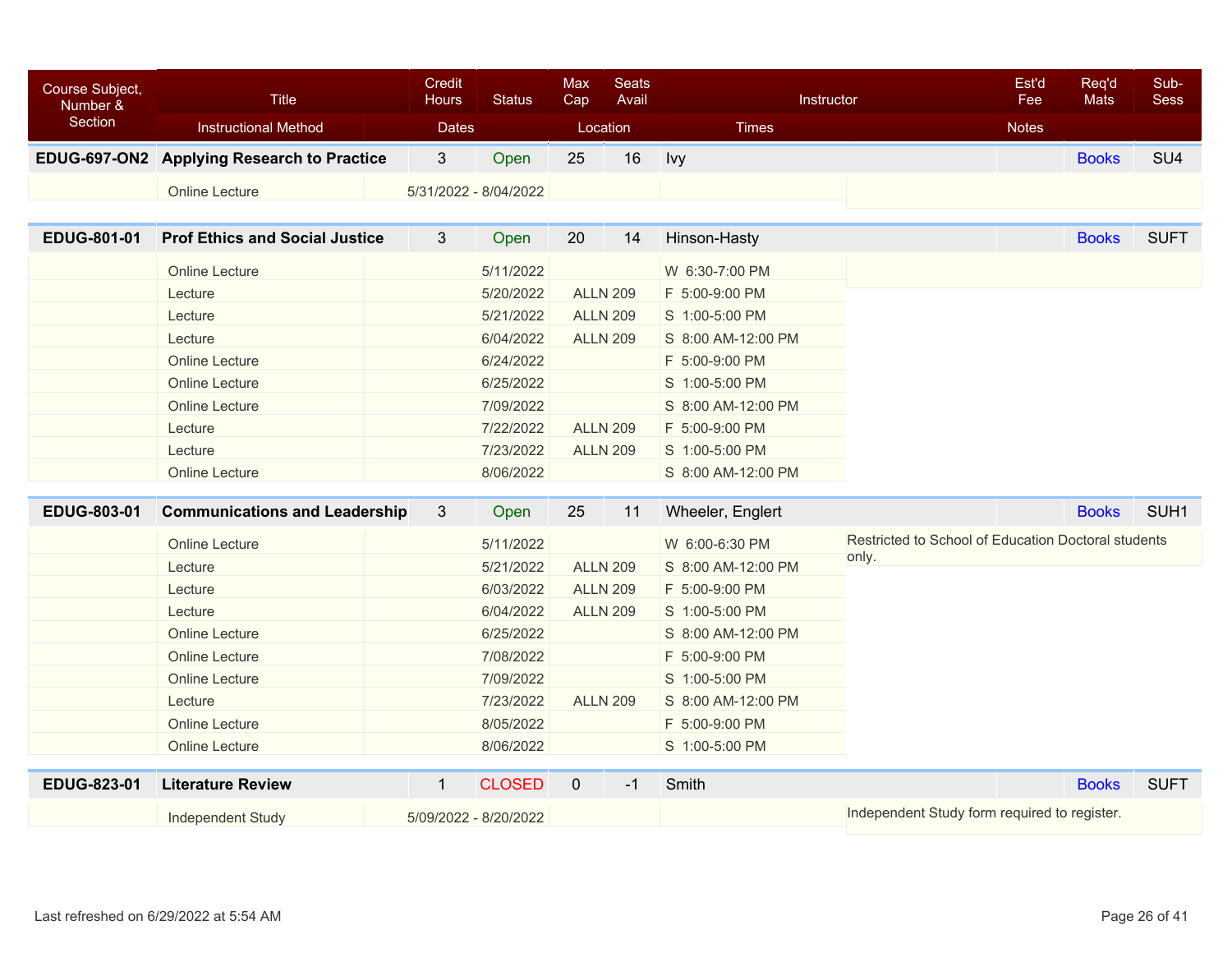| Course Subject,<br>Number & | <b>Title</b>                          | <b>Credit</b><br><b>Hours</b> | <b>Status</b>         | <b>Max</b><br>Cap | <b>Seats</b><br>Avail | Instructor           |                                                     | Est'd<br>Fee | Req'd<br>Mats | Sub-<br><b>Sess</b> |
|-----------------------------|---------------------------------------|-------------------------------|-----------------------|-------------------|-----------------------|----------------------|-----------------------------------------------------|--------------|---------------|---------------------|
| Section                     | <b>Instructional Method</b>           | <b>Dates</b>                  |                       |                   | Location              | <b>Times</b>         |                                                     | <b>Notes</b> |               |                     |
| <b>EDUG-823-02</b>          | <b>Eval of Summer Play Program</b>    | 3 <sup>2</sup>                | <b>CLOSED</b>         | $\mathbf 0$       | $-2$                  | Smith                |                                                     |              | <b>Books</b>  | <b>SUFT</b>         |
|                             | <b>Independent Study</b>              |                               | 5/09/2022 - 8/20/2022 |                   |                       |                      | Independent Study form required to register.        |              |               |                     |
|                             |                                       |                               |                       |                   |                       |                      |                                                     |              |               |                     |
| <b>EDUG-823-03</b>          | <b>International Spec Education</b>   | 3                             | <b>CLOSED</b>         | $\mathbf 0$       | $-1$                  | Smith                |                                                     |              | <b>Books</b>  | <b>SUFT</b>         |
|                             | <b>Independent Study</b>              |                               | 5/09/2022 - 8/20/2022 |                   |                       |                      | Independent Study form required to register.        |              |               |                     |
|                             |                                       |                               |                       |                   |                       |                      |                                                     |              |               |                     |
| <b>EDUG-841-01</b>          | <b>Critical Discourse in Educ Res</b> | 3                             | <b>CLOSED</b>         | $\mathbf{0}$      | $-1$                  | Vetter               |                                                     |              | <b>Books</b>  | <b>SUFT</b>         |
|                             | <b>Contract Course</b>                |                               | 5/09/2022 - 8/20/2022 |                   |                       |                      | Contract Course Form required to register.          |              |               |                     |
|                             |                                       |                               |                       |                   |                       |                      |                                                     |              |               |                     |
| <b>EDUG-841-ON</b>          | <b>Special Topics: Grant Writing</b>  | 3                             | Open                  | 20                | 9                     | Ivy                  |                                                     |              | <b>Books</b>  | <b>SUFT</b>         |
|                             | <b>Online Lecture</b>                 |                               | 5/11/2022 - 8/06/2022 |                   |                       |                      |                                                     |              |               |                     |
|                             |                                       |                               |                       |                   |                       |                      |                                                     |              |               |                     |
| EDUG-900-01                 | <b>Dissertation</b>                   | $\mathbf{1}$                  | <b>CLOSED</b>         | $\mathbf{0}$      | $-1$                  | Vetter               |                                                     |              | <b>Books</b>  | <b>SUFT</b>         |
|                             | <b>Contract Course</b>                |                               | 5/09/2022 - 8/20/2022 |                   |                       |                      | Contract Course Form required to register.          |              |               |                     |
|                             |                                       |                               |                       |                   |                       |                      |                                                     |              |               |                     |
| <b>EDUG-900-02</b>          | <b>Dissertation</b>                   | $\mathbf{1}$                  | <b>CLOSED</b>         | $\mathbf{0}$      | $-1$                  | <b>Dinkins</b>       |                                                     |              | <b>Books</b>  | SU <sub>4</sub>     |
|                             | <b>Contract Course</b>                |                               | 5/31/2022 - 8/04/2022 |                   |                       |                      | Contract Course Form required to register.          |              |               |                     |
|                             |                                       |                               |                       |                   |                       |                      |                                                     |              |               |                     |
| <b>EDUG-900-03</b>          | <b>Dissertation</b>                   | $\mathbf{1}$                  | <b>CLOSED</b>         | $\mathbf{0}$      | $-1$                  | Cook                 |                                                     |              | <b>Books</b>  | SU <sub>2</sub>     |
|                             | <b>Contract Course</b>                |                               | 5/31/2022 - 6/30/2022 |                   |                       |                      | Contract Course Form required to register.          |              |               |                     |
|                             |                                       |                               |                       |                   |                       |                      |                                                     |              |               |                     |
| <b>HLTH-560-01</b>          | <b>Human Anat and Regional Dissec</b> | 4                             | Open                  | $6\phantom{1}$    | $\overline{2}$        | Prewitt              |                                                     | \$500        | <b>Books</b>  | SU <sub>3</sub>     |
|                             | Lecture                               |                               | 7/05/2022 - 8/04/2022 | <b>ALLN 202</b>   |                       | MW 8:00-10:00 AM     | Reserved for Master of Health Science in Biomedical |              |               |                     |
|                             | Lecture                               |                               | 7/05/2022 - 8/04/2022 | <b>ALLN 202</b>   |                       | TTh 8:00-9:00 AM     | Science students only.                              |              |               |                     |
|                             | Lab                                   |                               | 7/05/2022 - 8/04/2022 | <b>ALLN 131</b>   |                       | MW 10:10 AM-12:30 PM |                                                     |              |               |                     |
|                             | Lab                                   |                               | 7/05/2022 - 8/04/2022 | <b>ALLN 131</b>   |                       | TTh 9:10 AM-12:30 PM |                                                     |              |               |                     |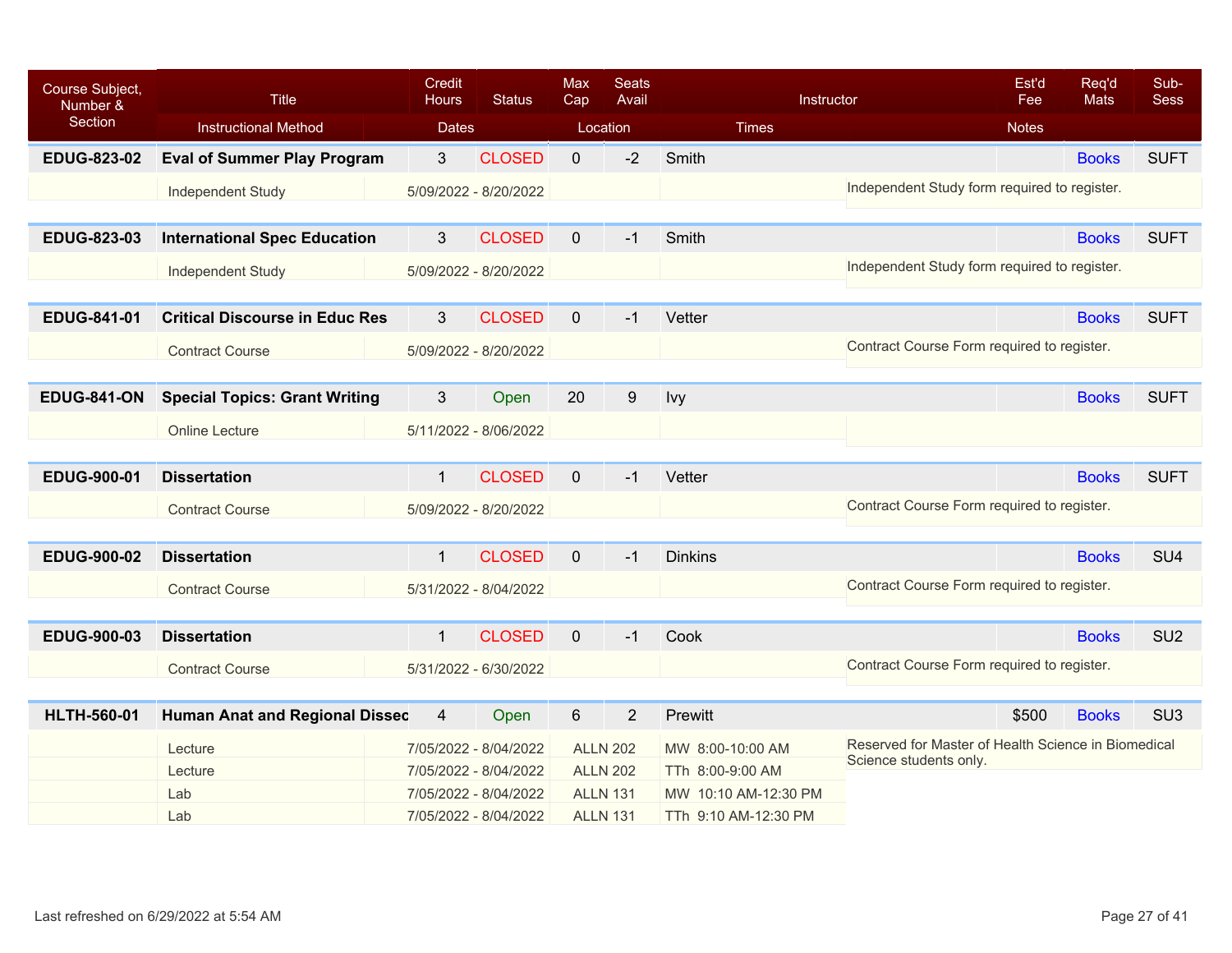| Course Subject,<br>Number & | <b>Title</b>                     | <b>Credit</b><br><b>Hours</b> | <b>Status</b>         | <b>Max</b><br>Cap | <b>Seats</b><br>Avail | Instructor          | Est'd<br>Req'd<br><b>Mats</b><br>Fee                | Sub-<br><b>Sess</b> |
|-----------------------------|----------------------------------|-------------------------------|-----------------------|-------------------|-----------------------|---------------------|-----------------------------------------------------|---------------------|
| Section                     | <b>Instructional Method</b>      | <b>Dates</b>                  |                       | Location          |                       | <b>Times</b>        | <b>Notes</b>                                        |                     |
| <b>HLTH-561-01</b>          | <b>Histology</b>                 | 4                             | Open                  | $6\phantom{a}$    | $\overline{2}$        | Wilt                | <b>Books</b>                                        | SU <sub>2</sub>     |
|                             | Lecture                          |                               | 5/31/2022 - 6/30/2022 | <b>MILE 123</b>   |                       | MTWTh 9:00-11:00 AM | Reserved for Master of Health Science in Biomedical |                     |
|                             | Lab                              |                               | 5/31/2022 - 6/30/2022 |                   | <b>NHSC 117</b>       | TTh 12:00-4:00 PM   | Science students only.                              |                     |
| <b>HLTH-623-01</b>          | <b>Independent Study</b>         | 3                             | <b>CLOSED</b>         | $\mathbf 0$       | $-1$                  | K Golemboski        | <b>Books</b>                                        | SU <sub>4</sub>     |
|                             |                                  |                               |                       |                   |                       |                     |                                                     |                     |
|                             | Independent Study                |                               | 5/31/2022 - 8/04/2022 |                   |                       |                     | Independent Study form required to register.        |                     |
| <b>HLTH-631-ON</b>          | <b>Health Behavior Theory</b>    | 3 <sup>2</sup>                | Open                  | 25                | 23                    | Franz               | <b>Books</b>                                        | SU <sub>4</sub>     |
|                             |                                  |                               |                       |                   |                       |                     |                                                     |                     |
|                             | <b>Online Lecture</b>            |                               | 5/31/2022 - 8/04/2022 |                   |                       |                     |                                                     |                     |
|                             |                                  |                               |                       |                   |                       |                     |                                                     |                     |
| <b>HLTH-634-02</b>          | <b>Patient Safety and QI</b>     | 3                             | <b>CLOSED</b>         | $\mathbf{0}$      | $\mathbf 0$           | K Golemboski        | <b>Books</b>                                        | SU <sub>4</sub>     |
|                             | <b>Contract Course</b>           |                               | 5/31/2022 - 8/04/2022 |                   |                       |                     | Contract Course Form required to register.          |                     |
|                             |                                  |                               |                       |                   |                       |                     |                                                     |                     |
| <b>HLTH-634-ON</b>          | <b>Patient Safety and QI</b>     | 3                             | Open                  | 25                | 13                    | K Golemboski        | <b>Books</b>                                        | SU <sub>4</sub>     |
|                             | <b>Online Lecture</b>            |                               | 5/31/2022 - 8/04/2022 |                   |                       |                     |                                                     |                     |
|                             |                                  |                               |                       |                   |                       |                     |                                                     |                     |
| <b>HLTH-660-ON</b>          | <b>Capstone Experience</b>       | 3                             | <b>CLOSED</b>         | $\overline{0}$    | $-1$                  | K Golemboski        | <b>Books</b>                                        | SUH <sub>2</sub>    |
|                             | <b>Contract Course</b>           |                               | 7/05/2022 - 8/20/2022 |                   |                       |                     | Contract Course Form required to register.          |                     |
|                             |                                  |                               |                       |                   |                       |                     |                                                     |                     |
| <b>HLTH-815-ON</b>          | <b>Student Develop Hith Prof</b> | 3                             | <b>CLOSED</b>         | 12                | $\mathbf 0$           | Englert             | <b>Books</b>                                        | <b>SUFT</b>         |
|                             | <b>Online Lecture</b>            |                               | 5/09/2022 - 8/20/2022 |                   |                       |                     |                                                     |                     |
|                             | <b>Online Lecture</b>            |                               | 6/04/2022             |                   |                       | S 1:00-4:00 PM      |                                                     |                     |
|                             | <b>Online Lecture</b>            |                               | 7/09/2022             |                   |                       | S 1:00-4:00 PM      |                                                     |                     |
|                             | <b>Online Lecture</b>            |                               | 8/06/2022             |                   |                       | S 1:00-4:00 PM      |                                                     |                     |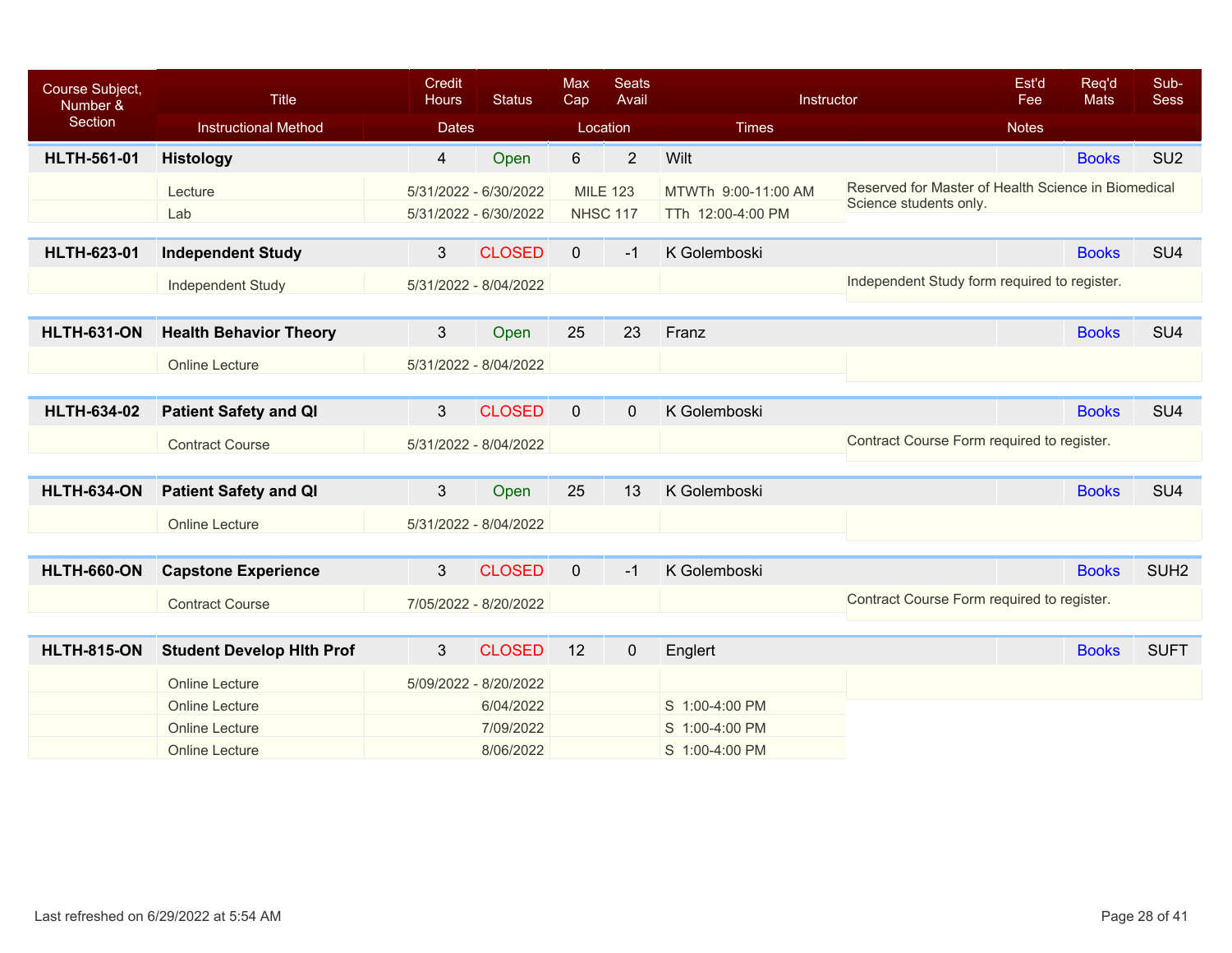| Course Subject,<br>Number & | <b>Title</b>                        | Credit<br><b>Hours</b> | <b>Status</b> | <b>Max</b><br>Cap | <b>Seats</b><br>Avail |                    | Instructor                                                                                             | Est'd<br>Fee | Reg'd<br><b>Mats</b> | Sub-<br><b>Sess</b> |
|-----------------------------|-------------------------------------|------------------------|---------------|-------------------|-----------------------|--------------------|--------------------------------------------------------------------------------------------------------|--------------|----------------------|---------------------|
| <b>Section</b>              | <b>Instructional Method</b>         | <b>Dates</b>           |               | Location          |                       | <b>Times</b>       |                                                                                                        | <b>Notes</b> |                      |                     |
| <b>HLTH-840-ON</b>          | <b>Simulation Sem in Hith Prof</b>  | $\mathbf{1}$           | <b>CLOSED</b> | 9                 | $\mathbf 0$           | <b>K</b> Hawkins   |                                                                                                        |              | <b>Books</b>         | <b>SUFT</b>         |
|                             | <b>Online Lecture</b>               | 5/09/2022 - 8/20/2022  |               |                   |                       |                    | Reserved for PhD in Health Professions Education                                                       |              |                      |                     |
|                             | <b>Online Lecture</b>               |                        | 6/04/2022     |                   |                       | S 9:00 AM-12:00 PM | majors.                                                                                                |              |                      |                     |
|                             | <b>Online Lecture</b>               |                        | 7/09/2022     |                   |                       | S 9:00 AM-12:00 PM |                                                                                                        |              |                      |                     |
|                             | <b>Online Lecture</b>               |                        | 8/06/2022     |                   |                       | S 9:00 AM-12:00 PM |                                                                                                        |              |                      |                     |
| <b>HLTH-840-ON2</b>         | <b>Thriving and Surviving</b>       | $\mathbf{1}$           | <b>CLOSED</b> | 6                 | $\mathbf 0$           | Cartor             |                                                                                                        |              | <b>Books</b>         | <b>SUFT</b>         |
|                             | <b>Online Lecture</b>               | 5/09/2022 - 8/20/2022  |               |                   |                       |                    | Reserved for PhD in Health Professions Education                                                       |              |                      |                     |
|                             | <b>Online Lecture</b>               |                        | 6/11/2022     |                   |                       | S 9:00 AM-12:00 PM | majors.                                                                                                |              |                      |                     |
|                             | <b>Online Lecture</b>               |                        | 7/16/2022     |                   |                       | S 9:00 AM-12:00 PM |                                                                                                        |              |                      |                     |
|                             | <b>Online Lecture</b>               |                        | 8/13/2022     |                   |                       | S 9:00 AM-12:00 PM |                                                                                                        |              |                      |                     |
| <b>HLTH-862-ON</b>          | <b>Statistics in Health Prof II</b> | 3                      | Open          | 6                 | 2                     | Smith              |                                                                                                        |              | <b>Books</b>         | <b>SUFT</b>         |
|                             | <b>Online Lecture</b>               | 5/09/2022 - 8/13/2022  |               |                   |                       |                    | Reserved for PhD in Health Professions Education                                                       |              |                      |                     |
|                             | <b>Online Lecture</b>               |                        | 6/11/2022     |                   |                       | S 1:00-5:00 PM     | majors.                                                                                                |              |                      |                     |
|                             | <b>Online Lecture</b>               |                        | 7/16/2022     |                   |                       | S 1:00-5:00 PM     |                                                                                                        |              |                      |                     |
|                             | <b>Online Lecture</b>               |                        | 8/13/2022     |                   |                       | S 1:00-5:00 PM     |                                                                                                        |              |                      |                     |
| <b>HLTH-875-ON</b>          | <b>Dissertation I</b>               | $\overline{3}$         | <b>CLOSED</b> | $\mathbf{0}$      | $-1$                  | <b>Bareiss</b>     |                                                                                                        |              | <b>Books</b>         | <b>SUFT</b>         |
|                             | <b>Contract Course</b>              | 5/09/2022 - 8/20/2022  |               |                   |                       |                    | Reserved for PhD in Health Professions Education<br>majors. Contract Course Form required to register. |              |                      |                     |
|                             |                                     |                        |               |                   |                       |                    |                                                                                                        |              |                      |                     |
| <b>HLTH-875-ON2</b>         | <b>Dissertation I</b>               | 3                      | <b>CLOSED</b> | $\mathbf 0$       | $-1$                  | Hall-Bibb          |                                                                                                        |              | <b>Books</b>         | <b>SUFT</b>         |
|                             | <b>Contract Course</b>              | 5/09/2022 - 8/20/2022  |               |                   |                       |                    | Reserved for PhD in Health Professions Education<br>majors. Contract Course Form required to register. |              |                      |                     |
|                             |                                     |                        |               |                   |                       |                    |                                                                                                        |              |                      |                     |
| <b>HLTH-875-ON3</b>         | <b>Dissertation I</b>               | 3                      | <b>CLOSED</b> | $\mathbf 0$       | $-1$                  | Jackson            |                                                                                                        |              | <b>Books</b>         | <b>SUFT</b>         |
|                             | <b>Contract Course</b>              | 5/09/2022 - 8/20/2022  |               |                   |                       |                    | Reserved for PhD in Health Professions Education<br>majors. Contract Course Form required to register. |              |                      |                     |
| <b>HLTH-875-ON4</b>         | <b>Dissertation I</b>               | 3                      | <b>CLOSED</b> | $\mathbf 0$       | $-1$                  | Wiegand            |                                                                                                        |              | <b>Books</b>         | <b>SUFT</b>         |
|                             | <b>Contract Course</b>              | 5/09/2022 - 8/20/2022  |               |                   |                       |                    | Reserved for PhD in Health Professions Education<br>majors. Contract Course Form required to register. |              |                      |                     |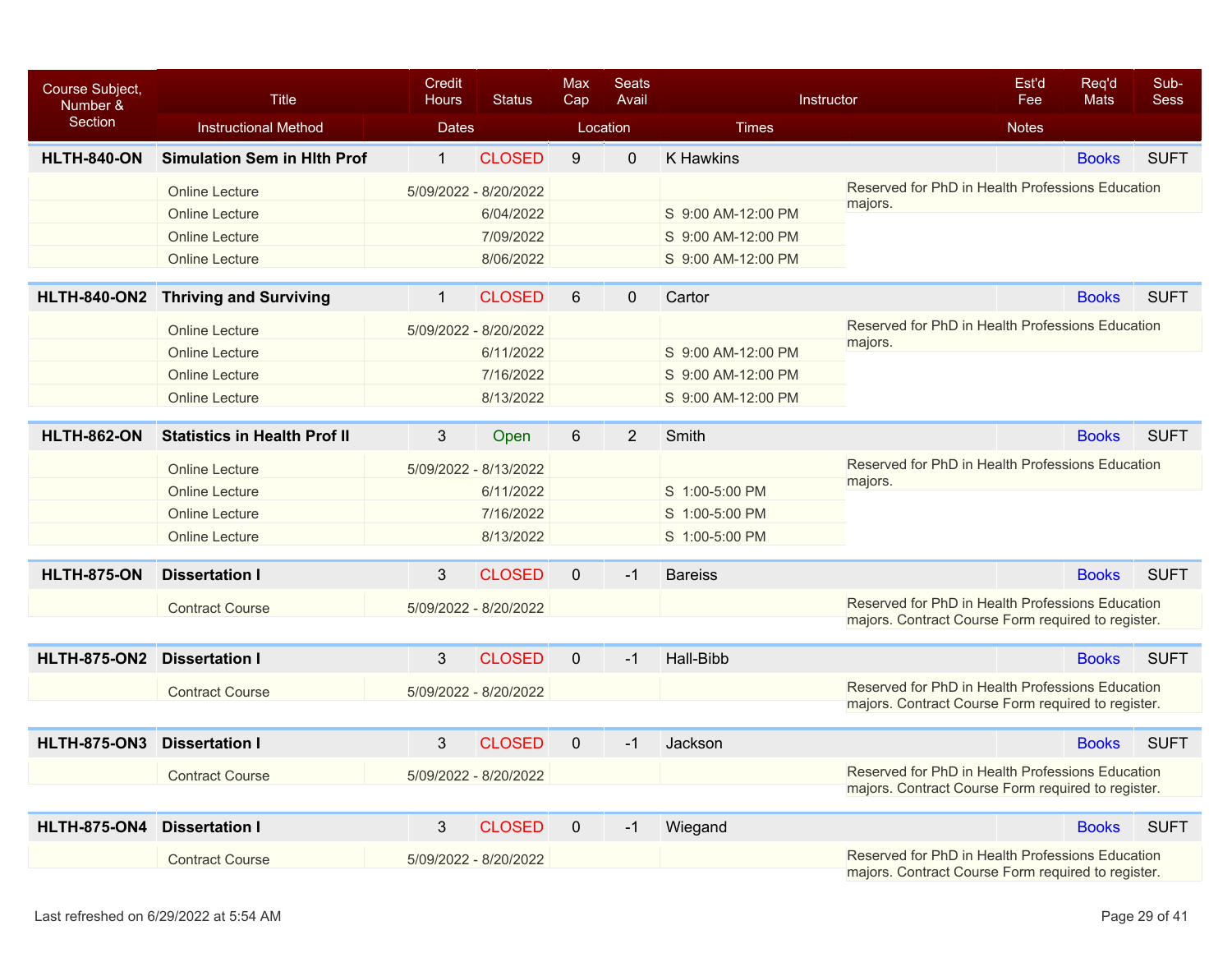| Course Subject,<br>Number & | <b>Title</b>                            | <b>Credit</b><br><b>Hours</b> | <b>Status</b> | <b>Max</b><br>Cap | <b>Seats</b><br>Avail |                  | Instructor                                                                                             | Est'd<br>Fee | Req'd<br><b>Mats</b> | Sub-<br><b>Sess</b> |
|-----------------------------|-----------------------------------------|-------------------------------|---------------|-------------------|-----------------------|------------------|--------------------------------------------------------------------------------------------------------|--------------|----------------------|---------------------|
| Section                     | <b>Instructional Method</b>             | <b>Dates</b>                  |               |                   | Location              | <b>Times</b>     |                                                                                                        | <b>Notes</b> |                      |                     |
| <b>HLTH-875-ON5</b>         | <b>Dissertation I</b>                   | 3                             | <b>CLOSED</b> | $\overline{0}$    | $-1$                  | <b>K Hawkins</b> |                                                                                                        |              | <b>Books</b>         | <b>SUFT</b>         |
|                             | <b>Contract Course</b>                  | 5/09/2022 - 8/20/2022         |               |                   |                       |                  | Reserved for PhD in Health Professions Education<br>majors. Contract Course Form required to register. |              |                      |                     |
| <b>HLTH-877-02</b>          | <b>Dissertation Extension</b>           | $\mathbf{1}$                  | <b>CLOSED</b> | 0                 | $-1$                  | Cartor, Jackson  |                                                                                                        |              | <b>Books</b>         | <b>SUFT</b>         |
|                             | <b>Contract Course</b>                  | 5/09/2022 - 8/20/2022         |               |                   |                       |                  | Reserved for PhD in Health Professions Education                                                       |              |                      |                     |
|                             |                                         |                               |               |                   |                       |                  | majors. Contract Course Form required to register.                                                     |              |                      |                     |
| <b>HLTH-877-ON</b>          | <b>Dissertation Extension</b>           | $\mathbf{1}$                  | <b>CLOSED</b> | $\Omega$          | $-1$                  | Jackson          |                                                                                                        |              | <b>Books</b>         | <b>SUFT</b>         |
|                             | <b>Contract Course</b>                  | 5/09/2022 - 8/20/2022         |               |                   |                       |                  | Reserved for PhD in Health Professions Education<br>majors. Department Chair Permission required to    |              |                      |                     |
|                             |                                         |                               |               |                   |                       |                  | register. Contract Course Form required to register.                                                   |              |                      |                     |
| <b>HLTH-877-ON2</b>         | <b>Dissertation Extension</b>           | $\mathbf{1}$                  | <b>CLOSED</b> | $\mathbf{0}$      | $-1$                  | Owens            |                                                                                                        |              | <b>Books</b>         | <b>SUFT</b>         |
|                             | <b>Contract Course</b>                  | 5/09/2022 - 8/20/2022         |               |                   |                       |                  | Reserved for PhD in Health Professions Education<br>majors. Contract Course Form required to register. |              |                      |                     |
|                             |                                         |                               |               |                   |                       |                  |                                                                                                        |              |                      |                     |
| <b>HRED-656-ON</b>          | <b>Ethics, Law &amp; Social Justice</b> | 3                             | Open          | 25                | 19                    | Hilton           |                                                                                                        |              | <b>Books</b>         | SUH <sub>1</sub>    |
|                             | <b>Online Lecture</b>                   | 5/09/2022 - 6/29/2022         |               |                   |                       |                  |                                                                                                        |              |                      |                     |
|                             |                                         |                               |               |                   |                       |                  |                                                                                                        |              |                      |                     |
| <b>HRED-690-ON</b>          | <b>Internship Seminar</b>               | $\mathbf{0}$                  | Open          | 25                | 19                    | Archibald        |                                                                                                        |              | <b>Books</b>         | SUH <sub>1</sub>    |
|                             | <b>Online Lecture</b>                   | 5/09/2022 - 6/29/2022         |               |                   |                       |                  |                                                                                                        |              |                      |                     |
|                             |                                         |                               |               |                   |                       |                  |                                                                                                        |              |                      |                     |
| <b>HRED-699-ON</b>          | <b>Portfolio Development</b>            | 3                             | Open          | 25                | 20                    | Hudson           |                                                                                                        |              | <b>Books</b>         | SUH <sub>2</sub>    |
|                             | <b>Online Lecture</b>                   | 7/05/2022 - 8/20/2022         |               |                   |                       |                  |                                                                                                        |              |                      |                     |
|                             |                                         |                               |               |                   |                       |                  |                                                                                                        |              |                      |                     |
| <b>HRED-700-ON</b>          | <b>Internship in Higher Education</b>   | 3                             | Open          | 25                | 19                    | Archibald        |                                                                                                        |              | <b>Books</b>         | SUH <sub>1</sub>    |
|                             | Internship                              | 5/09/2022 - 6/29/2022         |               |                   |                       |                  |                                                                                                        |              |                      |                     |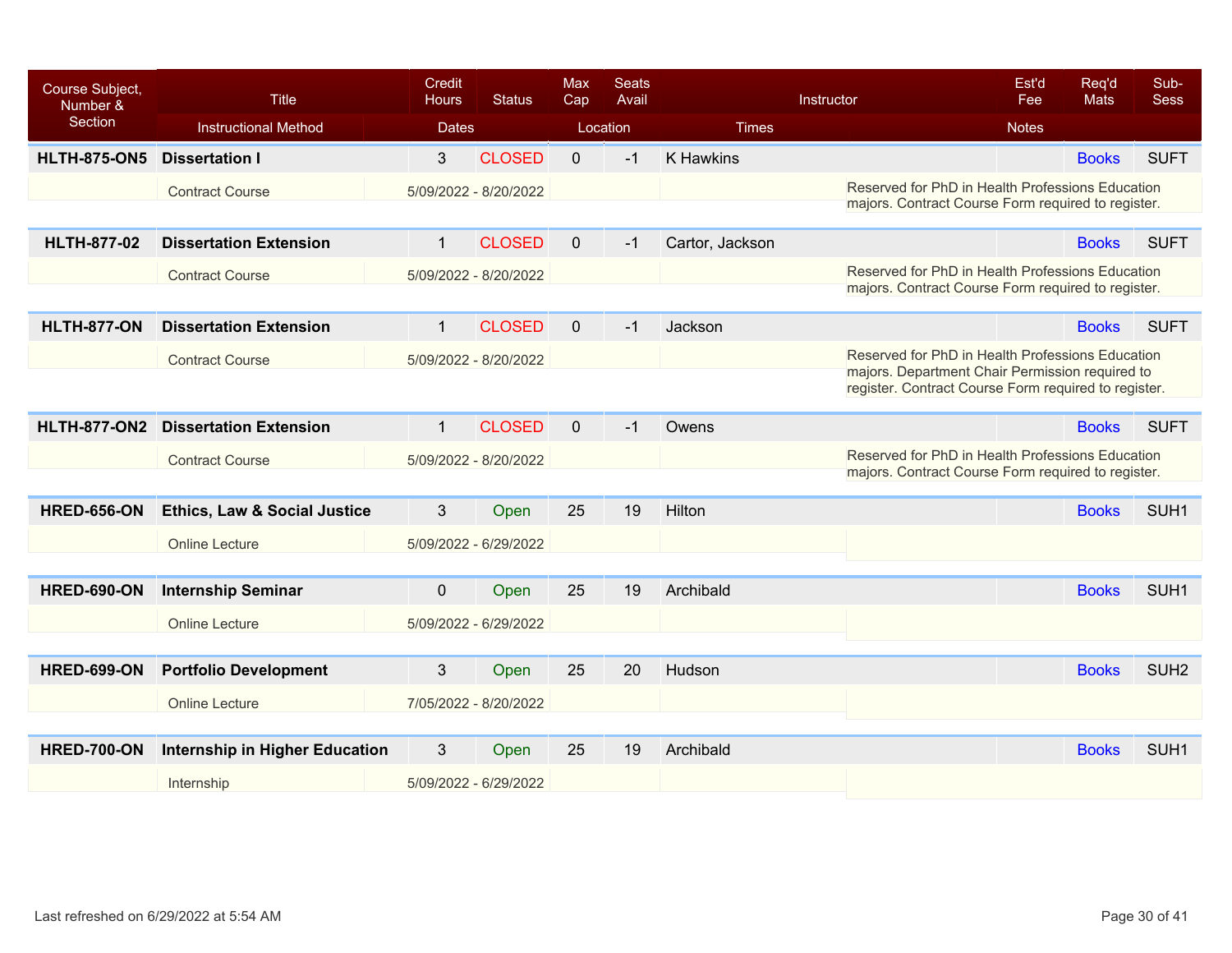| Course Subject,<br>Number & | <b>Title</b>                         | Credit<br><b>Hours</b> | <b>Status</b>         | <b>Max</b><br>Cap | <b>Seats</b><br>Avail |                    | Instructor                                          | Est'd<br>Fee | Req'd<br>Mats | Sub-<br><b>Sess</b> |
|-----------------------------|--------------------------------------|------------------------|-----------------------|-------------------|-----------------------|--------------------|-----------------------------------------------------|--------------|---------------|---------------------|
| Section                     | <b>Instructional Method</b>          | <b>Dates</b>           |                       |                   | Location              | <b>Times</b>       |                                                     | <b>Notes</b> |               |                     |
| <b>HRED-815-01</b>          | <b>Stu Dev Thry, Adult Dev Thry</b>  | 3                      | Open                  | 20                | 15                    | Maxie              |                                                     |              | <b>Books</b>  | <b>SUFT</b>         |
|                             | <b>Online Lecture</b>                |                        | 5/11/2022             |                   |                       | W 6:30-7:00 PM     | Restricted to School of Education Doctoral students |              |               |                     |
|                             | Lecture                              |                        | 5/20/2022             |                   | <b>CNHH 102</b>       | F 5:00-9:00 PM     | only.                                               |              |               |                     |
|                             | Lecture                              |                        | 5/21/2022             |                   | <b>CNHH 102</b>       | S 1:00-5:00 PM     |                                                     |              |               |                     |
|                             | Lecture                              |                        | 6/04/2022             |                   | <b>CNHH 102</b>       | S 8:00 AM-12:00 PM |                                                     |              |               |                     |
|                             | <b>Online Lecture</b>                |                        | 6/24/2022             |                   |                       | F 5:00-9:00 PM     |                                                     |              |               |                     |
|                             | <b>Online Lecture</b>                |                        | 6/25/2022             |                   |                       | S 1:00-5:00 PM     |                                                     |              |               |                     |
|                             | <b>Online Lecture</b>                |                        | 7/09/2022             |                   |                       | S 8:00 AM-12:00 PM |                                                     |              |               |                     |
|                             | Lecture                              |                        | 7/22/2022             |                   | <b>CNHH 102</b>       | F 5:00-9:00 PM     |                                                     |              |               |                     |
|                             | Lecture                              |                        | 7/23/2022             |                   | <b>CNHH 102</b>       | S 1:00-5:00 PM     |                                                     |              |               |                     |
|                             | <b>Online Lecture</b>                |                        | 8/06/2022             |                   |                       | S 8:00 AM-12:00 PM |                                                     |              |               |                     |
| <b>HRED-865-01</b>          | The American Community Colleg        | 3                      | <b>CLOSED</b>         | $\mathbf 0$       | $-1$                  | Vetter             |                                                     |              | <b>Books</b>  | <b>SUFT</b>         |
|                             | <b>Contract Course</b>               |                        | 5/09/2022 - 8/20/2022 |                   |                       |                    | Contract Course Form required to register.          |              |               |                     |
|                             |                                      |                        |                       |                   |                       |                    |                                                     |              |               |                     |
| <b>HRED-900-01</b>          | <b>Pract: Sr Leadership Capstone</b> | 3                      | Open                  | 25                | 20                    | Vetter             |                                                     |              | <b>Books</b>  | <b>SUFT</b>         |
|                             | <b>Online Lecture</b>                |                        | 5/11/2022             |                   |                       | W 6:30-7:00 PM     | Restricted to School of Education Doctoral students |              |               |                     |
|                             | Lecture                              |                        | 5/20/2022             |                   | <b>ALLN 308</b>       | F 5:00-9:00 PM     | only.                                               |              |               |                     |
|                             | Lecture                              |                        | 5/21/2022             |                   | <b>ALLN 308</b>       | S 1:00-5:00 PM     |                                                     |              |               |                     |
|                             | Lecture                              |                        | 6/04/2022             |                   | <b>ALLN 308</b>       | S 8:00 AM-12:00 PM |                                                     |              |               |                     |
|                             | <b>Online Lecture</b>                |                        | 6/24/2022             |                   |                       | F 5:00-9:00 PM     |                                                     |              |               |                     |
|                             | <b>Online Lecture</b>                |                        | 6/25/2022             |                   |                       | S 1:00-5:00 PM     |                                                     |              |               |                     |
|                             | <b>Online Lecture</b>                |                        | 7/09/2022             |                   |                       | S 8:00 AM-12:00 PM |                                                     |              |               |                     |
|                             | Lecture                              |                        | 7/22/2022             |                   | <b>ALLN 308</b>       | F 5:00-9:00 PM     |                                                     |              |               |                     |
|                             | Lecture                              |                        | 7/23/2022             |                   | <b>ALLN 308</b>       | S 1:00-5:00 PM     |                                                     |              |               |                     |
|                             | <b>Online Lecture</b>                |                        | 8/06/2022             |                   |                       | S 8:00 AM-12:00 PM |                                                     |              |               |                     |
| <b>LITR-630-ON</b>          | 21st Century Literacies & Tech       | $\mathfrak{S}$         | <b>CLOSED</b>         | $\mathbf 0$       | $-2$                  | McGrath            |                                                     |              | <b>Books</b>  | SU <sub>4</sub>     |
|                             | <b>Contract Course</b>               |                        | 5/31/2022 - 8/04/2022 |                   |                       |                    | Contract Course Form required to register.          |              |               |                     |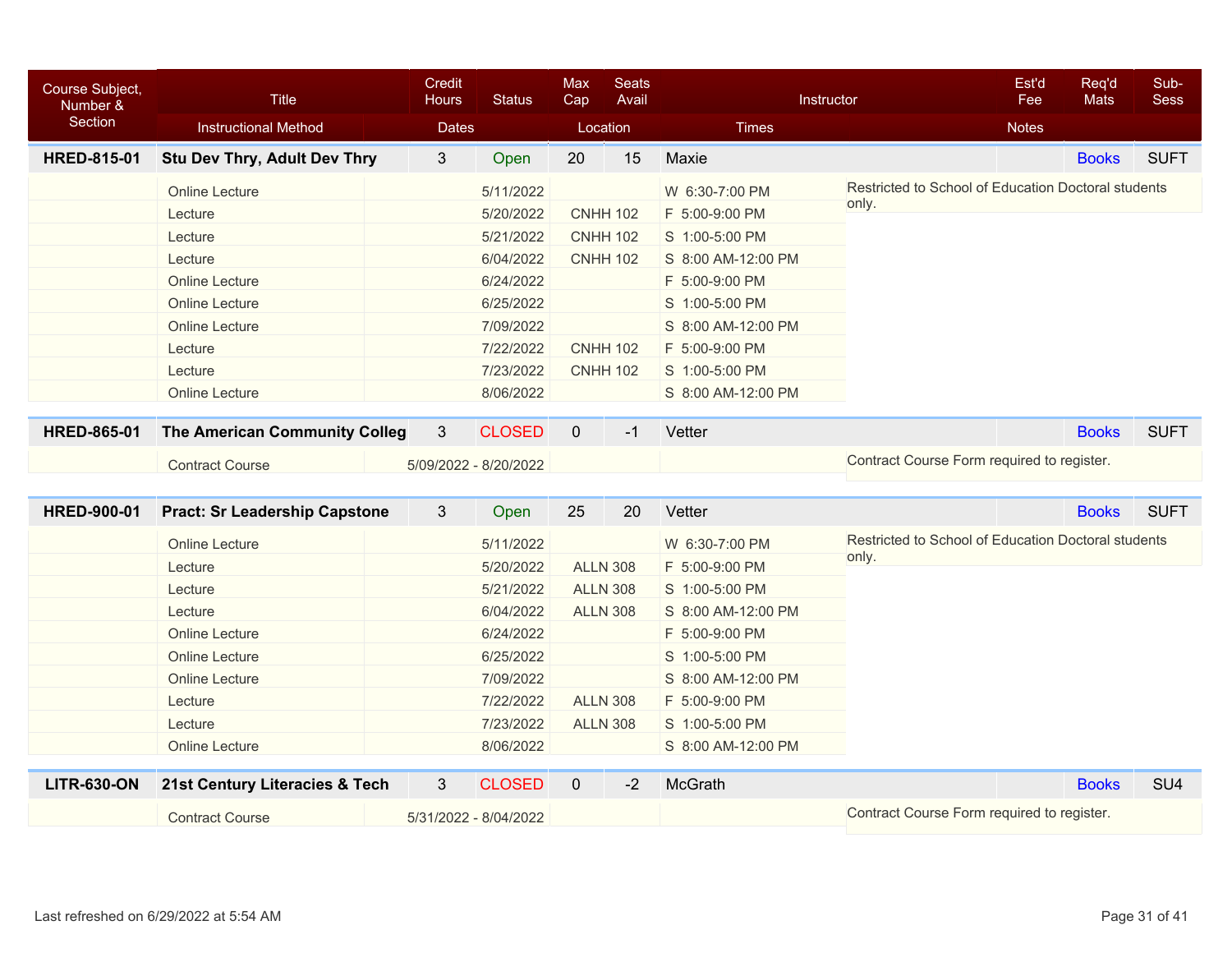| Course Subject,<br>Number & | <b>Title</b>                              | Credit<br><b>Hours</b> | <b>Status</b> | Max<br>Cap | <b>Seats</b><br>Avail |                   | Instructor                                        | Est'd<br>Fee | Req'd<br><b>Mats</b> | Sub-<br><b>Sess</b> |
|-----------------------------|-------------------------------------------|------------------------|---------------|------------|-----------------------|-------------------|---------------------------------------------------|--------------|----------------------|---------------------|
| Section                     | <b>Instructional Method</b>               | <b>Dates</b>           |               |            | Location              | <b>Times</b>      |                                                   | <b>Notes</b> |                      |                     |
| <b>LITR-640-ON</b>          | <b>Second Language Learners</b>           | 3                      | Open          | 25         | 13                    | McGrath           |                                                   |              | <b>Books</b>         | SU <sub>4</sub>     |
|                             | <b>Online Lecture</b>                     | 5/31/2022 - 8/04/2022  |               |            |                       |                   |                                                   |              |                      |                     |
|                             | <b>Online Lecture</b>                     | 5/31/2022 - 8/04/2022  |               |            |                       | T 4:00-5:00 PM    |                                                   |              |                      |                     |
| <b>LITR-645-ON</b>          | <b>Tchr Ldr Practices Acad Liter</b>      | 3                      | Open          | 25         | 14                    | Murphy            |                                                   |              | <b>Books</b>         | SU <sub>2</sub>     |
|                             | <b>Online Lecture</b>                     | 5/31/2022 - 6/30/2022  |               |            |                       |                   |                                                   |              |                      |                     |
| <b>LITR-663-ON</b>          | <b>Adv Diagnostics &amp; Intervention</b> | 3                      | Open          | 25         | 17                    | Sajko             |                                                   |              | <b>Books</b>         | <b>SUFT</b>         |
|                             | <b>Online Lecture</b>                     | 5/09/2022 - 8/20/2022  |               |            |                       |                   |                                                   |              |                      |                     |
|                             |                                           |                        |               |            |                       |                   |                                                   |              |                      |                     |
| <b>MAT-600-AC</b>           | <b>Research Methodology</b>               | 3                      | Open          | 15         | 9                     | White             |                                                   |              | <b>Books</b>         | SUH <sub>1</sub>    |
|                             | Lecture                                   | 5/09/2022 - 6/29/2022  |               |            | <b>ALLN 202</b>       | T 6:00-9:00 PM    | Must register with MAT 615 AC                     |              |                      |                     |
|                             | Lecture                                   |                        | 6/03/2022     |            | <b>ALLN 202</b>       | F 5:00-9:00 PM    |                                                   |              |                      |                     |
|                             | Lecture                                   |                        | 6/04/2022     |            | <b>ALLN 202</b>       | S 8:00 AM-4:00 PM |                                                   |              |                      |                     |
| <b>MAT-600-SC</b>           | <b>Research Methodology</b>               | 3                      | Open          | 15         | 6                     | White             |                                                   |              | <b>Books</b>         | SUH <sub>2</sub>    |
|                             | Lecture                                   | 7/05/2022 - 8/20/2022  |               |            | <b>ALLN 202</b>       | T 6:00-9:00 PM    | Must register with 614 SC.                        |              |                      |                     |
|                             | Lecture                                   |                        | 7/22/2022     |            | <b>ALLN 202</b>       | F 5:00-9:00 PM    |                                                   |              |                      |                     |
|                             | Lecture                                   |                        | 7/23/2022     |            | <b>ALLN 202</b>       | S 8:00 AM-4:00 PM |                                                   |              |                      |                     |
| <b>MAT-614-ON</b>           | <b>Adolescent Psychology</b>              | 3                      | Open          | 15         | 6                     | Thomas            |                                                   |              | <b>Books</b>         | SU <sub>2</sub>     |
|                             | <b>Online Lecture</b>                     | 5/31/2022 - 6/30/2022  |               |            |                       |                   | Must register with MAT 600 SC. Course requires 14 |              |                      |                     |
|                             |                                           |                        |               |            |                       |                   | hours of community-based research.                |              |                      |                     |
| <b>MAT-615-AC</b>           | <b>Computer Applications in Educ</b>      | 3                      | Open          | 15         | 9                     | Thomas            |                                                   |              | <b>Books</b>         | SUH <sub>2</sub>    |
|                             | Lecture                                   | 7/05/2022 - 8/20/2022  |               |            | <b>ALLN 209</b>       | M 6:00-9:00 PM    | Must register with 600 AC.                        |              |                      |                     |
|                             | <b>Online Lecture</b>                     | 7/05/2022 - 8/20/2022  |               |            |                       |                   |                                                   |              |                      |                     |
| <b>MAT-615-SC</b>           | <b>Computer Applications in Educ</b>      | 3                      | Open          | 15         | $6\phantom{1}6$       | Thomas            |                                                   |              | <b>Books</b>         | SUH <sub>1</sub>    |
|                             | Lecture                                   | 5/09/2022 - 6/29/2022  |               |            | <b>ALLN 209</b>       | T 6:00-9:00 PM    | Must register with 600 SC.                        |              |                      |                     |
|                             | Online Lecture                            | 5/09/2022 - 6/29/2022  |               |            |                       |                   |                                                   |              |                      |                     |
|                             |                                           |                        |               |            |                       |                   |                                                   |              |                      |                     |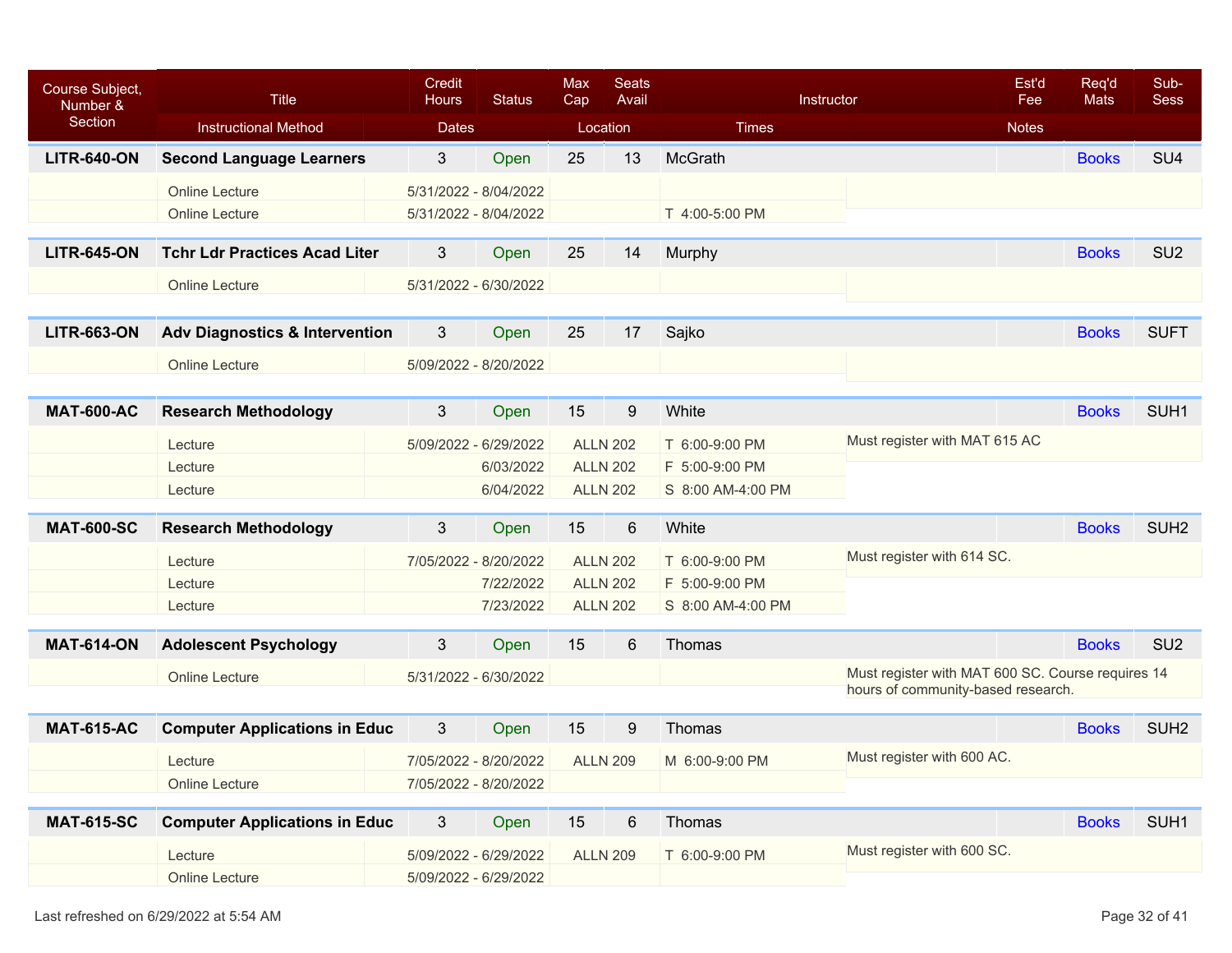| <b>Course Subject,</b><br>Number & | <b>Title</b>                              | Credit<br><b>Status</b><br><b>Hours</b> |               | Max<br>Cap | <b>Seats</b><br>Avail |                    | Instructor                                               | Est'd<br>Fee | Req'd<br><b>Mats</b> | Sub-<br><b>Sess</b> |
|------------------------------------|-------------------------------------------|-----------------------------------------|---------------|------------|-----------------------|--------------------|----------------------------------------------------------|--------------|----------------------|---------------------|
| Section                            | <b>Instructional Method</b>               | <b>Dates</b>                            |               |            | Location              | <b>Times</b>       |                                                          | <b>Notes</b> |                      |                     |
| <b>MBA-605-EX</b>                  | <b>Marketing Systems &amp; Processes</b>  | $\mathbf{3}$                            | Open          | 20         | 15                    | Childers           |                                                          |              | <b>Books</b>         | SU <sub>4</sub>     |
|                                    | <b>Online Lecture</b>                     |                                         | 5/31/2022     |            |                       | $\top$             | Restricted to Executive MBA students only.               |              |                      |                     |
|                                    | Lecture                                   |                                         | 6/24/2022     |            | <b>CNMH 276</b>       | F 6:30-10:00 PM    |                                                          |              |                      |                     |
|                                    | Lecture                                   |                                         | 7/09/2022     |            | <b>CNMH 276</b>       | S 8:30 AM-4:30 PM  |                                                          |              |                      |                     |
|                                    | Lecture                                   |                                         | 7/15/2022     |            | <b>CNMH 276</b>       | F 6:30-10:00 PM    |                                                          |              |                      |                     |
|                                    | Lecture                                   |                                         | 7/23/2022     |            | <b>CNMH 276</b>       | S 8:30 AM-12:00 PM |                                                          |              |                      |                     |
|                                    |                                           |                                         |               |            |                       |                    |                                                          |              |                      |                     |
| <b>MBA-606-EX</b>                  | <b>Fin Analysis, Report, Metrics</b>      | $3\overline{3}$                         | Open          | 20         | 14                    | <b>Bauer</b>       |                                                          |              | <b>Books</b>         | SU <sub>4</sub>     |
|                                    | <b>Online Lecture</b>                     |                                         | 5/31/2022     |            |                       | $\top$             | Restricted to Executive MBA students only.               |              |                      |                     |
|                                    | Lecture                                   |                                         | 6/25/2022     |            | <b>CNMH 180</b>       | S 8:30 AM-4:30 PM  |                                                          |              |                      |                     |
|                                    | Lecture                                   |                                         | 7/08/2022     |            | <b>CNMH 180</b>       | F 6:30-10:00 PM    |                                                          |              |                      |                     |
|                                    | Lecture                                   |                                         | 7/16/2022     |            | <b>CNMH 180</b>       | S 8:30 AM-4:30 PM  |                                                          |              |                      |                     |
|                                    | Lecture                                   |                                         | 7/22/2022     |            | <b>CNMH 180</b>       | F 6:30-10:00 PM    |                                                          |              |                      |                     |
| MBA-607-01                         |                                           | 3                                       | <b>CLOSED</b> | 15         | $-7$                  |                    |                                                          | \$149        | <b>Books</b>         | SU <sub>2</sub>     |
|                                    | <b>Legal &amp; Regulatory Environment</b> |                                         |               |            |                       | Harper             |                                                          |              |                      |                     |
|                                    | <b>Online Lecture</b>                     |                                         | 5/31/2022     |            |                       | T.                 | Restricted to Weekend or Weeknight MBA students          |              |                      |                     |
|                                    | <b>Online Lecture</b>                     |                                         | 6/03/2022     |            |                       | F 6:30-10:00 PM    | only.                                                    |              |                      |                     |
|                                    | <b>Online Lecture</b>                     |                                         | 6/04/2022     |            |                       | S 8:30 AM-4:30 PM  |                                                          |              |                      |                     |
|                                    | <b>Online Lecture</b>                     |                                         | 6/17/2022     |            |                       | F 6:30-10:00 PM    |                                                          |              |                      |                     |
|                                    | <b>Online Lecture</b>                     |                                         | 6/18/2022     |            |                       | S 8:30 AM-4:30 PM  |                                                          |              |                      |                     |
| MBA-607-02                         | <b>Legal &amp; Regulatory Environment</b> | $\mathfrak{S}$                          | Open          | 15         | $\mathfrak{B}$        | Roby               |                                                          | \$149        | <b>Books</b>         | SU <sub>2</sub>     |
|                                    |                                           |                                         |               |            |                       |                    |                                                          |              |                      |                     |
|                                    | Online Lecture                            |                                         | 5/31/2022     |            |                       | T.                 | Restricted to Weekend or Weeknight MBA students<br>only. |              |                      |                     |
|                                    | Lecture                                   |                                         | 6/03/2022     |            | <b>CNMH 170</b>       | F 6:30-10:00 PM    |                                                          |              |                      |                     |
|                                    | Lecture                                   |                                         | 6/04/2022     |            | <b>CNMH 170</b>       | S 8:30 AM-4:30 PM  |                                                          |              |                      |                     |
|                                    | Lecture                                   |                                         | 6/17/2022     |            | <b>CNMH 170</b>       | F 6:30-10:00 PM    |                                                          |              |                      |                     |
|                                    | Lecture                                   |                                         | 6/18/2022     |            | <b>CNMH 170</b>       | S 8:30 AM-4:30 PM  |                                                          |              |                      |                     |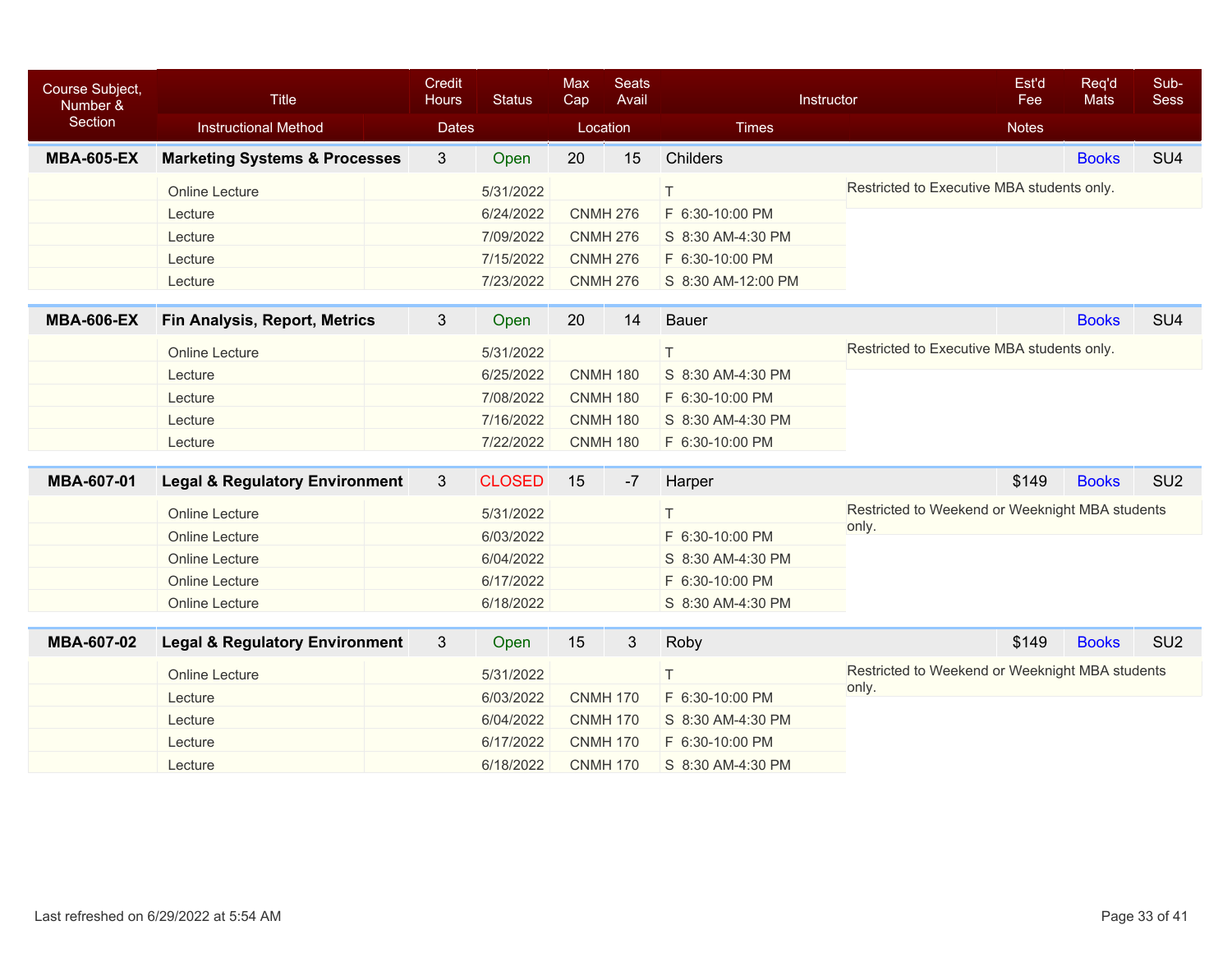| Course Subject,<br>Number & | <b>Title</b>                          | Credit<br><b>Hours</b> | <b>Status</b> | Max<br>Cap      | <b>Seats</b><br>Avail |                                   | Instructor                                               | Est'd<br>Fee | Req'd<br>Mats | Sub-<br><b>Sess</b> |
|-----------------------------|---------------------------------------|------------------------|---------------|-----------------|-----------------------|-----------------------------------|----------------------------------------------------------|--------------|---------------|---------------------|
| Section                     | <b>Instructional Method</b>           | <b>Dates</b>           |               |                 | Location              | <b>Times</b>                      |                                                          | <b>Notes</b> |               |                     |
| MBA-608-01                  | Innovation                            | 3                      | Open          | 25              | 20                    | Karimi                            |                                                          | \$149        | <b>Books</b>  | SU <sub>2</sub>     |
|                             | <b>Online Lecture</b>                 |                        | 5/31/2022     |                 |                       | Τ                                 | Restricted to Weekend or Weeknight MBA students          |              |               |                     |
|                             | <b>Online Lecture</b>                 |                        | 6/10/2022     |                 |                       | F 6:30-10:00 PM                   | only.                                                    |              |               |                     |
|                             | Lecture                               |                        | 6/11/2022     |                 | <b>CNMH 170</b>       | S 8:30 AM-4:30 PM                 |                                                          |              |               |                     |
|                             | <b>Online Lecture</b>                 |                        | 6/24/2022     |                 |                       | F 6:30-10:00 PM                   |                                                          |              |               |                     |
|                             | Lecture                               |                        | 6/25/2022     |                 | <b>CNMH 170</b>       | S 8:30 AM-4:30 PM                 |                                                          |              |               |                     |
| MBA-611-01                  | <b>Information Technology Mgmt</b>    | $\mathfrak{S}$         | Open          | 25              | 18                    | Mattei                            |                                                          |              | <b>Books</b>  | SU <sub>1</sub>     |
|                             | <b>Online Lecture</b>                 |                        | 5/09/2022     |                 |                       | $\mathsf{M}% _{H}=\mathsf{M}_{H}$ |                                                          |              |               |                     |
|                             | <b>Online Lecture</b>                 |                        | 5/13/2022     |                 |                       | F 6:30-10:00 PM                   |                                                          |              |               |                     |
|                             | Lecture                               |                        | 5/14/2022     |                 | <b>CNMH 180</b>       | S 8:30 AM-4:30 PM                 |                                                          |              |               |                     |
|                             | Lecture                               |                        | 5/20/2022     |                 | <b>CNMH 180</b>       | F 6:30-10:00 PM                   |                                                          |              |               |                     |
|                             | Lecture                               |                        | 5/21/2022     |                 | <b>CNMH 180</b>       | S 8:30 AM-4:30 PM                 |                                                          |              |               |                     |
| MBA-621-01                  | <b>International Business Seminar</b> | $\mathfrak{S}$         | Open          | 20              | 5                     | Raymond                           |                                                          |              | <b>Books</b>  | SU <sub>1</sub>     |
|                             |                                       |                        |               |                 |                       |                                   |                                                          |              |               |                     |
|                             | <b>Online Lecture</b>                 |                        | 5/09/2022     |                 |                       | M                                 | Restricted to Weekend or Weeknight MBA students<br>only. |              |               |                     |
|                             | Lecture                               |                        | 5/13/2022     |                 | <b>CNMH 176</b>       | F 1:00-5:00 PM                    |                                                          |              |               |                     |
|                             | Lecture                               |                        | 5/14/2022     |                 | <b>CNMH 176</b>       | S 8:30 AM-4:30 PM                 |                                                          |              |               |                     |
|                             | Lecture                               |                        | 5/20/2022     |                 | <b>CNMH 176</b>       | F 1:00-5:00 PM                    |                                                          |              |               |                     |
|                             | Lecture                               |                        | 5/21/2022     |                 | <b>CNMH 176</b>       | S 8:30 AM-4:30 PM                 |                                                          |              |               |                     |
| <b>MBA-621-EX</b>           | <b>International Business Seminar</b> | $\mathbf{3}$           | Open          | $5\overline{)}$ | 3                     | Raymond                           |                                                          |              | <b>Books</b>  | SU <sub>1</sub>     |
|                             | <b>Online Lecture</b>                 |                        | 5/09/2022     |                 |                       | M                                 | Restricted to Executive MBA students only.               |              |               |                     |
|                             | Lecture                               |                        | 5/13/2022     |                 | <b>CNMH 176</b>       | F 1:00-5:00 PM                    |                                                          |              |               |                     |
|                             | Lecture                               |                        | 5/14/2022     |                 | <b>CNMH 176</b>       | S 8:30 AM-4:30 PM                 |                                                          |              |               |                     |
|                             | Lecture                               |                        | 5/20/2022     |                 | <b>CNMH 176</b>       | F 1:00-5:00 PM                    |                                                          |              |               |                     |
|                             | Lecture                               |                        | 5/21/2022     |                 | <b>CNMH 176</b>       | S 8:30 AM-4:30 PM                 |                                                          |              |               |                     |
| MBA-658-01                  | <b>Financial Crises</b>               | 3                      | Open          | 20              | 9                     | Hafele                            |                                                          |              | <b>Books</b>  | SU <sub>1</sub>     |
|                             | Lecture                               | 5/09/2022 - 5/18/2022  |               |                 | <b>CNMH 270</b>       | MTWTh 6:00-10:00 PM               |                                                          |              |               |                     |
|                             |                                       |                        |               |                 |                       |                                   |                                                          |              |               |                     |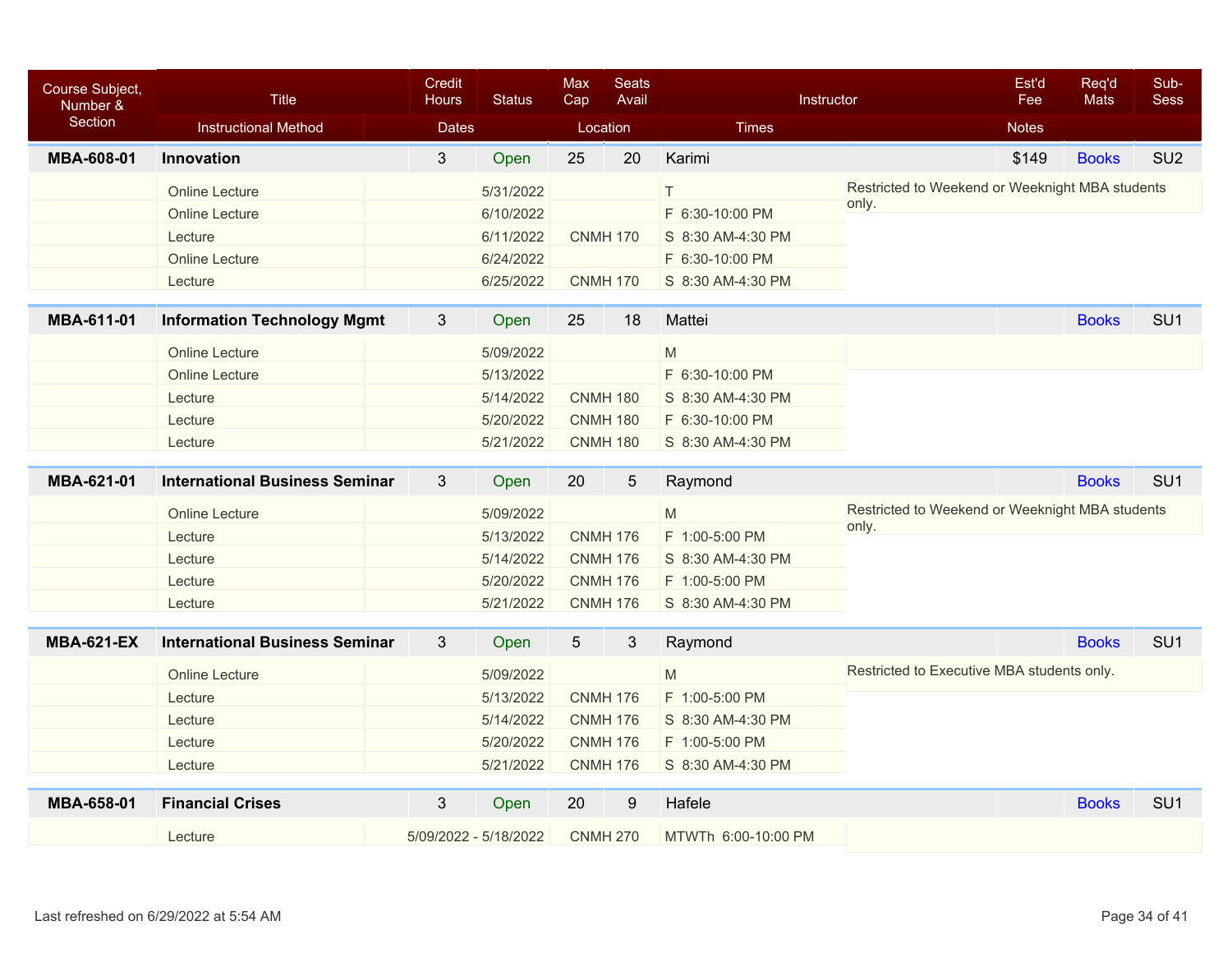| Course Subject,<br>Number &<br>Section | Title<br><b>Instructional Method</b> | Credit<br><b>Hours</b><br><b>Dates</b> | <b>Status</b>         | <b>Max</b><br>Cap<br>Location | <b>Seats</b><br>Avail | Instructor<br><b>Times</b> | Est'd<br>Fee<br><b>Notes</b> | Req'd<br><b>Mats</b> | Sub-<br><b>Sess</b> |
|----------------------------------------|--------------------------------------|----------------------------------------|-----------------------|-------------------------------|-----------------------|----------------------------|------------------------------|----------------------|---------------------|
|                                        |                                      |                                        |                       |                               |                       |                            |                              |                      |                     |
| MBA-674-01                             | <b>Negotiations</b>                  | $\mathbf{3}$                           | Open                  | 25                            | $\overline{5}$        | Moore                      |                              | <b>Books</b>         | SU <sub>3</sub>     |
|                                        | Lecture                              | 7/05/2022 - 8/04/2022                  |                       |                               | <b>CNMH 180</b>       | TTh 6:00-8:30 PM           |                              |                      |                     |
|                                        |                                      |                                        |                       |                               |                       |                            |                              |                      |                     |
| MBA-684-01                             | <b>Mktg Strategy in Digital Era</b>  | 3                                      | Open                  | 25                            | 13                    | Weingardt                  |                              | <b>Books</b>         | SU <sub>2</sub>     |
|                                        | <b>Online Lecture</b>                |                                        | 5/31/2022             |                               |                       | T.                         |                              |                      |                     |
|                                        | Lecture                              |                                        | 6/10/2022             |                               | <b>CNMH 270</b>       | F 6:30-10:00 PM            |                              |                      |                     |
|                                        | Lecture                              |                                        | 6/11/2022             |                               | <b>CNMH 270</b>       | S 8:30 AM-4:30 PM          |                              |                      |                     |
|                                        | Lecture                              |                                        | 6/24/2022             |                               | <b>CNMH 270</b>       | F 6:30-10:00 PM            |                              |                      |                     |
|                                        | Lecture                              |                                        | 6/25/2022             |                               | <b>CNMH 276</b>       | S 8:30 AM-4:30 PM          |                              |                      |                     |
| MBA-693-01                             | <b>MBA Project</b>                   | $1 - 3$                                | Open                  | 20                            | 18                    | Mattei                     |                              | <b>Books</b>         | <b>SUFT</b>         |
|                                        |                                      |                                        |                       |                               |                       |                            |                              |                      |                     |
|                                        | Lecture                              |                                        | 5/09/2022             |                               | <b>CNMH 170</b>       | M 6:00-9:30 PM             |                              |                      |                     |
|                                        | <b>Online Lecture</b>                | 5/09/2022 - 8/20/2022                  |                       |                               |                       |                            |                              |                      |                     |
|                                        | Lecture                              |                                        | 7/30/2022             |                               | <b>CNMH 170</b>       | S 8:30 AM-12:00 PM         |                              |                      |                     |
| <b>MDLS-535-01</b>                     | <b>Laboratory Management</b>         | $\overline{2}$                         | <b>CLOSED</b>         | 6                             | $\mathbf 0$           | Biven, D Golemboski        |                              | <b>Books</b>         | SU <sub>4</sub>     |
|                                        | Lecture                              | 5/31/2022 - 8/04/2022                  |                       |                               | <b>PAST 214</b>       | TTh 9:00-10:50 AM          |                              |                      |                     |
|                                        |                                      |                                        |                       |                               |                       |                            |                              |                      |                     |
| <b>MDLS-630-01</b>                     | <b>MDLS Seminar II</b>               | $\mathbf{1}$                           | <b>CLOSED</b>         | 6                             | $\pmb{0}$             | K Golemboski               | \$100                        | <b>Books</b>         | SU <sub>4</sub>     |
|                                        | Lecture                              |                                        | 5/31/2022 - 8/04/2022 |                               | <b>PAST 214</b>       | T 11:30 AM-1:20 PM         |                              |                      |                     |
|                                        |                                      |                                        |                       |                               |                       |                            |                              |                      |                     |
| <b>MDLS-636-01</b>                     | <b>Body Fluids and Urinalysis</b>    | $\mathbf{3}$                           | <b>CLOSED</b>         | 6                             | $\mathbf 0$           | Davis                      | \$200                        | <b>Books</b>         | SU <sub>4</sub>     |
|                                        | Lecture                              | 5/31/2022 - 8/04/2022                  |                       |                               | <b>PAST 252</b>       | MW 9:00-10:50 AM           |                              |                      |                     |
|                                        | Lab                                  |                                        | 5/31/2022 - 8/04/2022 |                               | <b>PAST 263</b>       | T 2:00-5:00 PM             |                              |                      |                     |
|                                        |                                      |                                        |                       |                               |                       |                            |                              |                      |                     |
| <b>MDLS-637-01</b>                     | <b>Clinical Immunology</b>           | 3                                      | <b>CLOSED</b>         | $6\phantom{.}$                | $\pmb{0}$             | Chatterjee                 |                              | <b>Books</b>         | SU <sub>4</sub>     |
|                                        | Lecture                              | 5/31/2022 - 8/04/2022                  |                       |                               | <b>PAST 252</b>       | MW 12:00-2:50 PM           |                              |                      |                     |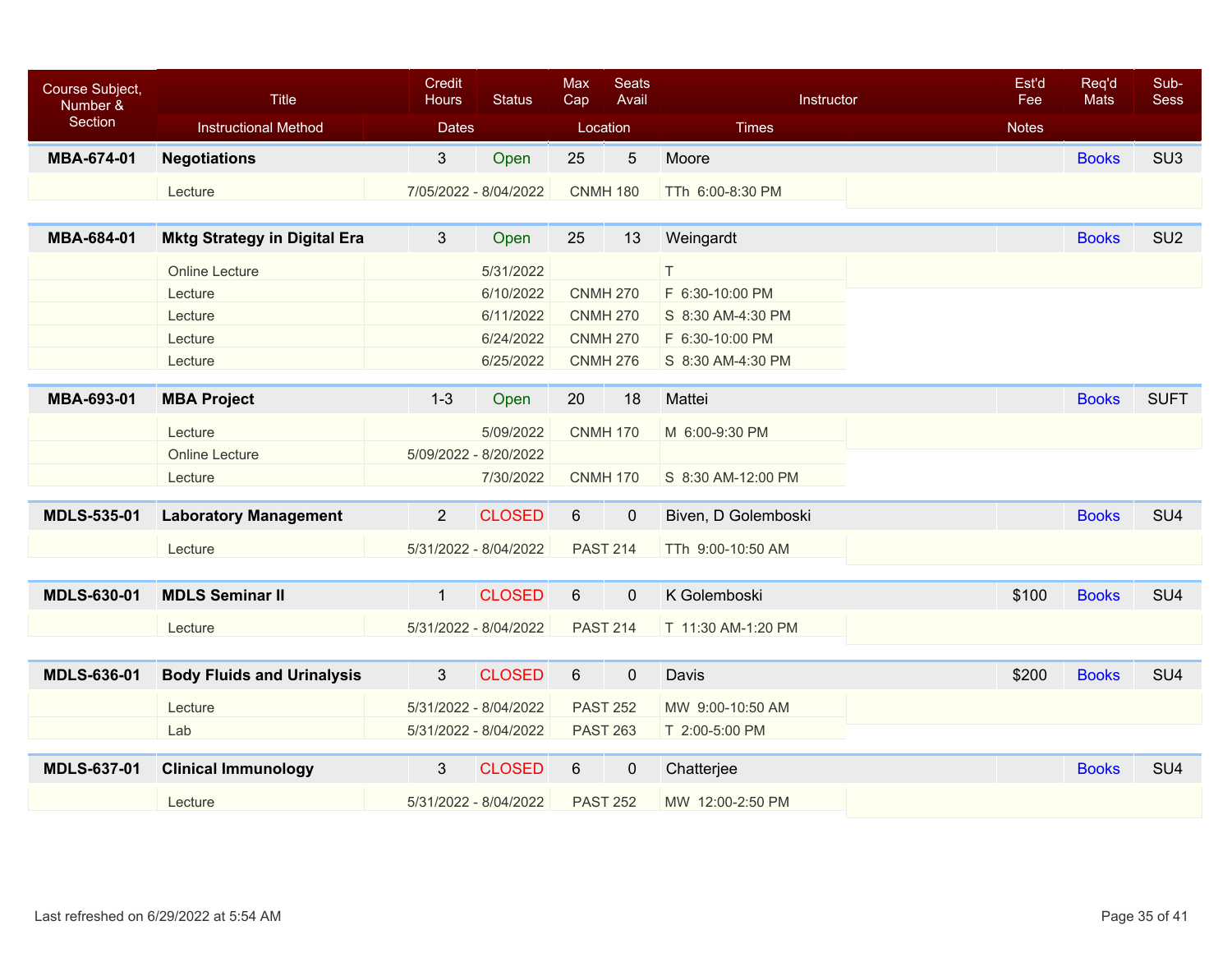| Course Subject,<br>Number &<br>Section | <b>Title</b><br><b>Instructional Method</b> | <b>Credit</b><br><b>Hours</b><br><b>Dates</b> | <b>Status</b>         | <b>Max</b><br>Cap | Seats<br>Avail<br>Location | Times               | Instructor                                                  | Est'd<br>Fee<br><b>Notes</b> | Req'd<br><b>Mats</b> | Sub-<br><b>Sess</b> |
|----------------------------------------|---------------------------------------------|-----------------------------------------------|-----------------------|-------------------|----------------------------|---------------------|-------------------------------------------------------------|------------------------------|----------------------|---------------------|
| <b>MDLS-638-01</b>                     | <b>Immunology Laboratory</b>                | $\mathbf{1}$                                  | <b>CLOSED</b>         | 6                 | $\mathbf 0$                | Chatterjee          |                                                             | \$300                        | <b>Books</b>         | SU <sub>4</sub>     |
|                                        | Lab                                         |                                               | 5/31/2022 - 8/04/2022 |                   | <b>PAST 263</b>            | Th 11:30 AM-3:30 PM |                                                             |                              |                      |                     |
| <b>MDLS-877-01</b>                     | <b>Dissertation Extension</b>               | $\mathbf{1}$                                  | <b>CLOSED</b>         | $\mathbf{0}$      | $-1$                       | K Golemboski        |                                                             |                              | <b>Books</b>         | SU <sub>4</sub>     |
|                                        |                                             |                                               |                       |                   |                            |                     | Contract Course Form required to register.                  |                              |                      |                     |
|                                        | <b>Contract Course</b>                      |                                               | 5/31/2022 - 8/04/2022 |                   |                            |                     |                                                             |                              |                      |                     |
| <b>NURS-605-ON</b>                     | <b>Clin Prevent &amp; Pop Health</b>        | 3                                             | Open                  | 15                | 10 <sup>°</sup>            | Owens               |                                                             | \$35                         | <b>Books</b>         | SU <sub>4</sub>     |
|                                        | <b>Online Lecture</b>                       |                                               | 5/31/2022 - 8/04/2022 |                   |                            |                     | Restricted to MSN Administration/Education<br>students only |                              |                      |                     |
|                                        |                                             |                                               |                       |                   |                            |                     |                                                             |                              |                      |                     |
|                                        |                                             |                                               |                       |                   |                            |                     | Restricted to MSN students only.                            |                              |                      |                     |
| <b>NURS-608-ON</b>                     | <b>Healthcare Administration</b>            | 3                                             | Open                  | 10                | 9                          | Owens               |                                                             | \$20                         | <b>Books</b>         | SU <sub>4</sub>     |
|                                        | <b>Online Lecture</b>                       |                                               | 5/31/2022 - 8/04/2022 |                   |                            |                     |                                                             |                              |                      |                     |
| <b>NURS-611-01</b>                     | <b>Advanced Physical Assessment</b>         | 3                                             | <b>CLOSED</b>         | $\overline{0}$    | $-1$                       | C Smith             |                                                             |                              | <b>Books</b>         | <b>SUFT</b>         |
|                                        | <b>Contract Course</b>                      |                                               | 5/09/2022 - 8/20/2022 |                   |                            |                     | Contract Course Form required to register.                  |                              |                      |                     |
|                                        |                                             |                                               |                       |                   |                            |                     |                                                             |                              |                      |                     |
| <b>NURS-618-ON</b>                     | <b>Healthcare Admin Practicum I</b>         | $\overline{2}$                                | Open                  | 30                | 30                         | <b>STAFF</b>        |                                                             | \$35                         | <b>Books</b>         | <b>SUFT</b>         |
|                                        | <b>Contract Course</b>                      |                                               | 5/31/2022 - 8/04/2022 |                   |                            |                     | Contract Course Form required to register.                  |                              |                      |                     |
|                                        |                                             |                                               |                       |                   |                            |                     |                                                             |                              |                      |                     |
| <b>NURS-627-ON</b>                     | <b>Ldrshp, Educ Theory &amp; Curricul</b>   | $\overline{4}$                                | <b>CLOSED</b>         | $\overline{0}$    | $-1$                       | Ruppel, Miller      |                                                             |                              | <b>Books</b>         | <b>SUFT</b>         |
|                                        | <b>Contract Course</b>                      |                                               | 5/09/2022 - 8/20/2022 |                   |                            |                     | Contract Course Form required to register.                  |                              |                      |                     |
| <b>NURS-629-ON</b>                     | <b>Pathophysiologic Concepts</b>            | 3                                             | Open                  | 20                | 10                         | Leffler             |                                                             | \$220                        | <b>Books</b>         | SUH <sub>1</sub>    |
|                                        | <b>Online Lecture</b>                       |                                               | 5/09/2022 - 6/29/2022 |                   |                            |                     | Restricted to FNP Track students only.                      |                              |                      |                     |
|                                        |                                             |                                               |                       |                   |                            |                     |                                                             |                              |                      |                     |
|                                        | NURS-629-ON2 Pathophysiologic Concepts      | 3                                             | Open                  | 20                | 18                         | Leffler             |                                                             | \$220                        | <b>Books</b>         | SUH <sub>1</sub>    |
|                                        | <b>Online Lecture</b>                       |                                               | 5/09/2022 - 6/29/2022 |                   |                            |                     | Restricted to FNP Track students only.                      |                              |                      |                     |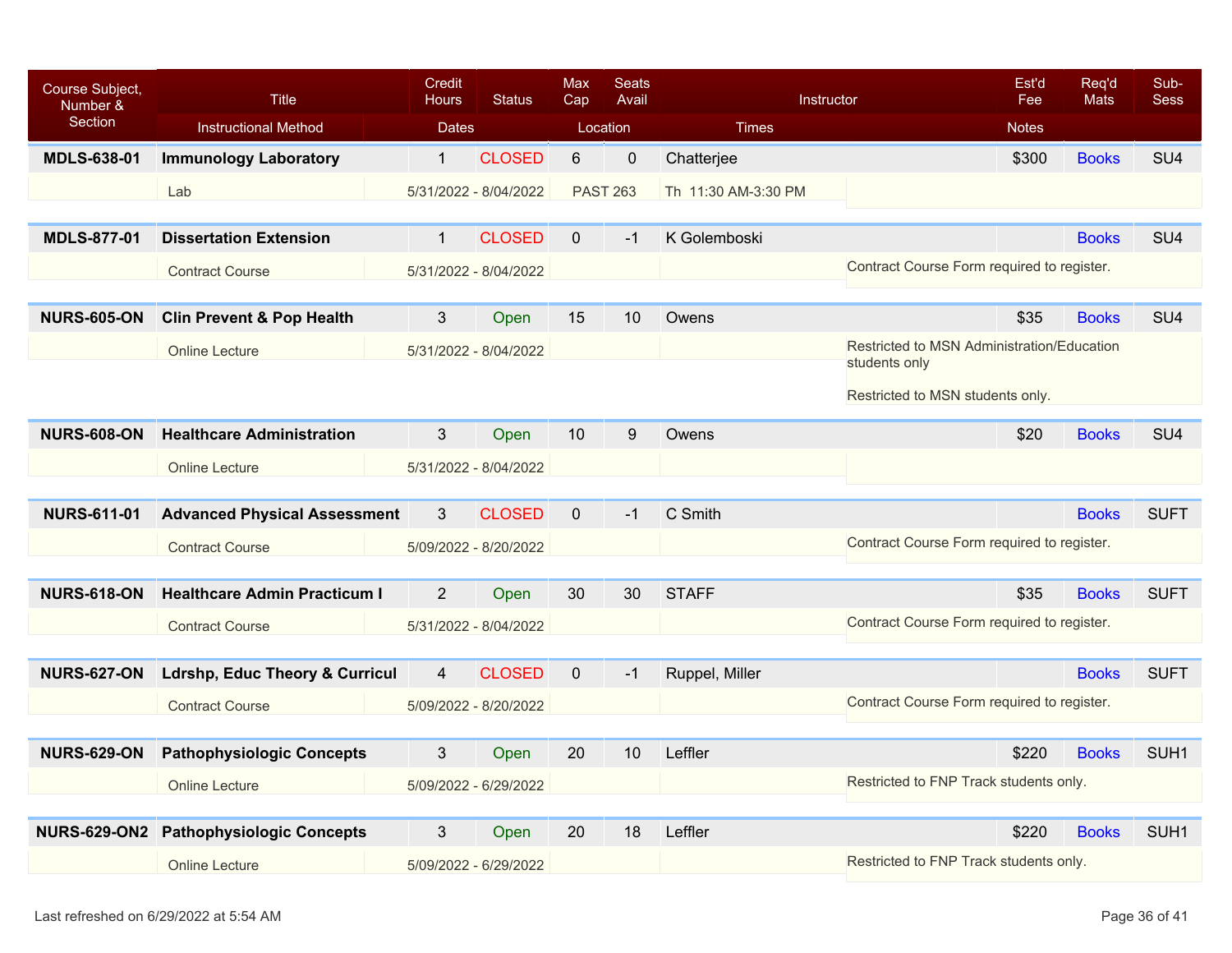| Course Subject,<br>Number & | <b>Title</b>                          | Credit<br><b>Hours</b> | <b>Status</b>         | <b>Max</b><br>Cap | <b>Seats</b><br>Avail | Instructor                                                 | Est'd<br>Fee                               | Reg'd<br><b>Mats</b> | Sub-<br><b>Sess</b> |
|-----------------------------|---------------------------------------|------------------------|-----------------------|-------------------|-----------------------|------------------------------------------------------------|--------------------------------------------|----------------------|---------------------|
| Section                     | <b>Instructional Method</b>           | <b>Dates</b>           |                       |                   | Location              | <b>Times</b>                                               | <b>Notes</b>                               |                      |                     |
| <b>NURS-635-ON</b>          | <b>Nursing Administration Project</b> | 4                      | Open                  | 10                | 10                    | Power                                                      | \$85                                       | <b>Books</b>         | SU <sub>4</sub>     |
|                             | <b>Online Lecture</b>                 |                        | 5/31/2022 - 8/04/2022 |                   |                       |                                                            | Contract Course Form required to register. |                      |                     |
|                             |                                       |                        |                       |                   |                       |                                                            |                                            |                      |                     |
| <b>NURS-636-ON</b>          | <b>Adv Health Prof Educ Project</b>   | 4                      | Open                  | 10                | 6                     | Ruppel                                                     | \$85                                       | <b>Books</b>         | SU <sub>4</sub>     |
|                             | <b>Online Lecture</b>                 |                        | 5/31/2022 - 8/04/2022 |                   |                       |                                                            |                                            |                      |                     |
|                             |                                       |                        |                       |                   |                       |                                                            |                                            |                      |                     |
| <b>NURS-650-ON</b>          | <b>Pharmacotherapeutics Adv Prac</b>  | 3                      | Open                  | 20                | 6                     | Rigsby, Baker                                              | \$220                                      | <b>Books</b>         | SUH <sub>2</sub>    |
|                             | <b>Online Lecture</b>                 |                        | 7/05/2022 - 8/20/2022 |                   |                       |                                                            | Restricted to FNP Track students only.     |                      |                     |
|                             |                                       |                        |                       |                   |                       |                                                            |                                            |                      |                     |
| <b>NURS-663-ON</b>          | <b>Comprehensive FNP Practicum</b>    | 4                      | Open                  | 30                | 3                     | Webb, K Hawkins, Coleman, Leffler, Rigsby,<br><b>Baker</b> | \$435                                      | <b>Books</b>         | <b>SUFT</b>         |
|                             | <b>Online Lecture</b>                 |                        | 5/09/2022 - 8/20/2022 |                   |                       |                                                            | Restricted to FNP Track students only.     |                      |                     |
|                             |                                       |                        |                       |                   |                       |                                                            |                                            |                      |                     |
| <b>NURS-804-ON</b>          | <b>Healthcare Informatics</b>         | 3                      | <b>CLOSED</b>         | 10                | $-1$                  | Lindsay                                                    | \$20                                       | <b>Books</b>         | SU <sub>4</sub>     |
|                             | <b>Online Lecture</b>                 |                        | 5/31/2022 - 8/04/2022 |                   |                       |                                                            | Restricted to DNP Students only.           |                      |                     |
|                             |                                       |                        |                       |                   |                       |                                                            |                                            |                      |                     |
| <b>NURS-816-ON</b>          | <b>Managerial Epidemiology</b>        | 3                      | Open                  | 10                | 4                     | Owens                                                      | \$20                                       | <b>Books</b>         | SU <sub>4</sub>     |
|                             | <b>Online Lecture</b>                 |                        | 5/31/2022 - 8/04/2022 |                   |                       |                                                            | Restricted to DNP Students only.           |                      |                     |
|                             |                                       |                        |                       |                   |                       |                                                            |                                            |                      |                     |
| <b>NURS-841-ON</b>          | <b>Adv Nursing Lead Competencies</b>  | 3                      | <b>CLOSED</b>         | $\mathbf{0}$      | $-1$                  | Owens                                                      |                                            | <b>Books</b>         | <b>SUFT</b>         |
|                             | <b>Contract Course</b>                |                        | 5/09/2022 - 8/20/2022 |                   |                       |                                                            | Contract Course Form required to register. |                      |                     |
|                             |                                       |                        |                       |                   |                       |                                                            |                                            |                      |                     |
| <b>NURS-841-ON2</b>         | <b>Microsystem Assessment</b>         | 3                      | <b>CLOSED</b>         | $\mathbf 0$       | $-1$                  | Owens                                                      |                                            | <b>Books</b>         | <b>SUFT</b>         |
|                             | <b>Contract Course</b>                |                        | 5/09/2022 - 8/20/2022 |                   |                       |                                                            | Contract Course Form required to register. |                      |                     |
|                             |                                       |                        |                       |                   |                       |                                                            |                                            |                      |                     |
| <b>NURS-875-ON</b>          | <b>Dissertation I</b>                 | 3                      | <b>CLOSED</b>         | $\mathbf{0}$      | $-1$                  | Jackson                                                    |                                            | <b>Books</b>         | <b>SUFT</b>         |
|                             | <b>Contract Course</b>                |                        | 5/09/2022 - 8/20/2022 |                   |                       |                                                            | Contract Course Form required to register. |                      |                     |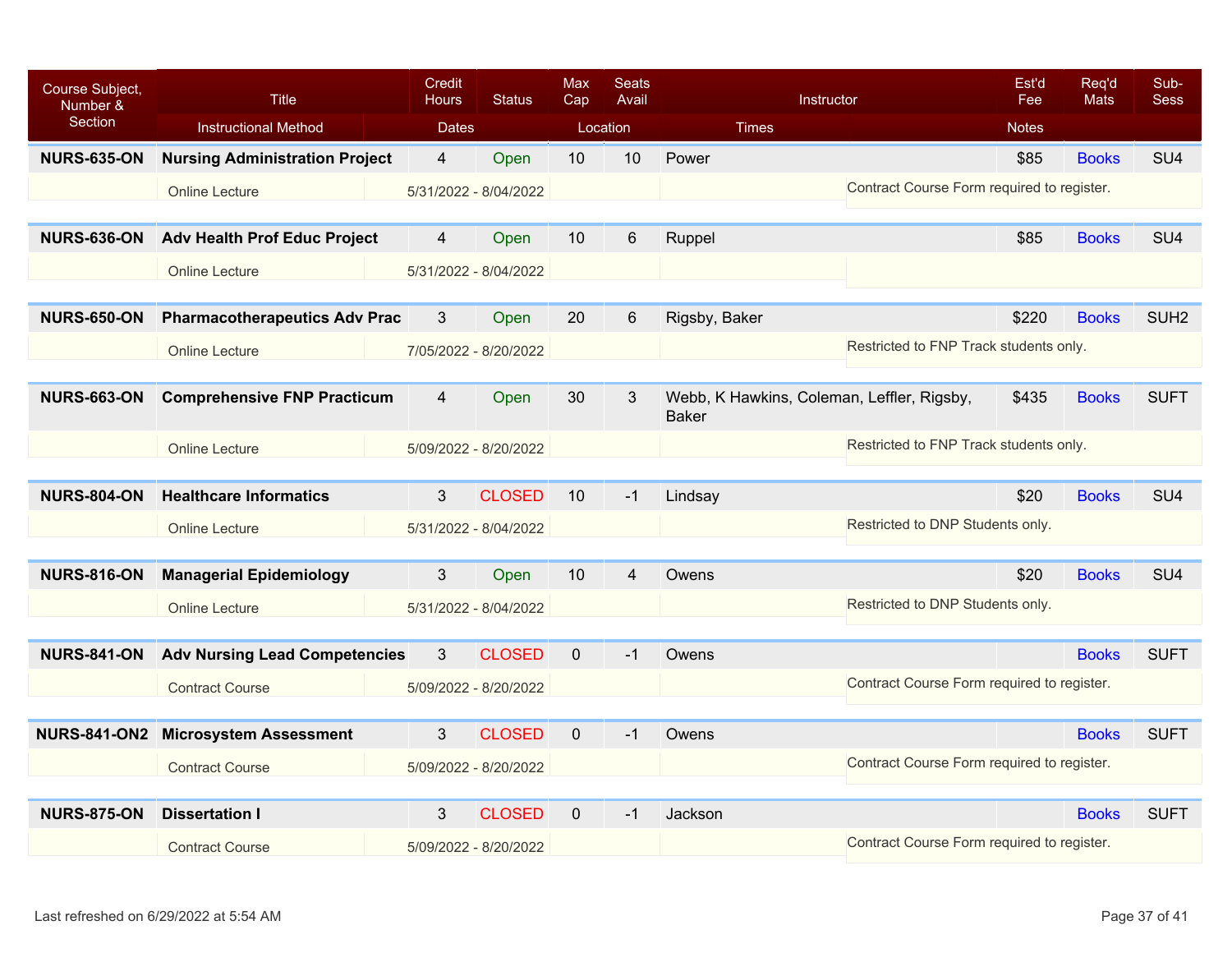| Course Subject,<br>Number & | <b>Title</b>                  | Credit<br><b>Hours</b> | <b>Status</b>         | <b>Max</b><br>Cap | <b>Seats</b><br>Avail |                 | Instructor                                 | Est'd<br>Fee | Req'd<br>Mats | Sub-<br><b>Sess</b> |
|-----------------------------|-------------------------------|------------------------|-----------------------|-------------------|-----------------------|-----------------|--------------------------------------------|--------------|---------------|---------------------|
| Section                     | <b>Instructional Method</b>   | <b>Dates</b>           |                       | Location          |                       | <b>Times</b>    |                                            | <b>Notes</b> |               |                     |
| <b>NURS-891-ON</b>          | <b>Practice Immersion I</b>   | $\mathbf{1}$           | <b>CLOSED</b>         | $\mathbf 0$       | $-1$                  | Lindsay         |                                            | \$35         | <b>Books</b>  | <b>SUFT</b>         |
|                             | <b>Contract Course</b>        |                        | 5/09/2022 - 8/20/2022 |                   |                       |                 | Contract Course Form required to register. |              |               |                     |
|                             |                               |                        |                       |                   |                       |                 |                                            |              |               |                     |
| <b>NURS-891-ON2</b>         | <b>Practice Immersion I</b>   | $\mathbf{1}$           | <b>CLOSED</b>         | $\mathbf{0}$      | $-1$                  | Mefford         |                                            |              | <b>Books</b>  | <b>SUFT</b>         |
|                             | <b>Contract Course</b>        |                        | 5/09/2022 - 8/20/2022 |                   |                       |                 | Contract Course Form required to register. |              |               |                     |
|                             |                               |                        |                       |                   |                       |                 |                                            |              |               |                     |
| <b>NURS-891-ON3</b>         | <b>Practice Immersion I</b>   | $\mathbf{1}$           | <b>CLOSED</b>         | $\mathbf 0$       | $\mathbf 0$           | Owens, Mitchell |                                            |              | <b>Books</b>  | SU <sub>4</sub>     |
|                             | <b>Contract Course</b>        |                        | 5/31/2022 - 8/04/2022 |                   |                       |                 | Contract Course Form required to register. |              |               |                     |
|                             |                               |                        |                       |                   |                       |                 |                                            |              |               |                     |
| <b>NURS-892-02</b>          | <b>Practice Immersion II</b>  | $\overline{2}$         | <b>CLOSED</b>         | $\mathbf{0}$      | $-1$                  | Owens           |                                            |              | <b>Books</b>  | <b>SUFT</b>         |
|                             | <b>Contract Course</b>        |                        | 5/09/2022 - 8/20/2022 |                   |                       |                 | Contract Course Form required to register. |              |               |                     |
|                             |                               |                        |                       |                   |                       |                 |                                            |              |               |                     |
| <b>NURS-892-ON</b>          | <b>Practice Immersion II</b>  | $\overline{2}$         | <b>CLOSED</b>         | $\mathbf{0}$      | $-1$                  | K Hawkins       |                                            | \$35         | <b>Books</b>  | <b>SUFT</b>         |
|                             | <b>Contract Course</b>        |                        | 5/09/2022 - 8/20/2022 |                   |                       |                 | Contract Course Form required to register. |              |               |                     |
|                             |                               |                        |                       |                   |                       |                 |                                            |              |               |                     |
| <b>NURS-893-ON</b>          | <b>Practice Immersion III</b> | $\mathbf{1}$           | <b>CLOSED</b>         | $\mathbf{0}$      | $-1$                  | Ruppel          |                                            | \$35         | <b>Books</b>  | <b>SUFT</b>         |
|                             | <b>Contract Course</b>        |                        | 5/09/2022 - 8/20/2022 |                   |                       |                 | Contract Course Form required to register. |              |               |                     |
|                             |                               |                        |                       |                   |                       |                 |                                            |              |               |                     |
| <b>NURS-893-ON2</b>         | <b>Practice Immersion III</b> | $\mathbf{1}$           | <b>CLOSED</b>         | $\mathbf{0}$      | $-1$                  | Minton          |                                            |              | <b>Books</b>  | <b>SUFT</b>         |
|                             | <b>Contract Course</b>        |                        | 5/09/2022 - 8/20/2022 |                   |                       |                 | Contract Course Form required to register. |              |               |                     |
|                             |                               |                        |                       |                   |                       |                 |                                            |              |               |                     |
| <b>NURS-895-02</b>          | <b>Residency</b>              | $\overline{2}$         | <b>CLOSED</b>         | $\mathbf 0$       | $-1$                  | Hager           |                                            |              | <b>Books</b>  | <b>SUFT</b>         |
|                             | <b>Contract Course</b>        |                        | 5/09/2022 - 8/20/2022 |                   |                       |                 | Contract Course Form required to register. |              |               |                     |
|                             |                               |                        |                       |                   |                       |                 |                                            |              |               |                     |
| <b>NURS-895-03</b>          | <b>Residency</b>              | $\overline{2}$         | <b>CLOSED</b>         | $\Omega$          | $-1$                  | Webb            |                                            |              | <b>Books</b>  | <b>SUFT</b>         |
|                             | <b>Contract Course</b>        |                        | 5/09/2022 - 8/20/2022 |                   |                       |                 | Contract Course Form required to register. |              |               |                     |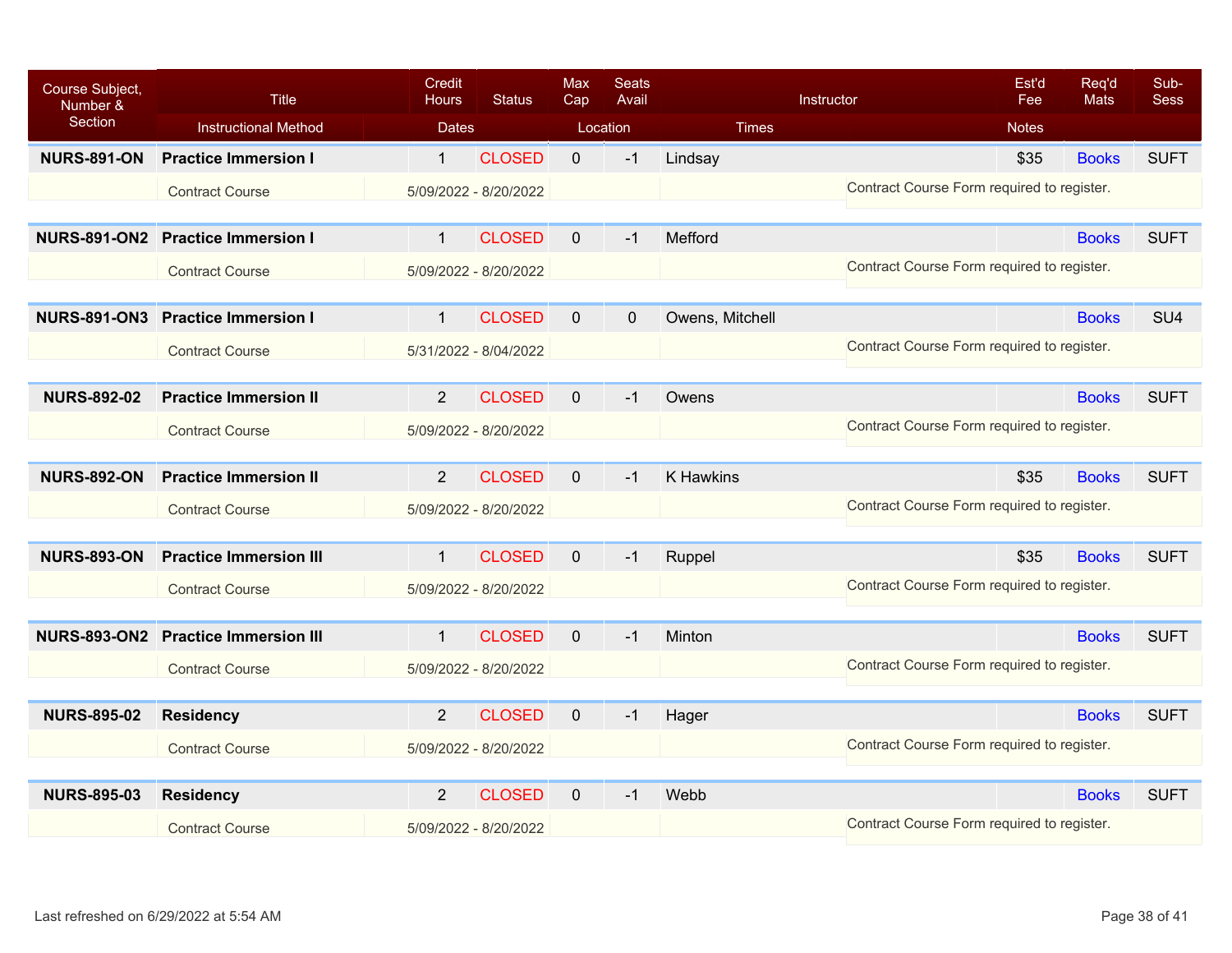| Course Subject,<br>Number & | <b>Title</b>                          | <b>Credit</b><br>Hours | <b>Status</b>         | <b>Max</b><br>Cap | <b>Seats</b><br>Avail |                    | Instructor                                 | Est'd<br>Fee | Req'd<br><b>Mats</b> | Sub-<br><b>Sess</b> |
|-----------------------------|---------------------------------------|------------------------|-----------------------|-------------------|-----------------------|--------------------|--------------------------------------------|--------------|----------------------|---------------------|
| Section                     | <b>Instructional Method</b>           | <b>Dates</b>           |                       |                   | Location              | <b>Times</b>       |                                            | <b>Notes</b> |                      |                     |
| <b>NURS-895-ON</b>          | <b>Residency</b>                      | $\overline{2}$         | <b>CLOSED</b>         | $\mathbf{0}$      | $-1$                  | Power              |                                            | \$35         | <b>Books</b>         | SU <sub>4</sub>     |
|                             | <b>Contract Course</b>                |                        | 5/31/2022 - 8/04/2022 |                   |                       |                    | Contract Course Form required to register. |              |                      |                     |
|                             |                                       |                        |                       |                   |                       |                    |                                            |              |                      |                     |
| <b>NURS-896-ON</b>          | <b>Residency Ext</b>                  | $\mathbf{1}$           | <b>CLOSED</b>         | $\mathbf{0}$      | $-1$                  | Hager              |                                            | \$35         | <b>Books</b>         | <b>SUFT</b>         |
|                             | <b>Contract Course</b>                |                        | 5/31/2022 - 8/04/2022 |                   |                       |                    | Contract Course Form required to register. |              |                      |                     |
|                             |                                       |                        |                       |                   |                       |                    |                                            |              |                      |                     |
| PHIL-543-03                 | <b>Bioethics</b>                      | $\mathbf{3}$           | <b>CLOSED</b>         | $\mathbf{0}$      | $-1$                  | Scott, Kane        |                                            |              | <b>Books</b>         | SU <sub>4</sub>     |
|                             | <b>Contract Course</b>                |                        | 5/31/2022 - 8/04/2022 |                   |                       |                    | Contract Course Form required to register. |              |                      |                     |
|                             |                                       |                        |                       |                   |                       |                    |                                            |              |                      |                     |
| <b>PHIL-543-ON</b>          | <b>Bioethics</b>                      | 3                      | Open                  | 25                | 19                    | Johnson            |                                            |              | <b>Books</b>         | SU <sub>4</sub>     |
|                             | <b>Online Lecture</b>                 |                        | 5/31/2022 - 8/04/2022 |                   |                       |                    |                                            |              |                      |                     |
|                             |                                       |                        |                       |                   |                       |                    |                                            |              |                      |                     |
| <b>PHIL-543-ON2</b>         | <b>Bioethics</b>                      | $\mathbf{3}$           | Open                  | 25                | 10                    | Scott              |                                            |              | <b>Books</b>         | SU <sub>4</sub>     |
|                             | <b>Online Lecture</b>                 |                        | 5/31/2022 - 8/04/2022 |                   |                       |                    | Restricted to MSN students only.           |              |                      |                     |
|                             |                                       |                        |                       |                   |                       |                    |                                            |              |                      |                     |
| PT-505-01                   | <b>Tchg &amp; Lrng in PT Practice</b> | $\overline{2}$         | Open                  | 74                | $\overline{2}$        | L Miller, Hartmann |                                            | \$40         | <b>Books</b>         | SU <sub>4</sub>     |
|                             | Lecture                               |                        | 5/31/2022 - 7/15/2022 |                   | <b>ALLN 260</b>       | MTW 10:30-11:50 AM |                                            |              |                      |                     |
|                             |                                       |                        |                       |                   |                       |                    |                                            |              |                      |                     |
| PT-516-01                   | <b>Psychosocial Responses</b>         | $\mathbf{3}$           | Open                  | 74                | $\overline{2}$        | Kerr, Hall-Bibb    |                                            | \$40         | <b>Books</b>         | SU <sub>4</sub>     |
|                             | Lecture                               |                        | 5/31/2022 - 7/15/2022 |                   | <b>ALLN 260</b>       | MTW 1:00-2:20 PM   |                                            |              |                      |                     |
|                             | Lecture                               |                        | 5/31/2022 - 7/15/2022 |                   | <b>ALLN 260</b>       | Th 10:30-11:20 AM  |                                            |              |                      |                     |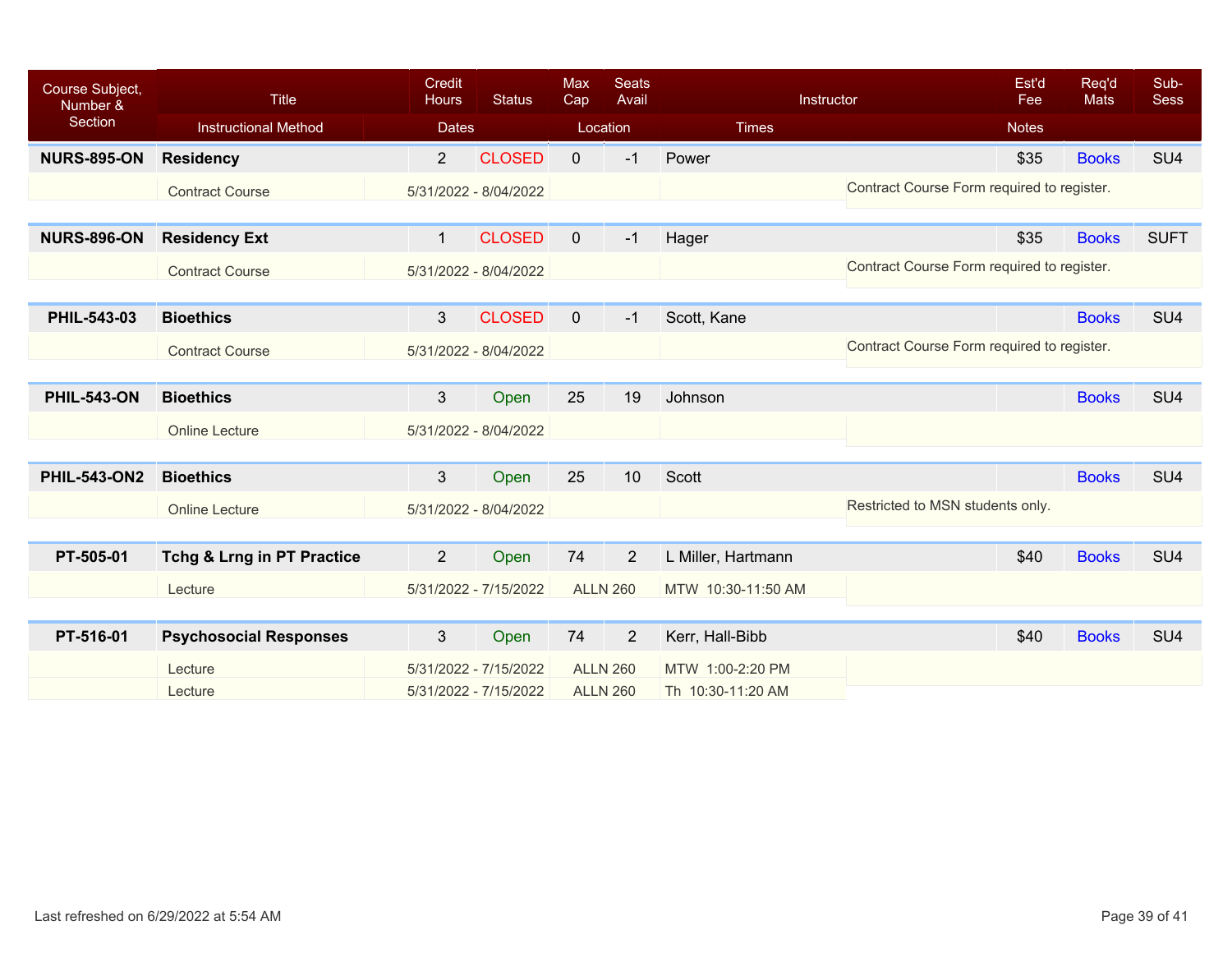| Section<br><b>Instructional Method</b><br><b>Dates</b><br>Location<br><b>Times</b><br><b>Notes</b>                                                                                                               | SU <sub>4</sub>  |
|------------------------------------------------------------------------------------------------------------------------------------------------------------------------------------------------------------------|------------------|
|                                                                                                                                                                                                                  |                  |
| 74<br>PT-524-01<br>3<br>Open<br>$\overline{2}$<br>Danzl, Hall-Bibb, Granada, Lesch, Kimura,<br>\$260<br><b>Introduction to Acute Care</b><br><b>Books</b><br>Raibert, Candler, Urbscheit, Popson, Ryan,<br>Magri |                  |
| Lecture<br>5/31/2022 - 7/15/2022<br><b>ALLN 110</b><br>MTW 2:30-4:40 PM                                                                                                                                          |                  |
| Lecture<br>5/31/2022 - 7/15/2022<br><b>ALLN 110</b><br>Th 12:30-4:20 PM                                                                                                                                          |                  |
| <b>ALLN 200</b><br>MTW 2:30-4:40 PM<br>Lecture<br>5/31/2022 - 7/15/2022                                                                                                                                          |                  |
| Lecture<br>5/31/2022 - 7/15/2022<br><b>ALLN 200</b><br>Th 12:30-4:20 PM                                                                                                                                          |                  |
| <b>ALLN 260</b><br>MTW 2:30-4:40 PM<br>Lecture<br>5/31/2022 - 7/15/2022                                                                                                                                          |                  |
| Lecture<br>5/31/2022 - 7/15/2022<br><b>ALLN 260</b><br>Th 12:30-4:20 PM                                                                                                                                          |                  |
| PT-532-01<br><b>Applied Clinical Anatomy</b><br>3<br>74<br>$\overline{2}$<br>P Lonnemann, Nevin<br>\$60<br><b>Books</b><br>Open                                                                                  | SU <sub>4</sub>  |
| <b>ALLN 260</b><br>Lecture<br>5/31/2022 - 7/15/2022<br>MTWTh 8:30-10:20 AM                                                                                                                                       |                  |
|                                                                                                                                                                                                                  |                  |
| $\mathbf{3}$<br>PT-602-01<br>74<br>5<br>Open<br>Ulanowski, Danzl<br>\$60<br><b>Books</b><br><b>Neurology</b>                                                                                                     | SUH <sub>1</sub> |
| 5/09/2022 - 6/24/2022<br>Lecture                                                                                                                                                                                 |                  |
| Lecture<br>5/23/2022 - 6/24/2022<br><b>ALLN 360</b><br>MTWTh 10:00-11:50 AM                                                                                                                                      |                  |
| PT-605-01<br>$\mathbf{3}$<br><b>Research in PT II</b><br>Open<br>74<br>5<br>Kerr, Mahoney, Windsor<br>\$40<br><b>Books</b>                                                                                       | SUH <sub>1</sub> |
| Lecture<br>5/09/2022 - 6/24/2022                                                                                                                                                                                 |                  |
| Lecture<br>5/23/2022 - 6/24/2022<br><b>ALLN 360</b><br>MTWTh 8:00-9:50 AM                                                                                                                                        |                  |
| PT-699-01<br><b>Orientation to Clinical Ed</b><br>$\mathbf{1}$<br>74<br>\$40<br><b>Books</b><br>5<br>Quinn, Granada<br>Open                                                                                      | SUH <sub>1</sub> |
| Lecture<br>5/09/2022 - 6/24/2022                                                                                                                                                                                 |                  |
| Lecture<br>5/23/2022 - 6/24/2022<br><b>ALLN 360</b><br>W 1:00-3:50 PM                                                                                                                                            |                  |
| <b>CLOSED</b><br>PT-700-01<br><b>Clinical Clerkship</b><br>$\overline{5}$<br>70<br>Quinn, Granada<br>\$150<br><b>Books</b><br>$\mathbf 0$                                                                        | SUH <sub>2</sub> |
| <b>Clinic</b><br>7/05/2022 - 8/12/2022                                                                                                                                                                           |                  |
|                                                                                                                                                                                                                  |                  |
| PT-710-01<br>10<br>76<br>5<br>Quinn, Granada, Dotson<br>\$200<br><b>Books</b><br>PT Practice Experience I (1)<br>Open                                                                                            | <b>SUFT</b>      |
| Off-Campus<br>5/09/2022 - 8/13/2022<br>Internship                                                                                                                                                                |                  |